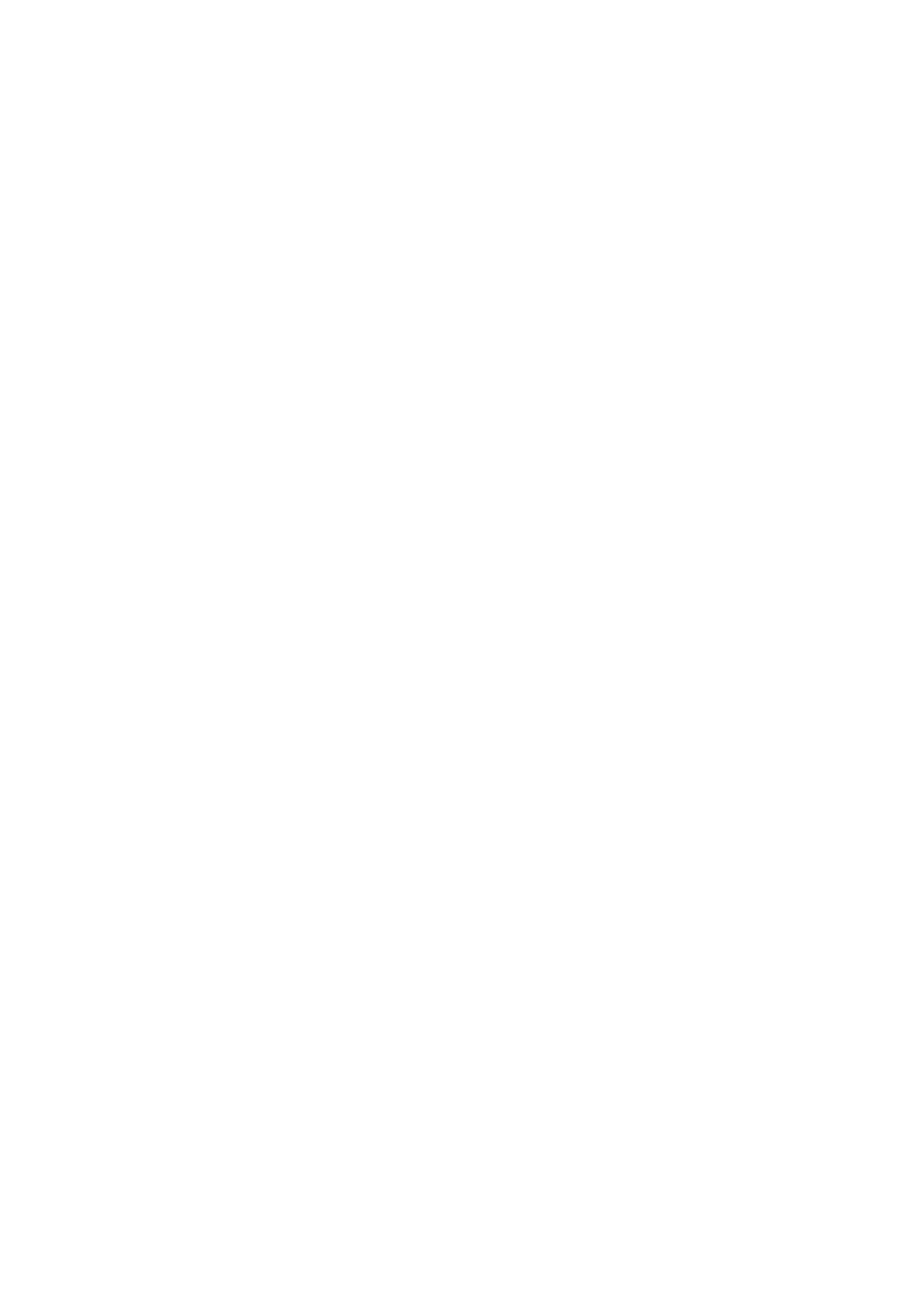**No-objection procedure**  for the Republic of North Macedonia

Food and Agriculture Organization of the United Nations Budapest, 2019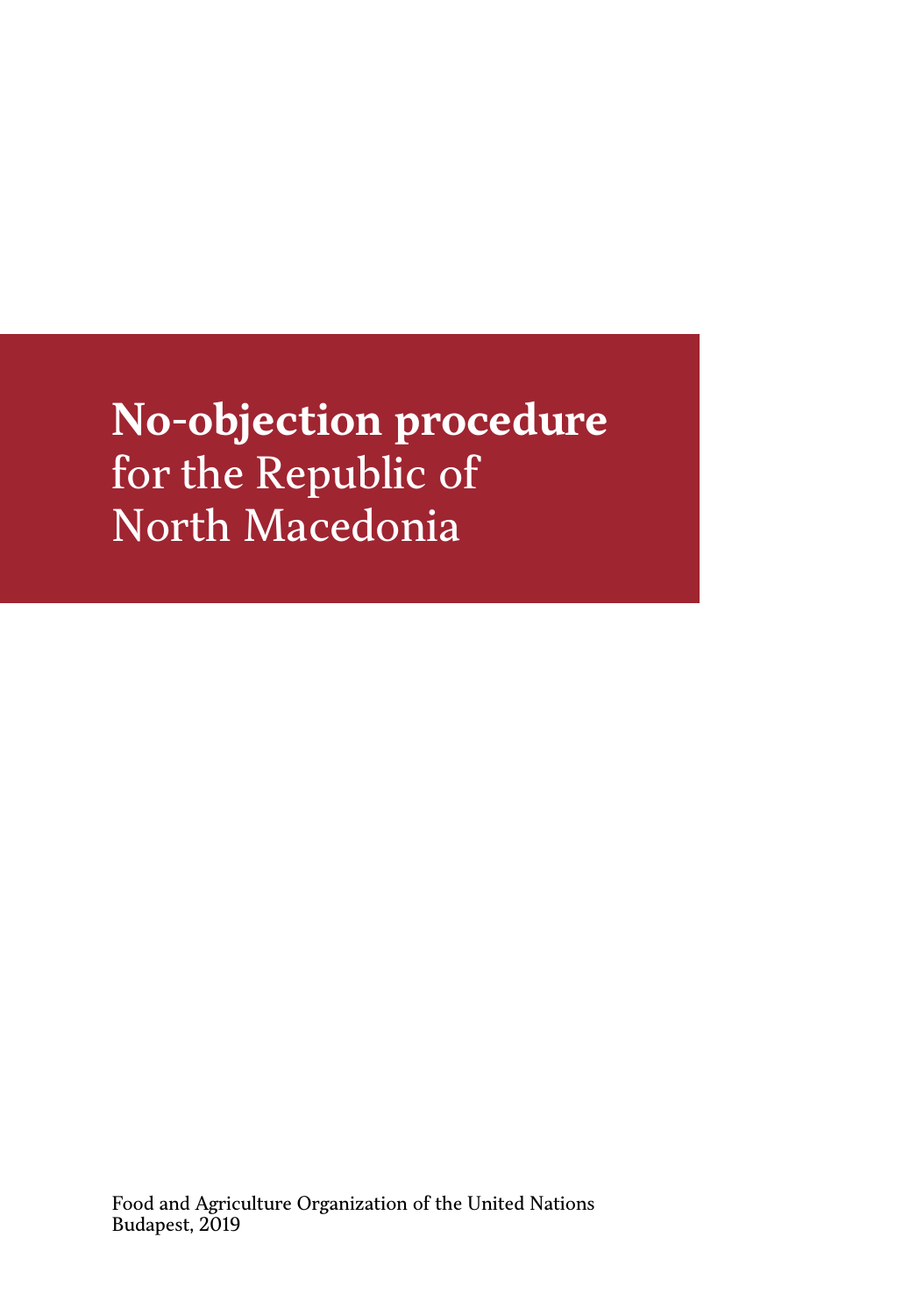The designations employed and the presentation of material in this information product do not imply the expression of any opinion whatsoever on the part of the Food and Agriculture Organization of the United Nations (FAO) concerning the legal or development status of any country, territory, city or area or of its authorities, or concerning the delimitation of its frontiers or boundaries. The mention of specific companies or products of manufacturers, whether or not these have been patented, does not imply that these have been endorsed or recommended by FAO in preference to others of a similar nature that are not mentioned.

The views expressed in this information product are those of the author(s) and do not necessarily reflect the views or policies of FAO.

ISBN 978-92-5-132042-6

© FAO, 2019



Some rights reserved. This work is made available under the Creative Commons Attribution-NonCommercial-ShareAlike 3.0 IGO licence (CC BY-NC-SA 3.0 IGO; https:// creativecommons.org/licenses/by-nc-sa/3.0/igo/legalcode).

Under the terms of this licence, this work may be copied, redistributed and adapted for non-commercial purposes, provided that the work is appropriately cited. In any use of this work, there should be no suggestion that FAO endorses any specific organization, products or services. The use of the FAO logo is not permitted. If the work is adapted, then it must be licensed under the same or equivalent Creative Commons licence. If a translation of this work is created, it must include the following disclaimer along with the required citation: "This translation was not created by the Food and Agriculture Organization of the United Nations (FAO). FAO is not responsible for the content or accuracy of this translation. The original [Language] edition shall be the authoritative edition."

Disputes arising under the licence that cannot be settled amicably will be resolved by mediation and arbitration as described in Article 8 of the licence except as otherwise provided herein. The applicable mediation rules will be the mediation rules of the World Intellectual Property Organization http://www.wipo.int/amc/en/mediation/rules and any arbitration will be conducted in accordance with the Arbitration Rules of the United Nations Commission on International Trade Law (UNCITRAL).

**Third-party materials.** Users wishing to reuse material from this work that is attributed to a third party, such as tables, figures or images, are responsible for determining whether permission is needed for that reuse and for obtaining permission from the copyright holder. The risk of claims resulting from infringement of any third-party-owned component in the work rests solely with the user.

**Sales, rights and licensing**. FAO information products are available on the FAO website (www.fao.org/publications) and can be purchased through publications-sales@fao.org. Requests for commercial use should be submitted via: www.fao.org/contact-us/licencerequest. Queries regarding rights and licensing should be submitted to: copyright@fao.org.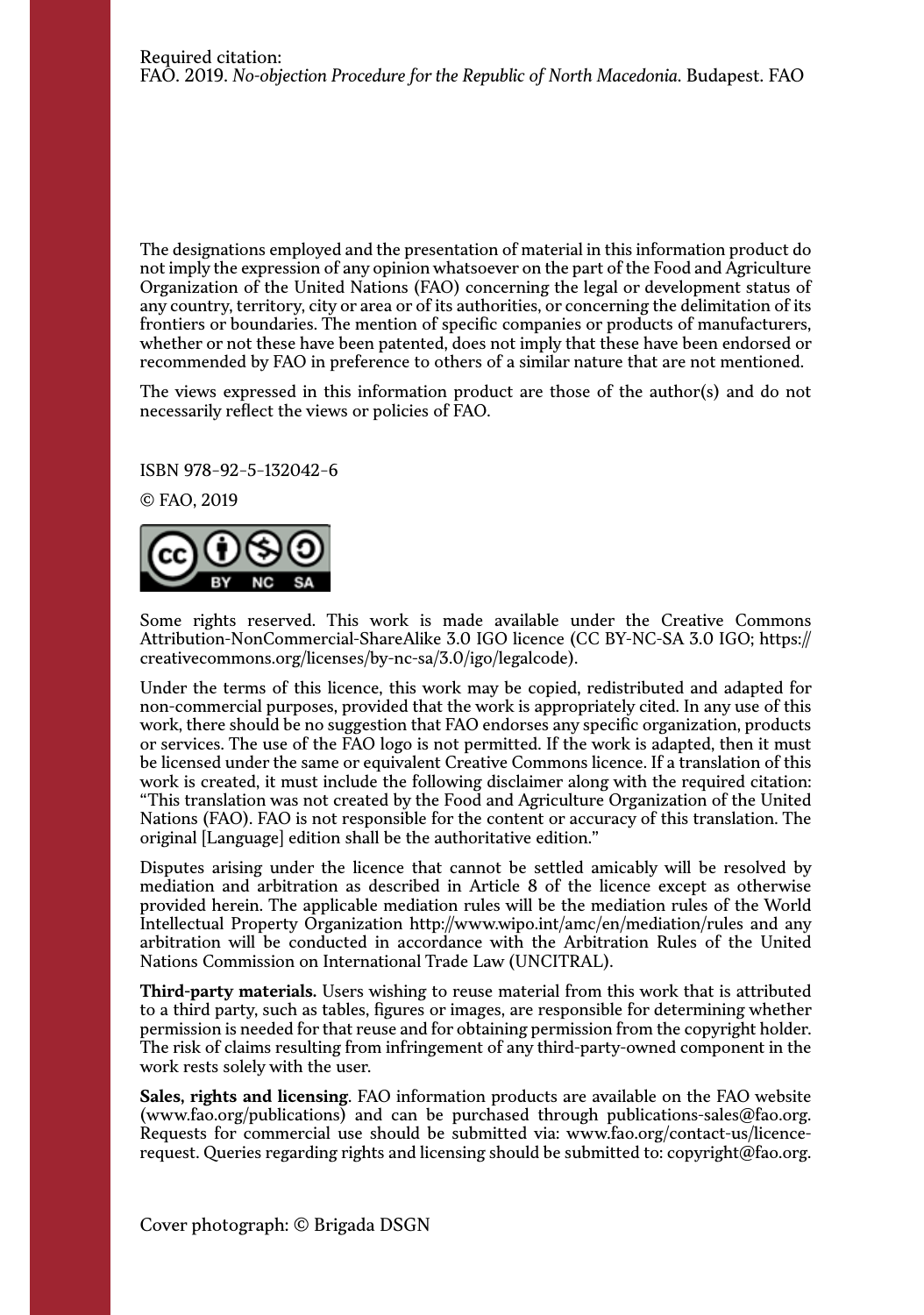# **Contents**

| Preface                                                                                                                            |
|------------------------------------------------------------------------------------------------------------------------------------|
| Acknowledgements                                                                                                                   |
|                                                                                                                                    |
|                                                                                                                                    |
| 1. Country Ownership and the work of the Green Climate Fund 1                                                                      |
| 2. Country Ownership in the Republic of North Macedonia  3                                                                         |
|                                                                                                                                    |
| 2.2. Country Coordination mechanism on Green Climate Fund                                                                          |
| 2.3. Rules of procedure of the Strategic Advisory Committee as<br>part of the Coordination Mechanism on GCF/climate finance        |
| 2.4. National Designated Authority and other stakeholders                                                                          |
| 3. No-objection procedure in the Republic of North Macedonia $21$                                                                  |
| Phase 1: Raising awareness and engaging stakeholders22                                                                             |
| Phase 2: Strategic prioritization and programming exercise 23                                                                      |
|                                                                                                                                    |
|                                                                                                                                    |
|                                                                                                                                    |
|                                                                                                                                    |
|                                                                                                                                    |
| Annex 2a: Confirmation letter template for project ideas55                                                                         |
| Annex 2b: Rejection letter template for project ideas56                                                                            |
| Annex 2c: Endorsement letter template (technical check)  57<br>Annex 2d: Review sheet for assessing project proposals at different |
|                                                                                                                                    |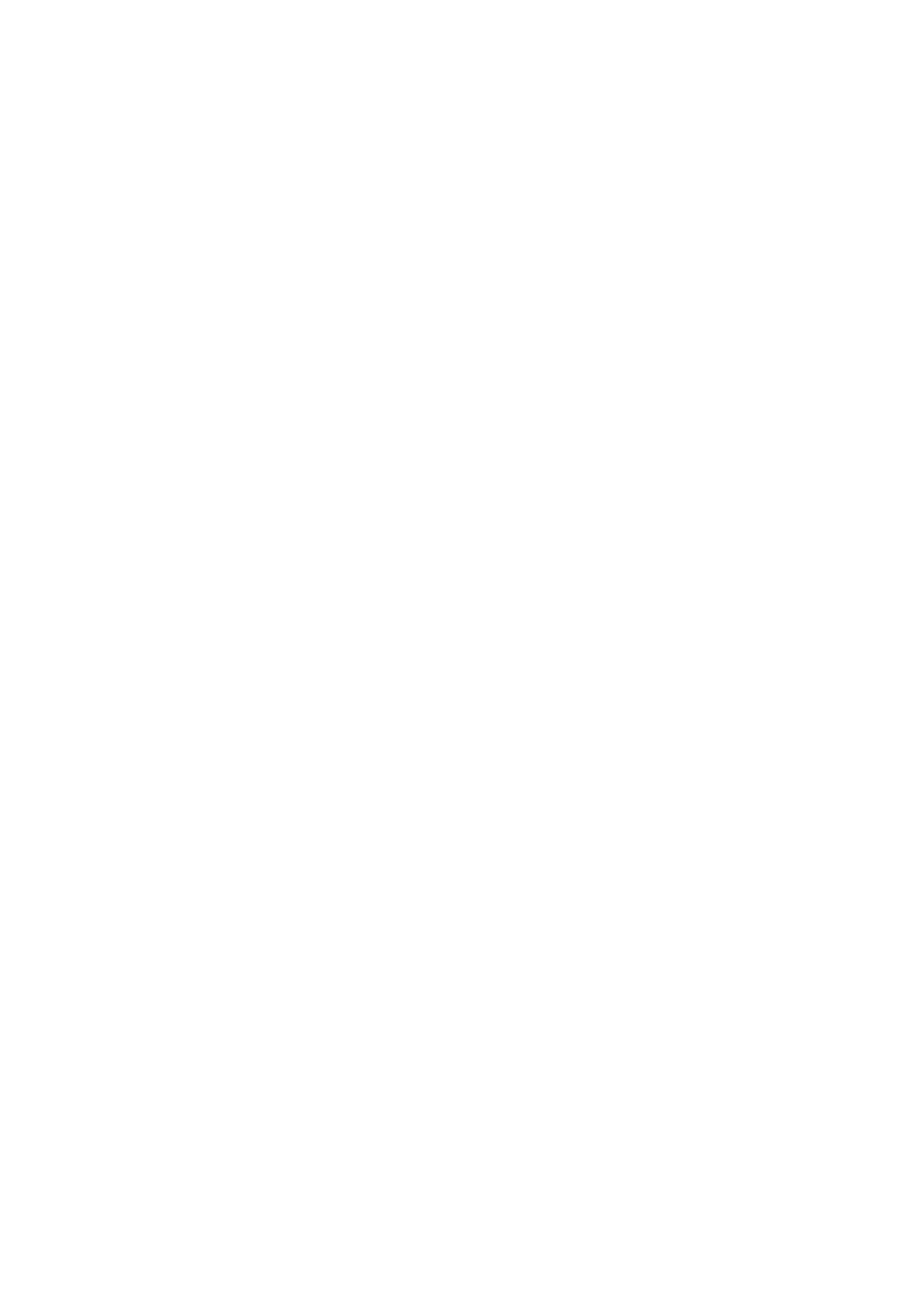# Preface

The Republic of North Macedonia (RNM), as a party of the United Nations (UN) Framework Convention on Climate Change (UNFCCC), is fully committed to advancing climate action and the implementation of the Paris Agreement. In this sense, the Republic of North Macedonia announced its Nationally Determined Contribution (NDC) to reduce the CO2 emissions from fossil fuels combustion for 30%, that is, for 36% at a higher level of ambition, by 2030 compared to the business as usual scenario. The CO2 emissions from fossil fuels combustion cover almost 80% of the total GHG emissions in the country with a dominant share of the following sectors: energy supply, buildings and transport.

The Republic of North Macedonia is particularly vulnerable to climate change and in the forthcoming years, climate change will cause significant effects on important sectors, including agriculture, including forestry, fisheries and livestock production, energy, transport, health and tourism, leading to relatively high adaptation and mitigation costs. Climate change will adversely affect the country's natural resources, cultural heritage and socio-economic development. It will cause loss of ecosystems and biodiversity and will have impact on the overall economy, including the vulnerable populations (women, children, elderly, persons with special needs and low-income households).

Given the high costs of adaptation and mitigation and in the context of global climate action and implementation of Nationally Determined Contributions, availability of financial resources to finance urgent mitigation and adaptation measures is of great relevance to ensure the achievement of the overall objective of the UNFCCC.

In this context, the Republic of North Macedonia nominated the Cabinet of the Deputy President of the Government in charge of Economic Affairs as its National Designated Authority (NDA) to the Green Climate Fund (GCF) in 2016 and requested through this NDA an initial grant from the GCF to strengthen country capacities for strategic engagement with the Fund.

Through the Readiness and Preparatory Support Programme, the GCF assists the Government of the Republic of North Macedonia in strengthening mechanisms for in-country coordination as well as all the required procedures and criteria for the prioritization of climate investments to be submitted by the country for consideration and possible approval by the Green Climate Fund.

This technical document was developed in the context of the Project "Support for the management of an effective national coordinative mechanism regarding the Green Climate Fund" which engaged all relevant stakeholders in consultative processes aiming at prioritization of strategic climate investments for GCF funding. In this sense, this achievement was possible thanks to the work of FAO experts and the inputs of technical staff of relevant national institutions involved in the discussions over the last year, and in particular, thanks to the guidance and leadership of the Cabinet of the Deputy President of the Government in charge of Economic Affairs and the Ministry of Environment and Physical Planning of the Republic of North Macedonia.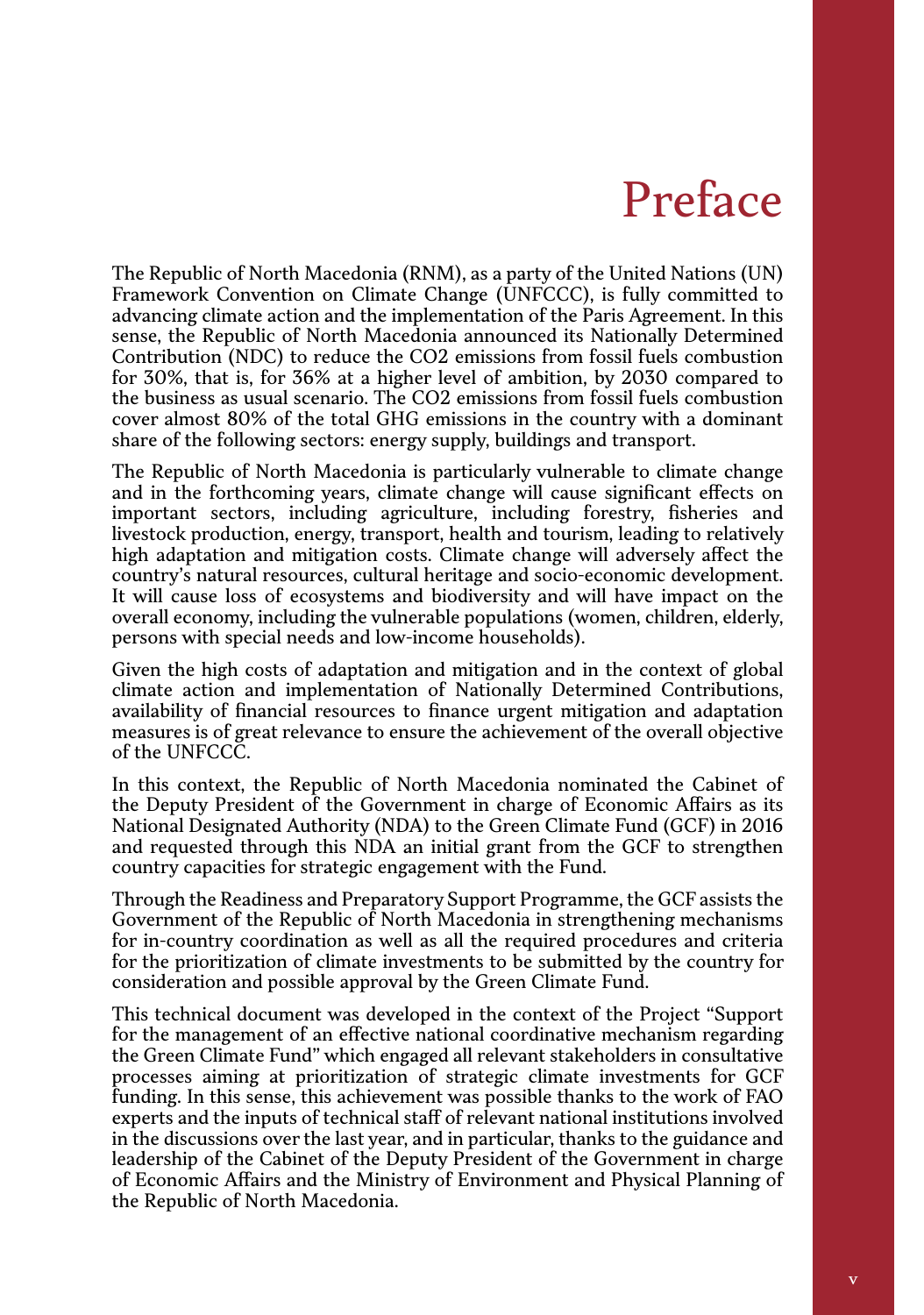This technical document is one means by which country ownership is strengthened for enhanced access to climate finance and for transparent and participatory technical assessment of country priorities in its engagement with the GCF. The document is structured in three key parts, including:

- y **Country Ownership and the work of the GCF**, which aims to provide a general overview of the Country Ownership principle of the GCF and the general suggestions that the Fund provides to ensure country ownership in the context of access to climate finance.
- y **Country Ownership in the Republic of North Macedonia,** which provides a brief description of the institutional setup and relevant elements to ensure country ownership in the Republic of North Macedonia in the context of the engagement with the Green Climate Fund, including description of the NDA and the proposed coordination mechanism on GCF matters.
- y **No-objection procedure in the Republic of North Macedonia,** which provide detailed description of the procedure through which funding proposals will be assessed prior to submission to the GCF for consideration, including roles and responsibilities of the different stakeholders and the specific criteria, scoring system, templates and other important elements to support the NDA and the coordination mechanism.

Additional details on the procedure and other elements to strengthen country ownership are provided on the webpage of the National Designated Authority for the Republic of North Macedonia at www.greendevelopment.mk

The National Designated Authority and FAO as Delivery Partner for the GCF Readiness grant are confident that this technical document responds to the needs of the different stakeholders and will provide guidance and all the required elements for the development of high quality proposals in the Republic of North Macedonia for GCF financial support. It is expected that these efforts will contribute to the successful implementation of the Nationally Determined Contributions and to overall achievement of the objective of the United Nations Convention on Climate Change and Sustainable Development Goal (SDG) 13 on Climate Action.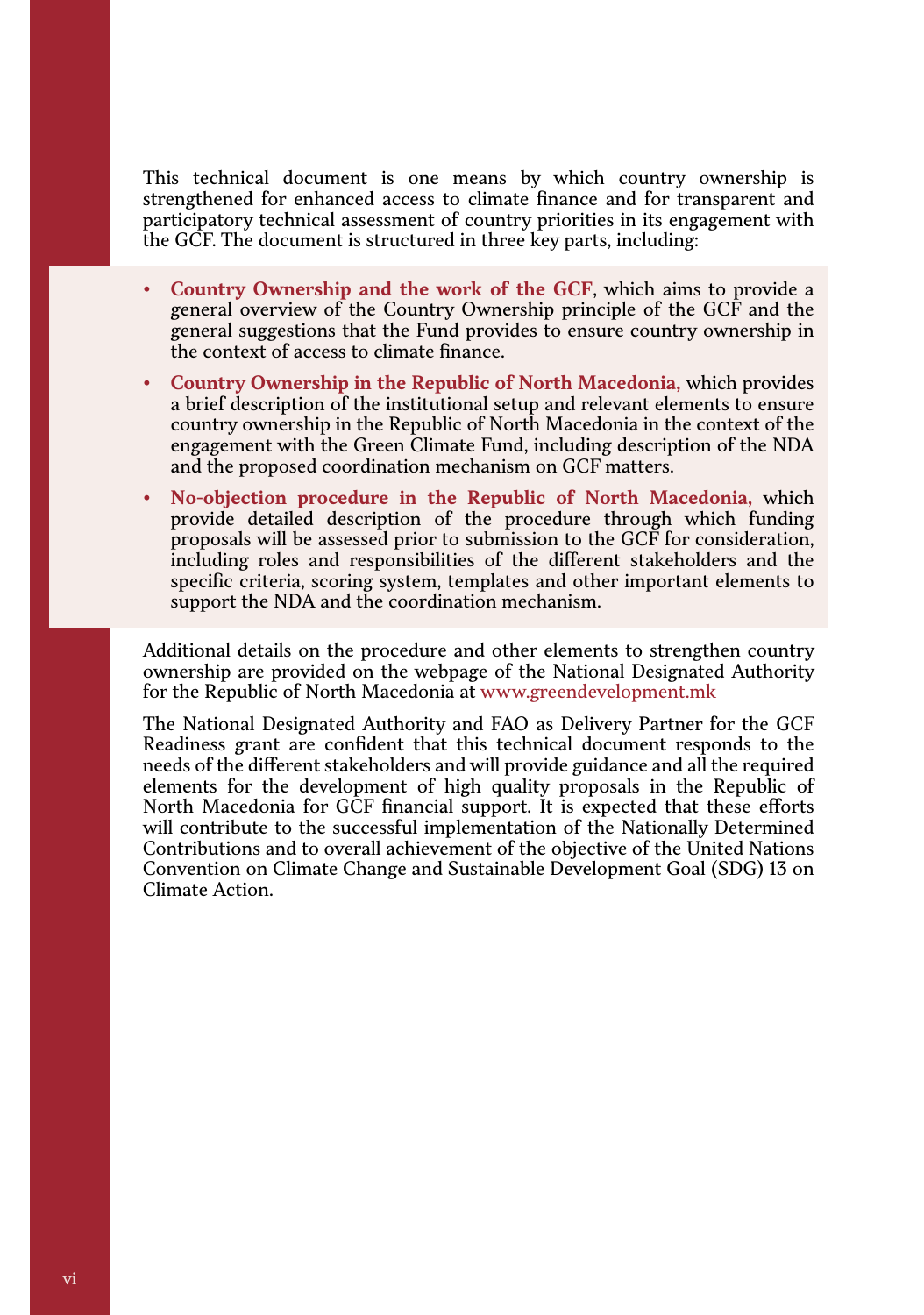# Acknowledgements

This technical document was prepared by the FAO Regional Office for Europe and Central Asia, under the leadership and guidance of the Cabinet of the Deputy President of the Government of the Republic of North Macedonia in charge of Economic Affairs as National Designated Authority to the Green Climate Fund (GCF).

This technical document was developed in the context of the implementation of the first GCF Readiness and Preparatory Support grant, under the overall coordination of Ms Tania Santivanez, Lead Technical Officer and Ms Carmen Arguello Lopez, FAO GCF Advisor.

The main authors of the report are Ms Natasha Bakreska- Kormusoska, National Coordination Mechanism Consultant, Ms Slavjanka Pejcinovska-Andonova, National prioritization procedures consultant and Ms Carmen Arguello Lopez, FAO GCF Advisor.

The authors would like to acknowledge the role of the members of the Strategic Advisory Committee within the National Council for Sustainable Development for their inputs and guidelines for the preparation of the No-objection procedure for the assessment of funding proposals to be submitted to the GCF.

Finally, the authors would also like to express their appreciation to the different public and private institutions who collaborated in the discussions to develop this document, showing interest in contributing to climate action in the Republic of North Macedonia.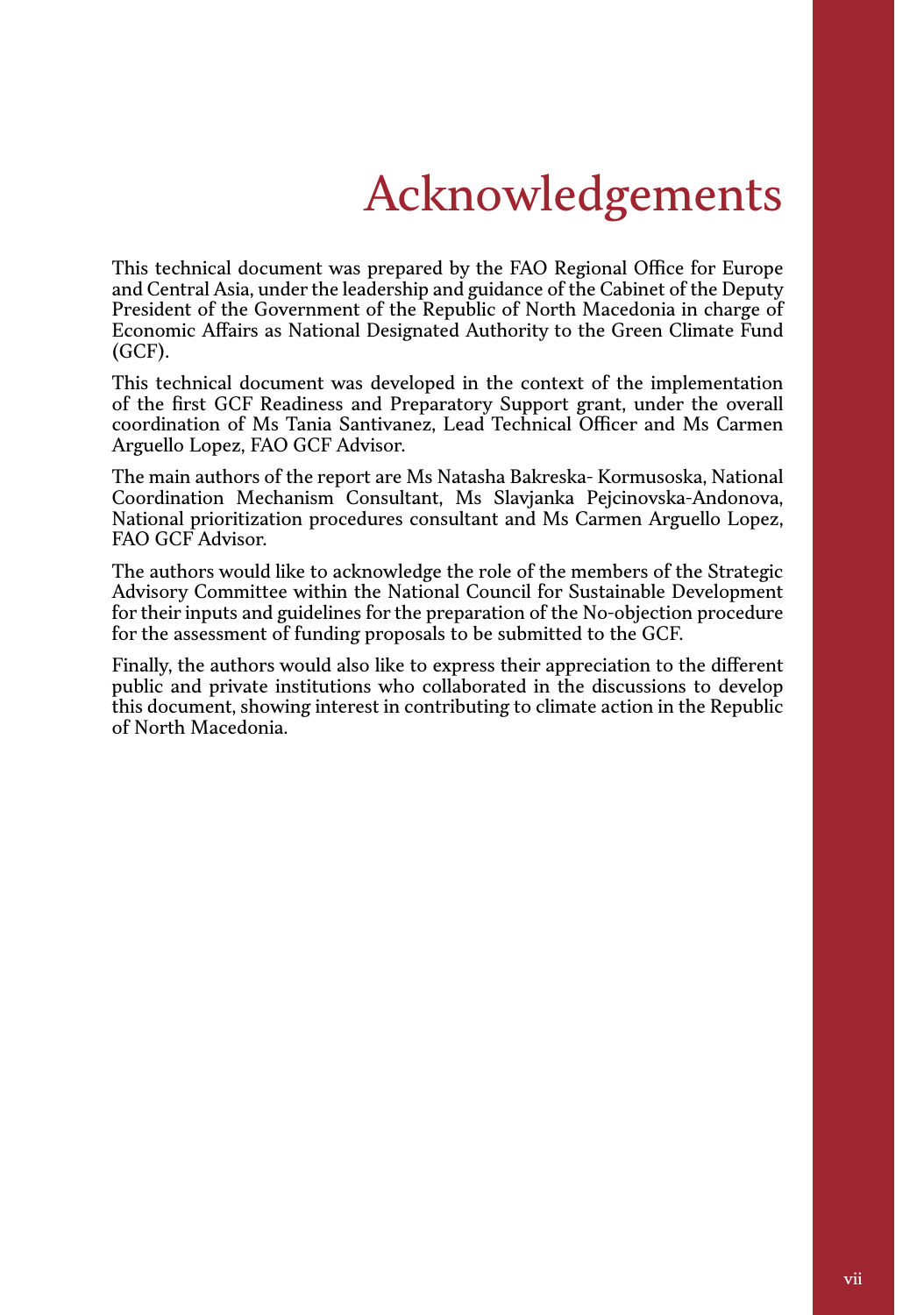# Acronyms

| <b>AE</b> Accredited Entity                                         |
|---------------------------------------------------------------------|
| <b>CBIT</b> Capacity Building Initiative for Transparency           |
| CC Climate Change                                                   |
| <b>CN</b> Concept Note                                              |
| <b>CSO</b> Civil Society Organizations                              |
| <b>DAE</b> Direct Access Entity                                     |
| <b>ESS</b> Environmental and Social Safeguards                      |
| <b>EU</b> European Union                                            |
| FAO Food and Agriculture Organisation of the United Nations         |
| FP Focal Point                                                      |
| <b>GCF</b> Green Climate Fund                                       |
| <b>LSGs</b> Local Self-Governments                                  |
| <b>NAMAs</b> Nationally Appropriate Mitigation Actions              |
| <b>NAPAs</b> National Adaptation Programs of Action                 |
| <b>NAP</b> National Adaptation Plans                                |
| NCSD National Council on Sustainable Development                    |
| <b>NDA</b> National Designated Authority                            |
| NDA-SAC National Designated Authority- Strategic Advisory Committee |
| <b>NDC</b> Nationally Determined Contributions                      |
| NoP No-objection Procedure                                          |
| MoEPP Ministry of Environment and Physical Planning                 |
| PLC Prioritization Criteria                                         |
| RNM Republic of North Macedonia                                     |
| <b>SDGs</b> Sustainable Development Goals                           |
| <b>SEA</b> Secretariat of European Affairs                          |
| <b>SWG</b> Sectoral Working Group                                   |
| tCO <sup>2</sup> eq Tons of Carbon Dioxide Equivalent               |
| <b>TWG</b> Technical Working Group                                  |
| <b>UNFCCC</b> United Nations Convention on Climate Change           |

**4NCCC** 4<sup>th</sup> National Communication on Climate Change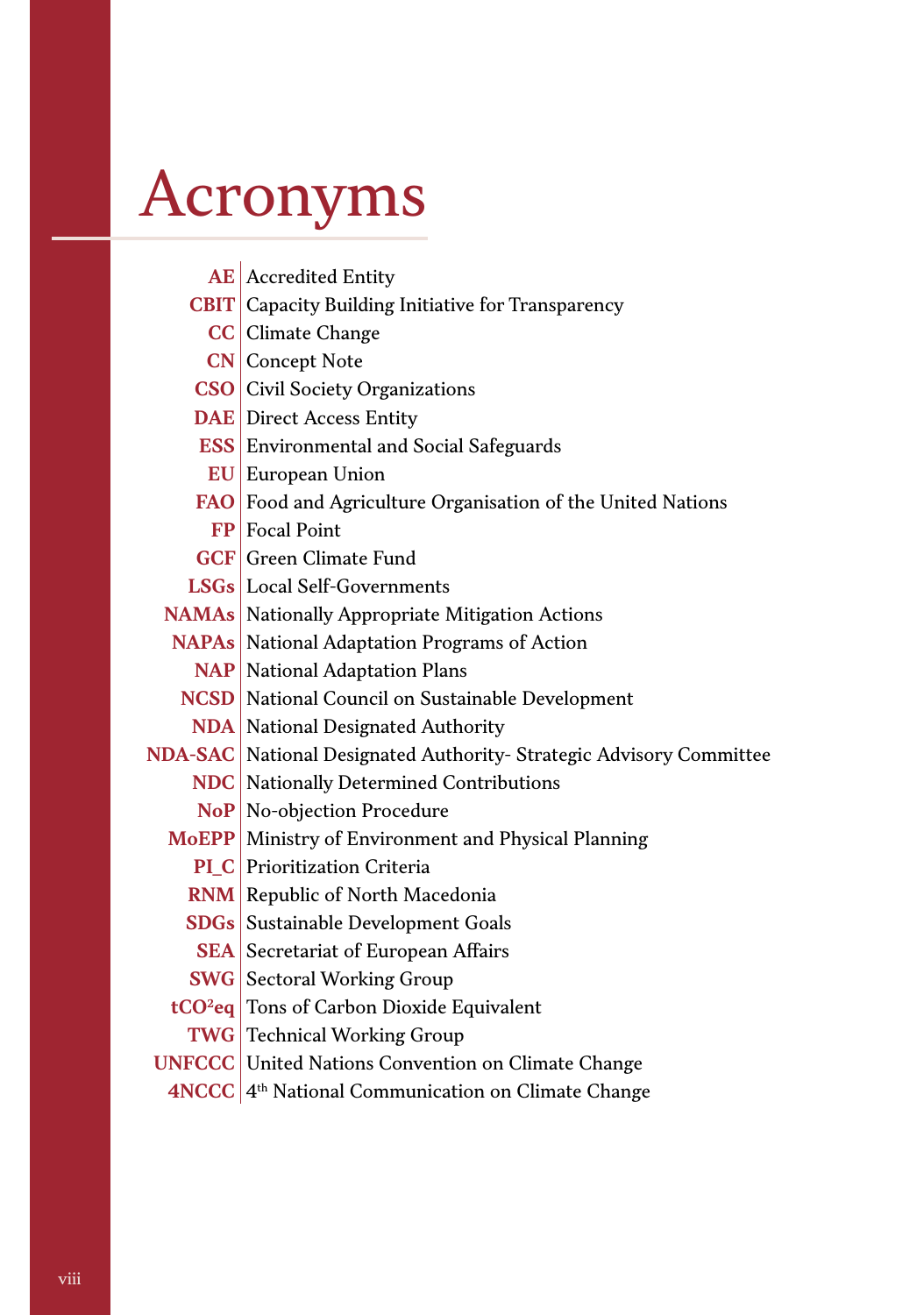# No-objection procedure

# **1. Country ownership and the work of the Green Climate Fund**

The principle of Country Ownership is at the heart of the work the Green Climate Fund (GCF) conducts in the developing world; it is reflected in the Governing Instrument of the Fund, providing that "The Fund will pursue a country-driven approach and promote and strengthen engagement at country level through effective involvement of relevant institutions and stakeholders" (GCF, 2011)<sup>1</sup>. Particularly, the Fund will consider Country Ownership as the measure through which countries, through consultation with relevant national, local and community-level stakeholders, can demonstrate ownership of, and commitment to mitigation and adaptation to climate change  $(GCF, 2016)^2$ . The Fund also recognizes that country ownership is a continual process, not a fixed state and that NDAs have a key role in driving institutional development and stakeholder engagement for establishing effective mechanism that addresses climate-related issues.

The relevance of this principle is incorporated in GCF's Investment Framework, which includes Country Ownership as one of its six criteria. The Framework also recognizes the importance of guaranteeing that funding proposals are aligned with NDCs, with relevant national plans, with country's policies on environmental, social, gender issues and indigenous peoples, and that relevant stakeholders are engaged. According to the GCF guidelines, the Country Ownership principle will imply the following elements:

- a. Designating, by developing countries, an NDA or a country Focal Point (FP), including its functions based on GCF's best-practice guidelines for establishing NDAs.
- b. Defining a coordination mechanism and a No-objection procedure (NoP) based on GCF's best-practice options for country coordination and multistakeholder engagement, considering in these procedures bottom-up approaches emphasizing to strengthen stakeholder consultation.
- c. Organizing stakeholder consultations process under the leadership of NDAs/FPs.
- d. Developing a Country Work Programme, that includes a concrete project pipeline, agreed upon with the major stakeholders.
- e. Strengthening the key role of NDAs/FPs in formulating Country Work Program/ project pipelines, monitoring the impact of Fund operations, among others.
- f. Enhancing direct access to GCF resources through national accredited entities as an effective way of setting high standards in country ownership.
- g. Developing National Adaptation Plans (NAPs).

**<sup>1</sup>** Governing Instrument of the Green Climate Fund, 2011

**<sup>2</sup>** Country Ownership Guidelines, GCF/B.15/06, 2016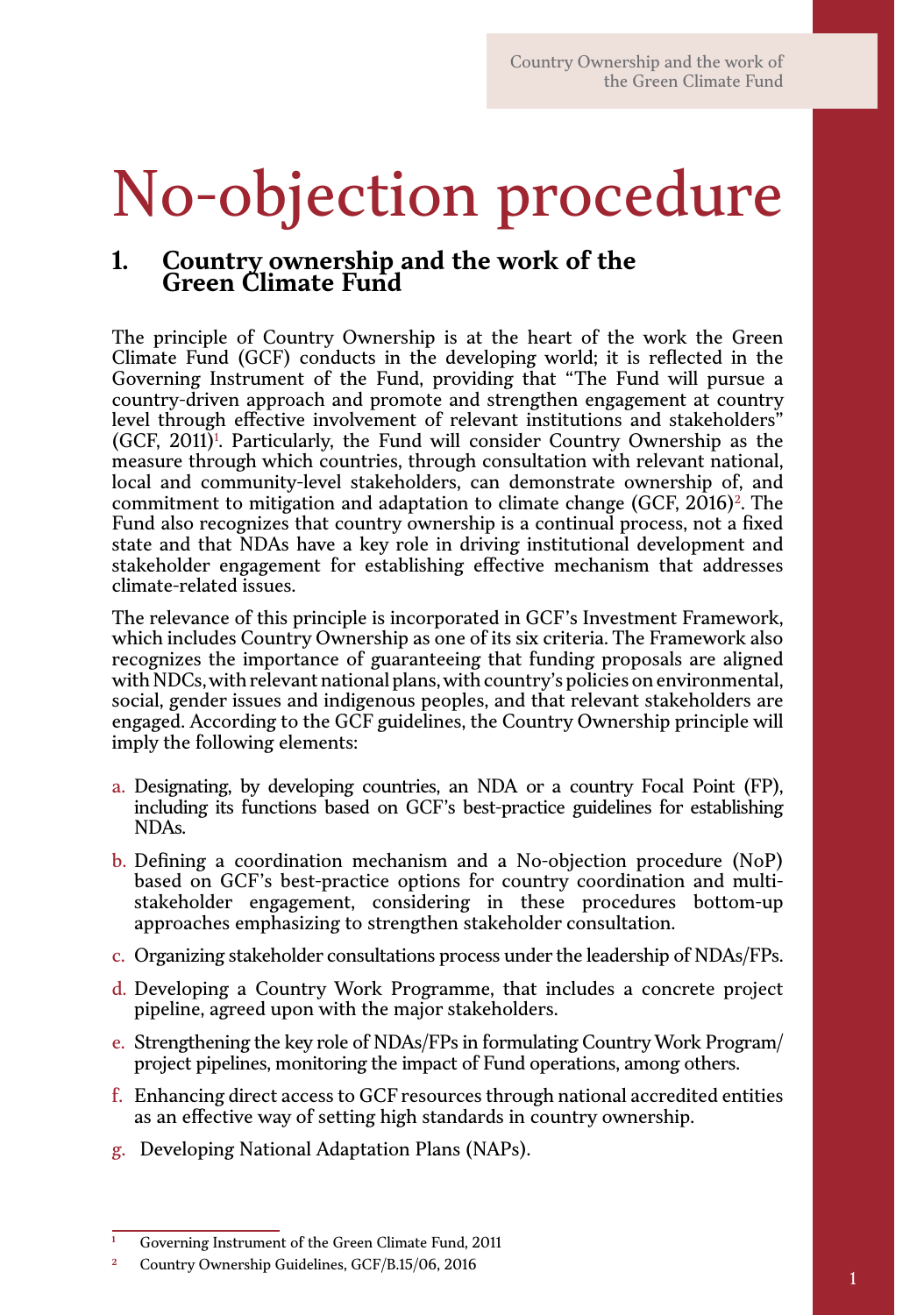In this context, Decision GCF/B.08/45, Annex XIII, provides initial best-practice guidelines for selecting and establishing National Designated Authorities (NDAs) and Focal Points (FPs), highlighting that "The NDA or FP will likely be placed within a ministry or authority conversant with the country's national budget, economic policies and their interconnection with climate change-related priorities and development plans. Additionally, the selected institutions should ideally have mandate enabling the institutions to work on and influence an appropriate combination of economic policy and development planning, with appropriate leverage over climate change, energy, sustainability and environmental resources management priorities, strategies and plans" (GCF, 2016)<sup>3</sup>.

These guidelines include provisions establishing that the legal authority with signing capacity of the institutions nominated as NDA by the countries, should be at a senior level. Furthermore, the guidelines indicate the necessity of having a team responsible for coordinating and driving communication with the Fund and managing operational activities, including leading the country's efforts to prepare the Country Work Programme. To this end, the NDA should ensure consistency with national priorities, strategies and plans by ensuring interaction and coordination with the focal points, and designated authorities of other funds, if applicable and as appropriate.

Additionally, Decision GCF/B.15/45, Annex XIV also provides initial best practice options for country coordination and multi-stakeholder engagement, which makes reference to the fact that "the Fund will have a broad scope, funding both mitigation and adaptation activities through multiple access modalities, including through private sector and other innovative financial instruments. Consequently, on an operational level, it will involve various sectors at multiple levels of governance"(GCF, 2016) 4.

Particularly, the GCF provides some criteria and country coordination options through consultative processes, which may include:

- a. Using existing regular country meetings or national planning/dialogue exercises, including in the context of other climate change (CC) activities funding sources, sharing learned lessons and collecting inputs and views;
- b. Establishing, when possible and where national circumstances allow, dedicated country coordination mechanism for the country to identify its strategic framework in the context of the Fund;
- c. Integrating into other relevant national consultation processes programming exercises that may enable synergies and complementary information exchange; and
- d. Building on the country's prior experience in coordinating cross-sectoral initiatives and investments and engaging with other finance sources.

**<sup>3</sup>** Decision GCF/B.08/45, Annex XIII, Initial best-practice guidelines for the selection and establishment of national designated authorities and focal points, 2016

**<sup>4</sup>** Decision GCF/B.15/45, Annex XIV, Initial best-practice options for country coordination and multistakeholder engagement, 2016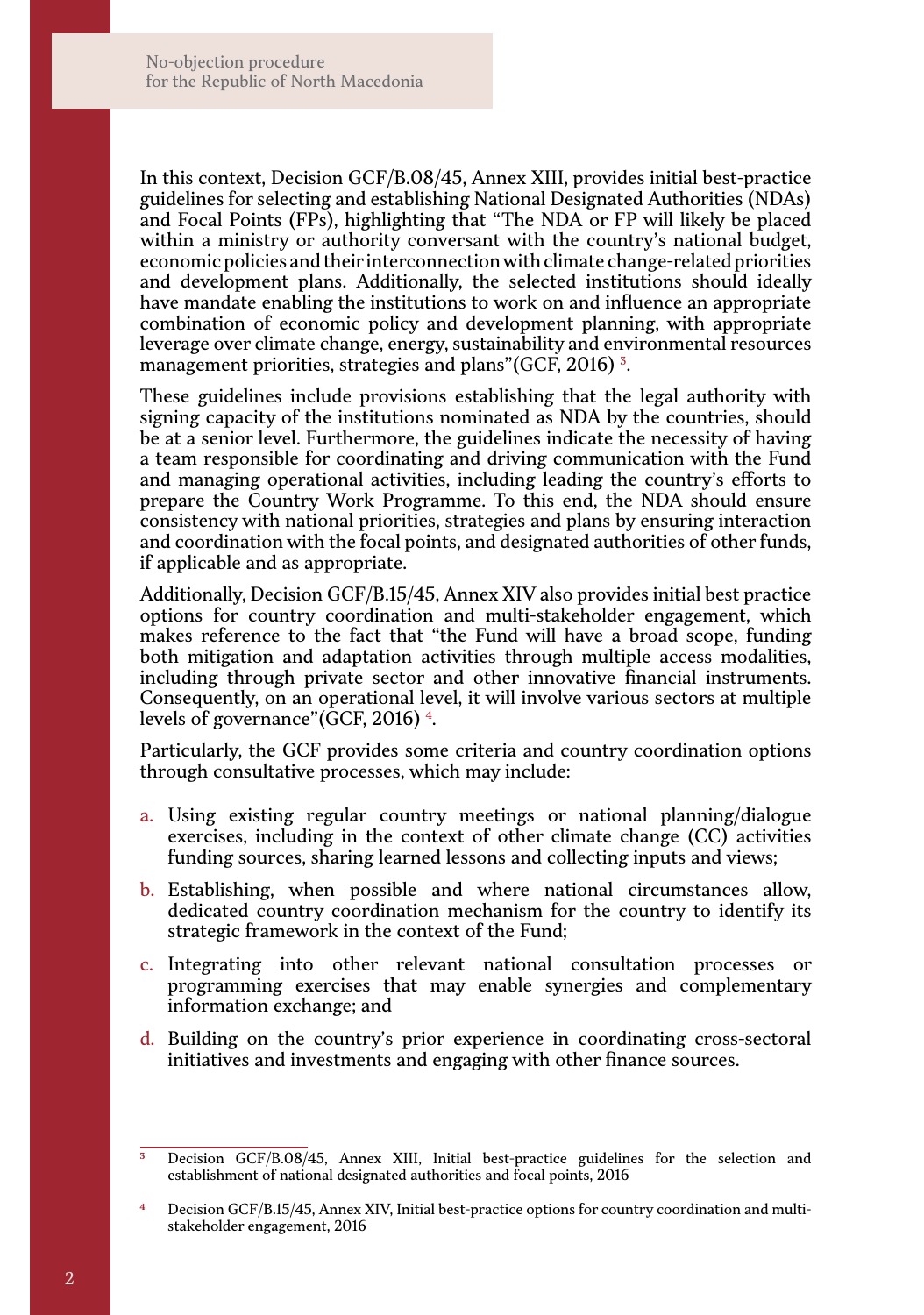Lastly, the GCF highlights that national climate change strategies, plans and priorities will be the strategic framework provided in a Country Work Programme, and would therefore be a basis for preparing and implementing funding proposals. Recipient countries may therefore define their strategic framework based on existing national climate change plans and strategies, including nationally appropriate mitigation actions (NAMAs), national adaptation plans (NAPs) and national adaptation programs of action (NAPAs), or choose to develop a Fundspecific strategic framework drawing on existing relevant national plans and strategies.

# **2. Country ownership in the Republic of North Macedonia**

In line with the guidelines on Country Ownership and the initial guidelines for National Designated Authority (NDA) nomination and coordination mechanisms, the Republic of North Macedonia has established initial mechanisms for engaging the Green Climate Fund and is actively working with different relevant stakeholders to ensure enhanced access to climate finance in the country.

### **2.1 National Designated Authority nomination**

Following a request from the GCF to all developing countries to ensure a nomination of a National Designated Authority/Focal Point, following the Decision of the Government of the Republic of North Macedonia on 28<sup>th</sup> September 2016, the Cabinet of the Deputy President of the Government of the Republic of North Macedonia in charge of economic affairs and coordination with economic sectors was nominated as National Designated Authority for the Republic of North Macedonia. In accordance with the requirements of the Green Climate Fund, the NDA in the Republic of North Macedonia has been set up within a competent authority with a high strategic function and has been linked to the country's national budget, economic policies, development priorities and plans as well as sustainable development policies.

The Cabinet is responsible for the overall coordination of the economic departments within national institutions for proper alignment with national priorities, strategies and policies. The Cabinet is also responsible for coordinating and implementing activities arising from the Republic of North Macedonia's arrangements with relevant international financial and economic institutions, for coordinating the implementation of processes related to structural reforms and impacts of legal acts to the business community in the country.

The Deputy President of the Government of the Republic of North Macedonia, is also responsible for sustainable development policies and for coordinating the implementation and monitoring of the Sustainable Development Agenda and the Sustainable Development Goals (SDGs); the Deputy President assigns the role to the National Council for Sustainable Development (NCSD), as a political body, to guide the implementation of relevant SDGs and country targets; the Deputy President is the chair of the NCSD.

Currently, the NDA team is composed of 4 people employed in the Sector for economic policies, structural reforms and investments within the General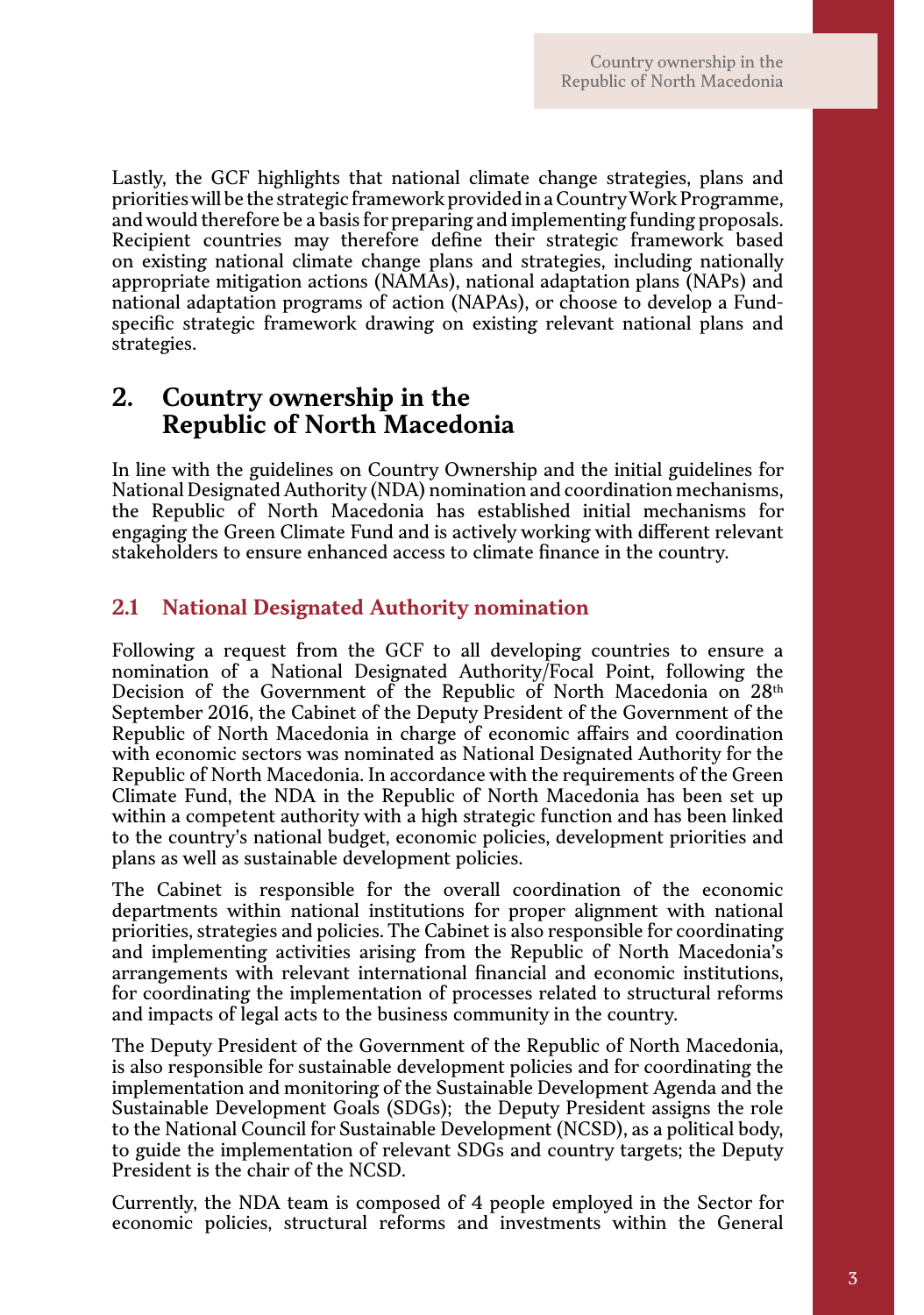Secretariat of the Government of the Republic of North Macedonia. The team serves to fulfill the working activities in the Cabinet of the Deputy President of the Government of the Republic of North Macedonia, in charge of economic affairs. Additionally, according to the Government Conclusion of 7th July 2017, members of the Ministry of Environment and Physical Planning (MoEPP) have also been appointed as part of the NDA technical focal point team, to provide expert advice on technical CC-related matters.

By Government Decision, the NDA has mandate and coordinates institutions working on economic policy and development, planning, climate change, energy, sustainable development and environmental resource management priorities and strategies, and plans appropriate coordination and direction of action. The NDA has a leading role in coordinating the climate financing process according to GCF procedures.

The main responsibilities of the NDA are the following:

- Acting as Point of contact for the GCF in the Republic of North Macedonia;
- Managing stakeholder coordination and engagement;
- Developing/updating the Country Work Programme and pipelining projects to be submitted to the Fund
- Overseeing national priorities on proposal development and accreditation
- Announcing open calls for project ideas
- Performing administrative checks of project ideas;
- y Ensuring commitment and close coordination with AEs in developing full project proposals
- Submitting project co-financing proposals to Government
- Issuing No-objection letters for project/programs for submission to the GCF
- Issuing Direct Access Entities (DAEs) nomination letters to GCF
- y Disseminating information and raising awareness of all stakeholders on climate finance and GCF matters
- Approving proposals under the Readiness and Preparatory Support Programme, in coordination with the SAC

Regarding the increased responsibilities of the NDA to communicate with the GCF, as well as those related to national coordination of the GCF procedures, in light of enhanced engagement with the GCF and with national stakeholders, additional internal efforts will be needed in the coming years to re-organize the NDA team in order to ensure existing capacities are used in a more efficient way.

NDA is responsible for organizing consultations with all national stakeholders (local self-governments, state authorities, business sector, civil society organisations, academia etc.) in order to inform on GCF opportunities and to build capacity in developing proposals. Communication plan should be developed for disseminating information to stakeholders on a regular basis.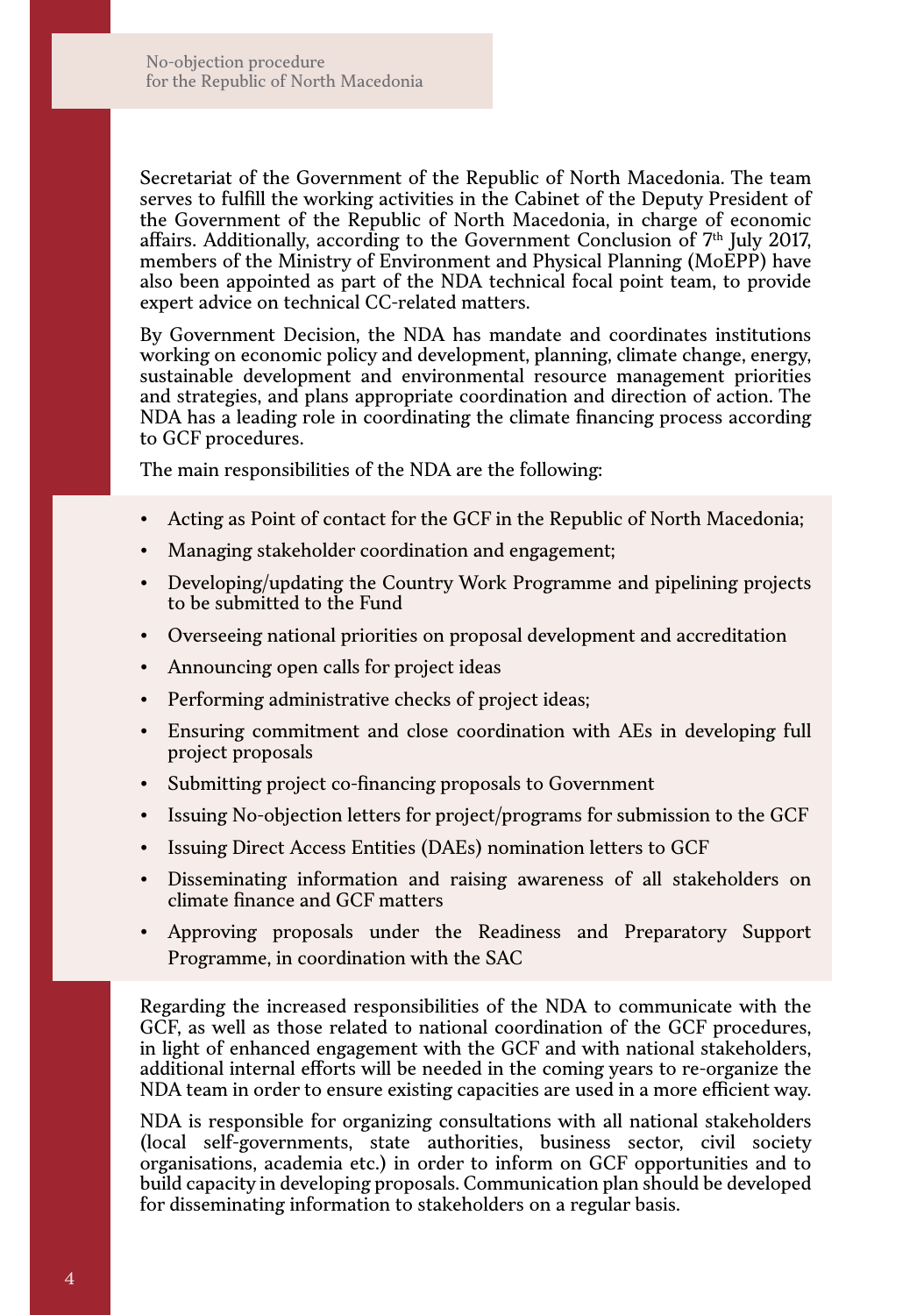Following the GCF Indigenous Peoples Policy, the GCF Gender Policy and Action Plan, and other relevant GCF procedures and policies; women and children, and other vulnerable and disadvantaged stakeholders should be consulted in designing or implementing GCF activities.

The role of NDA in disseminating GCF information and in consulting the relevant stakeholders are described in Figure 1.



**Figure 1.** Consultations and information flows

## **2.2. Country Coordination mechanism on Green Climate Fund matters**

Based on the guidelines and initial best practices provided by the GCF related to country coordination mechanisms, an analysis of the structure of existing coordination bodies has been conducted, including interviews with relevant stakeholders. This analysis sets out from the fact that the Republic of North Macedonia has a small NDA, with wide potential to coordinate and communicate all interested stakeholders and lead the GCF engagement process.

In this sense, all GCF-related activities will be coordinated by the NDA; however, a Strategic Advisory Committee (NDA-SAC) should be created as a permanent technical working group to support the NDA on GCF/climate finance matters.

#### *Strategic Advisory Committee (NDA-SAC)*

The role of the NDA-SAC will be to assist the NDA in coordinating and engaging stakeholders, in overseeing and aligning national priorities for developing funding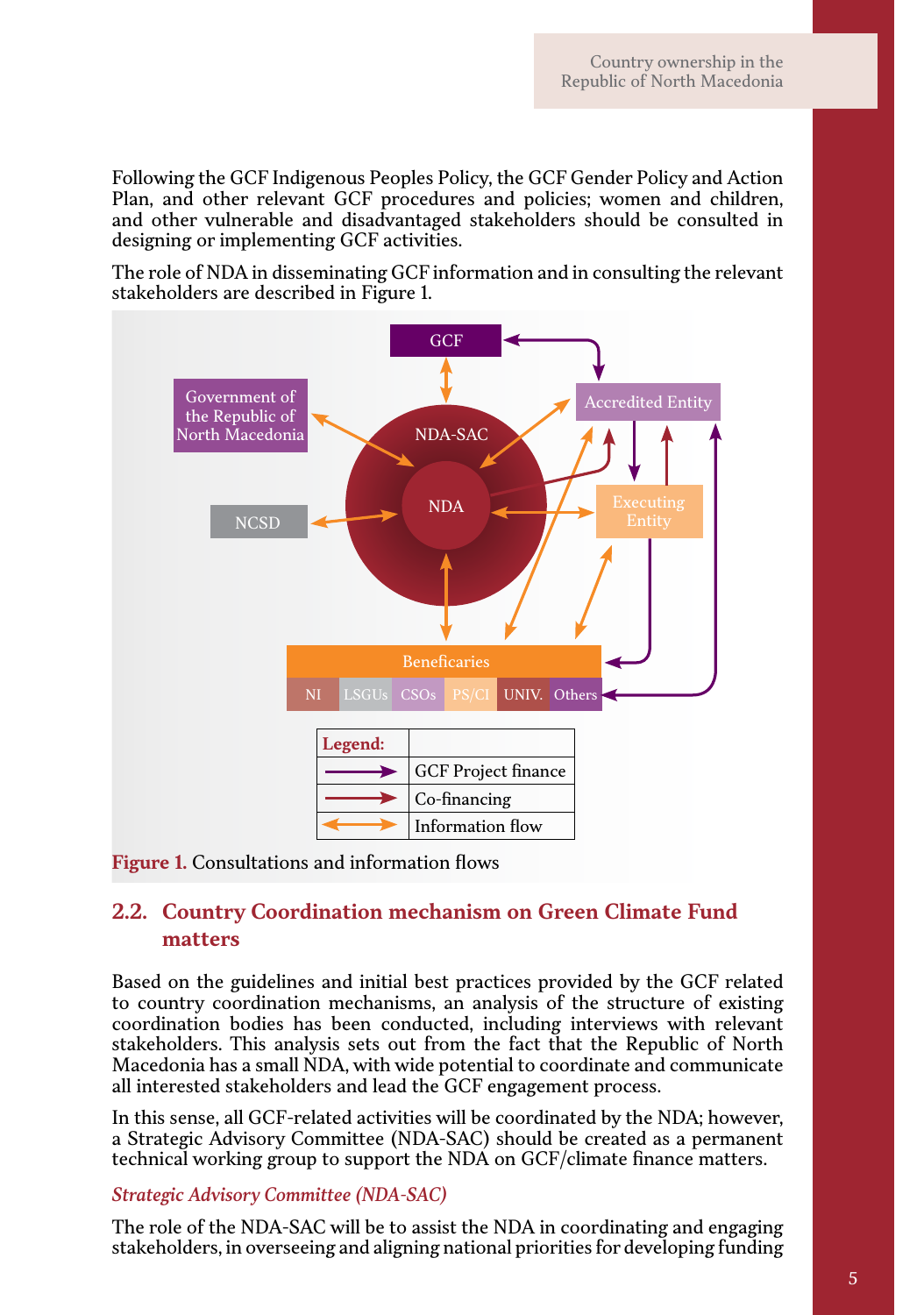proposals and in accrediting potential DAEs in the Republic of North Macedonia.

The responsibilities of the NDA-SAC in the national coordination process related to the GCF are:

- a) Contributing in evaluating project eligibility by providing specific expertise on financial and CC issues, performing impartial prioritization of the projects, and reviewing all aspects of the project proposal;
- b) Ensuring there is no-overlap with other CC related activities/projects and assisting in donor CC coordination
- c) Supporting the NDA in performing general monitoring of the financial and technical aspects during project implementation phase, including aspects of equal opportunity;
- d) Supporting the NDA in assessing DAEs;

The NDA-SAC will be composed of experts in climate change, project management and financing. Along with the NDA representatives (4), representatives from the following institutions (6) should participate in the NDA-SAC:

- Ministry of Finance (MoF) two  $(2)$  persons, including the State Secretary and State Counselor from the Budgeting Sector
- Secretariat of European Affairs (SEA) two (2) persons, including the Head of Sector for EU funds coordination and other foreign assistance and one representative from the Sector for integration
- Ministry of Environment and Physical Planning (MoEPP) two (2) persons, including the State Secretary and State Counselor on Climate Change

It is of crucial importance to ensure that representatives from different Ministries/ institutions/ organizations, are officially nominated, i.e. that their participation in NDA-SAC is incorporated in their job description in order to create ownership and commitment to the initiatives. In this sense, it is important to explore options to include in the Climate Change Law currently in development, a concrete requirement for institutions participating in the NDA-SAC, to review their internal structure to officially reflect the nominations of representatives from those institutions and their specific role in the Coordination Mechanism on GCF/Climate Finance matters.

Considering that only Accredited Entities can submit funding proposals to the GCF, it is highly advisable to involve the AEs in the early stages of the review process and, in that respect, the NDA-SAC may decide to invite AEs on separate consultation meetings.

Activities within the NDA-SAC should be further made official and communicated with the NCSD.

Based on the specific project idea/proposal, the NDA-SAC should initiate technical coordination meetings with the Sectoral Working Groups (SWG) and should provide technical advice on further approving project ideas/proposals.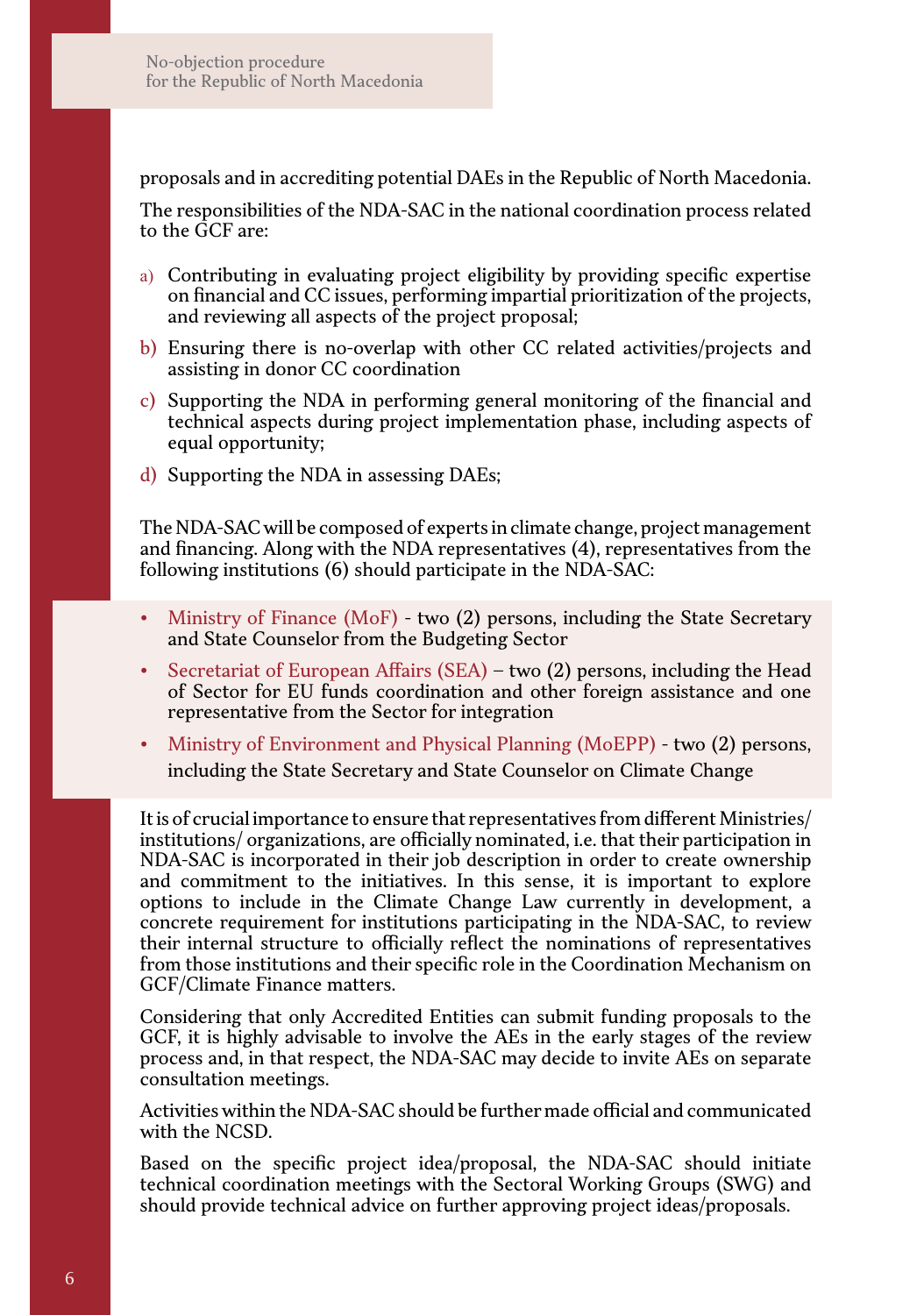#### *Sectoral Working Groups (SWG)*

Sectoral working groups (SWG) may be created upon request of the NDA-SAC. They may participate in decision-making processes with technical discussions and by providing relevant information. The main responsibility of a sectoral working group is to advise the NDA-SAC on technical and operational issues in specific sectors (transport, energy, water management, waste management, agriculture, forestry, nature & biodiversity, land management etc.). For some of the mentioned sectors, ad-hock working groups have already been established within the National Council for Sustainable Development and, in order to support continuity of existing processes, the NDA-SAC will, where possible, cooperate with the existing sectoral working groups.

#### *National Council for Sustainable Development*

The National Council for Sustainable Development (NCSD) is the next stage of the coordination mechanism and has a verification/validation function on all matters related to the GCF/climate financing, including prioritizing funding proposals, developing Country Work Programme and nominating potential Direct Access Entities.

One of the major strengths of the NCSD is that it is composed of ministers, senior representatives of many relevant government bodies, business sector representatives and academia. This creates a broad platform that provides opportunity to review all aspects of a given investment to be proposed to the GCF, and to make decisions in view of the needs and expectations of all stakeholders. Added value of the NCSD is being an awareness raising platform for CC and SDGs-related topics.

Additionally, the NCSD has established a Technical Working Group (TWG), which is a multi-sectoral body created to provide NCSD with technical advice and expert knowledge on certain issues. The TWG already has representatives from line ministries and, although they do not technically and solely work on climate change, they represent the work of their respective institutions as regards sustainable development.

To cover all relevant topics for discussion on GCF/climate finance-related matters, the NCSD membership is recommended to be extended to include the following high-level representatives:

- The Governor of the National Bank
- The President of Development Bank of North Macedonia
- The President of the Steering Committee of the Association of Local Self Government Units
- CSO representatives

#### *Government*

The Government of the Republic of North Macedonia is the highest decisionmaking body in the country, particularly on GCF/climate finance matters. The Government of the Republic of North Macedonia is expected to give the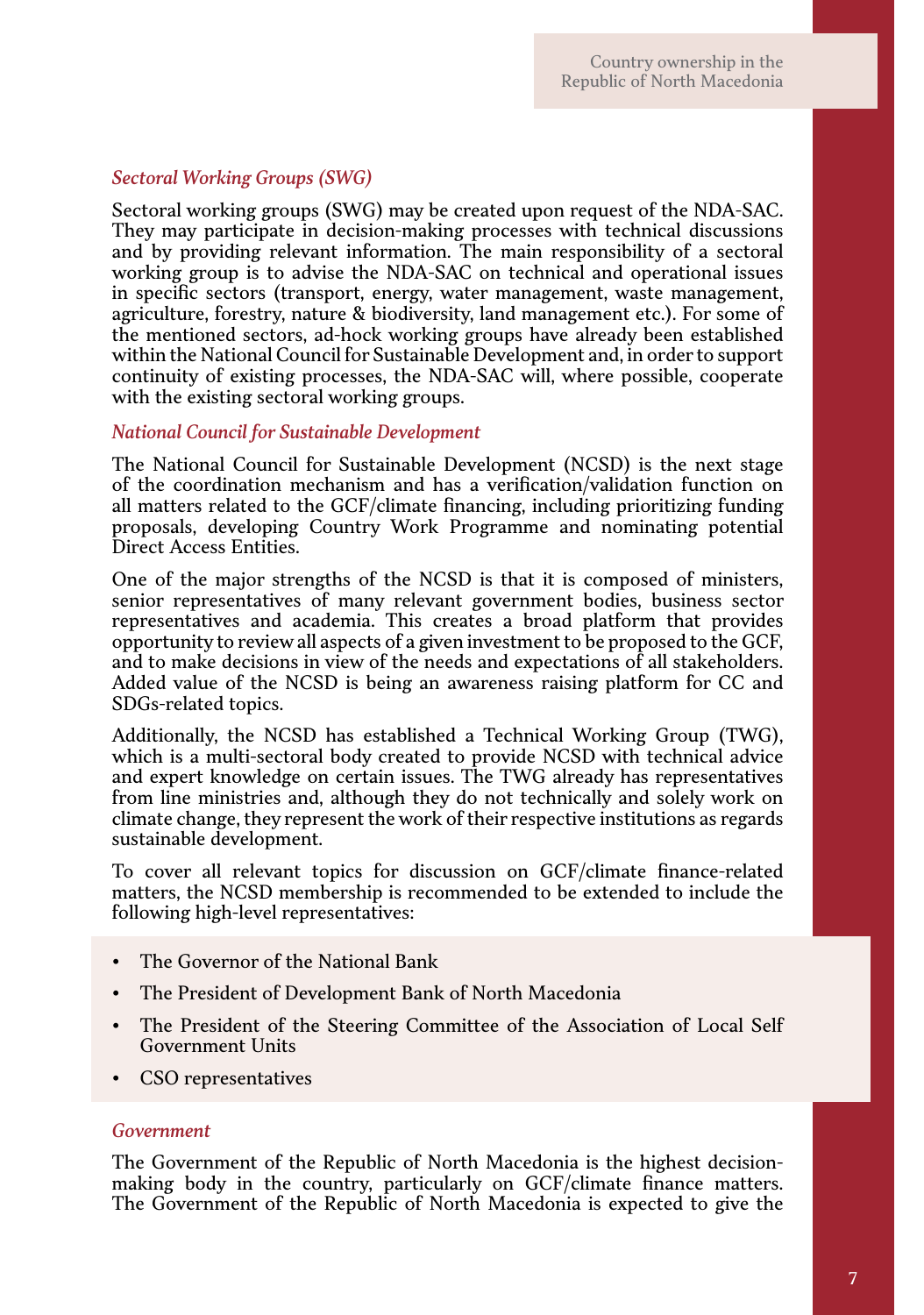final approval of the strategic areas of engagement with the Fund, through the Country Work Programme and the identified project pipeline.

Additionally, the Government will have the final decision in endorsing project proposals and will request the NDA to issue (or not) the No-objection letter to investments as well as to issue nomination letters to potential Direct Access Entities.

Figure 2 below provides an overview of the organizational chart and the different levels of the coordination mechanism on GCF/climate finance matters in the Republic of North Macedonia. It is important to highlight that the workflow and the differentiated steps and responsibilities within this coordination mechanism is provided in Section 3 of this document.

|              |                                                   | Government            |
|--------------|---------------------------------------------------|-----------------------|
| Legend       | Institution                                       |                       |
| NDA:         | National Designated Authority                     |                       |
| $NDA - SAC:$ | NDA - Strategic Advisory<br>Committee             |                       |
| SWG:         | Sectoral Working Group                            | <b>NDA</b>            |
| TWG:         | <b>Technical Working Group</b><br>within the NCSD | <b>NDA-SAC</b>        |
| NCSD:        | National Council for<br>Sustainable Development   | (+SWG)<br>NCSD (+TWG) |

#### **Figure 2.** Organizational chart of the National Coordination Mechanism on GCF/climate finance matter in the RNM

# **2.3. Rules of procedure of the Strategic Advisory Committee as part of the Coordination Mechanism on Green Climate Fund/climate finance matters**

This section aims at providing information on the composition, selection, term, roles and responsibilities of the Strategic Advisory Committee (SAC) members, which will support the NDA in evaluating project proposals to be submitted to the GCF, as well as the Country Programme and the Republic of North Macedonia's Project Pipeline for the Fund.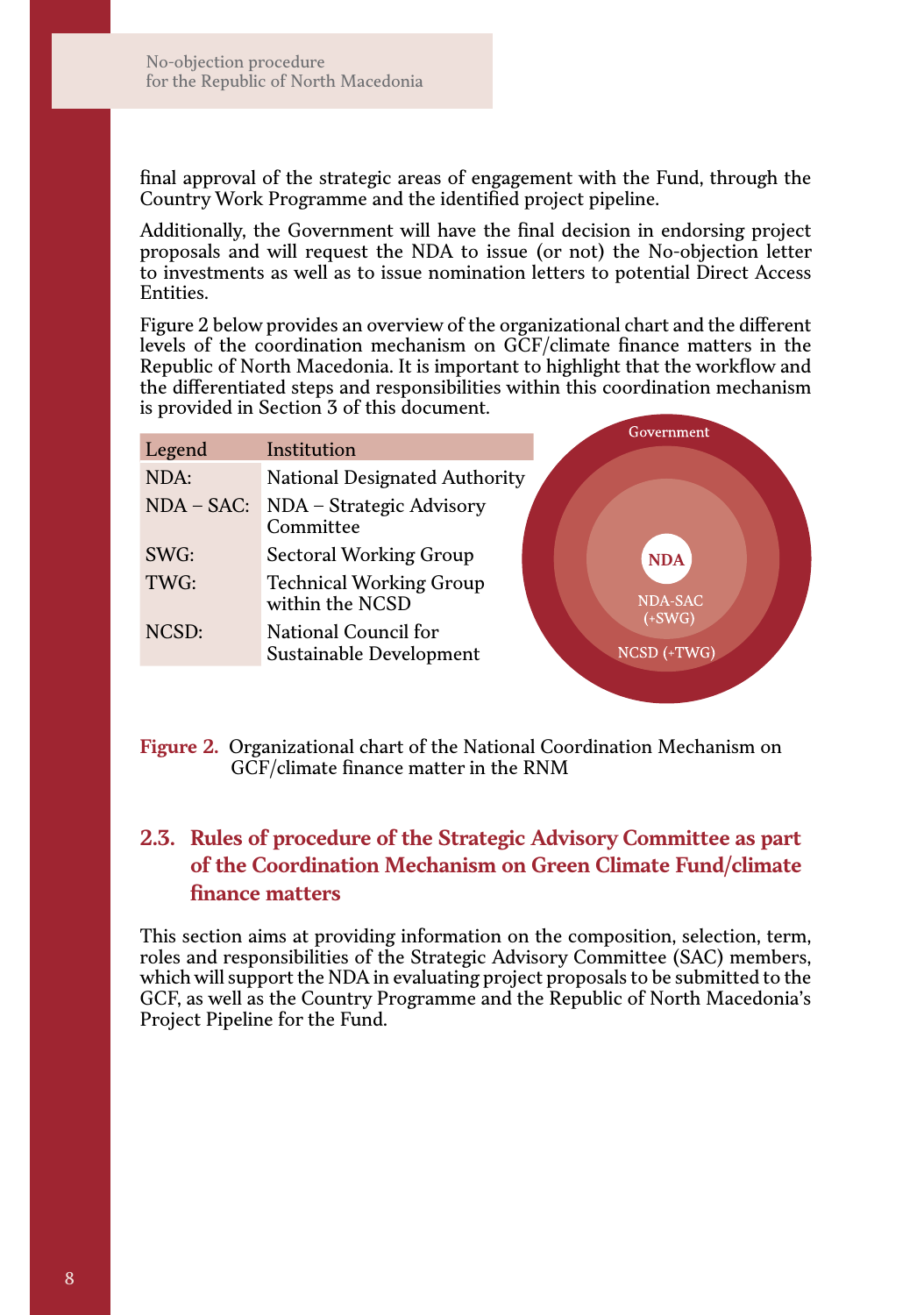#### *2.3.1 Composition*

It is recommended that the SAC should be composed of 6 members, including representatives of the Ministry of Environment and Physical Planning (2 representatives), the Ministry of Finance (2 representatives), the Secretariat of European Affairs (2 representatives), specifically as follows:

- State Secretary of the Ministry of Environment and Physical Planning
- y UNFCCC Focal Point
- State Secretariat of the Ministry of Finance
- Head of Budgeting Department, Ministry of Finance
- Head of Department for Coordinating Foreign Aid, Secretariat of European Affairs
- Representative of the Sector for Integration, Secretariat of European Affairs

Each SAC member should have a substitute member, with substitute members entitled to participate in SAC meetings only through the principal member, without the right to vote, unless they serve as members. During the absence of the member from all or part of a SAC meeting, his/her substitute will serve as a member.

The SAC meetings will include full NDA member participation, one of which will serve as chair of the SAC, additionally holding the role of Secretary of the SAC.

#### *2.3.2 Election of Strategic Advisory Committee members*

Strategic Advisory Committee (SAC) members and their substitutes will be appointed by decision of the Government of the Republic of North Macedonia. Additionally, the Government of the Republic of North Macedonia will explore the possibility to include in the new Climate Change Law, currently in development, a requirement to institutions participating in the NDA-SAC, to review their internal structure to officially reflect the nominations of representatives from those institutions and their specific role in the Coordination Mechanism on GCF/Climate Finance matters.

Once nominees have been notified of their participation in the SAC, a training session will be convened by the NDA to discuss the specific expected tasks and the different procedures developed for assessing proposals in the country.

#### *2.3.3. Meeting frequency and location*

The SAC will convene upon request of the NDA, once project ideas/concept notes/full proposals have been received and need to be assessed in order to grant the No-objection letter.

The NDA will notify SAC members/substitute members of the meeting dates, will circulate a provisional agenda and the package containing the project idea/ concept note/full proposal, and any other supporting documentation to conduct an initial review, based on established criteria according to the different phases of the No-objection procedure.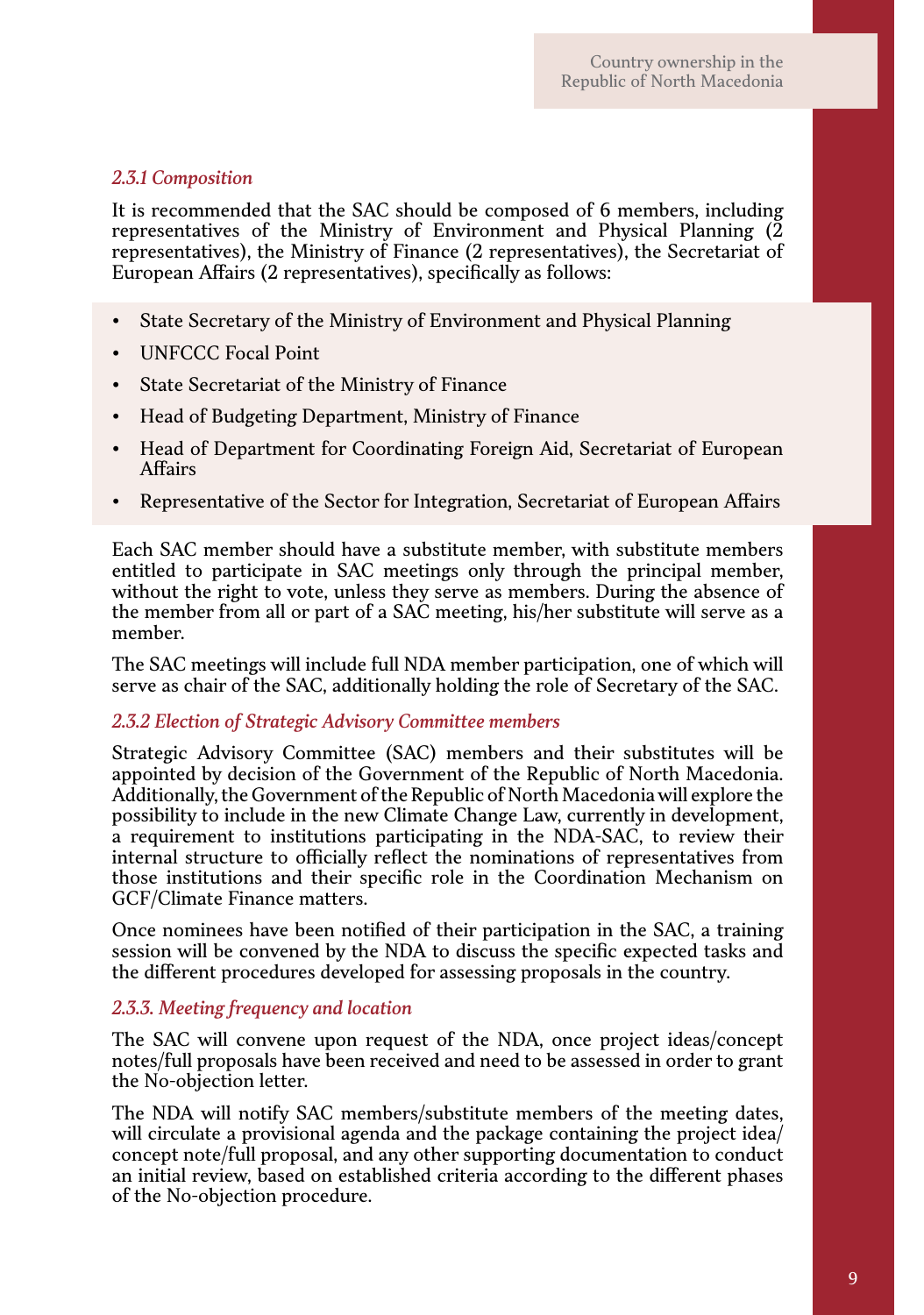The NDA will use electronic means for transmitting, distributing and storing the documentation. Comments by SAC members regarding proposals will be compiled by the NDA team prior to the Committee's in-person meeting.

The SAC will convene in person once the initial review has been conducted independently by each SAC member, aiming at discussing the individual assessments conducted by the different members and will agree on the overall SAC assessment based on the average scoring proceeding from each of the members.

At least one member from each participating institution must be present at a meeting to make a quorum. Quorum will be verified by the NDA at the beginning of the meeting and at the time of discussing overall assessments. At the end of each meeting, the NDA will develop an act of the meeting, as a means to keep track of SAC decisions with regards to each project proposal.

#### *2.3.4. Working language of the SAC*

While project ideas/concept notes/full proposals and supporting documents will be submitted by project developers/AE in English, meeting documents (including the agenda) and opinions and discussions related to assessing these proposals will be conducted in Macedonian. Communication with applicants will be carried out by the NDA in English/Macedonian as needed.

#### *2.3.5. Meetings arrangements and maintenance of permanent minutes of meetings*

The NDA will make all arrangements for the SAC meetings, which will take place (unless otherwise defined by the SAC) at the premises of the Government building in Skopje.

The NDA will decide, according to applicable practice and relevant national policies, to what extent the minutes of SAC meetings will be made public; however, any minutes of proceedings of each meeting will be kept by the NDA on behalf of the SAC.

#### *2.3.6. Decision-making methodology, confidentiality and conflict of interest*

Assessing project ideas/concept notes/funding proposals will be carried out according to developed criteria and scoring system, respectively. Once each SAC member has provided their individual assessment/scoring, the final and overall proposal assessment will be based on the sum of the scores provided by SAC members divided by the number of members that participated in the assessment, i.e. by obtaining the average proposal score.

Then, following established categorization thresholds (Groups A, B, and C during the prioritization process and Endorsed/Not endorsed during the technical checking phase), the proposals will fall under these categories according to their overall average score.

SAC members/substitute members are required to keep proposal contents as confidential information until a final decision has been made with regards to its submission to the GCF. The NDA will be in charge of the liaison and communication with both project developers and the GCF Secretariat.

At each meeting, SAC members and substitute members will disclose any conflict of interest they may have concerning any proposal to be assessed according to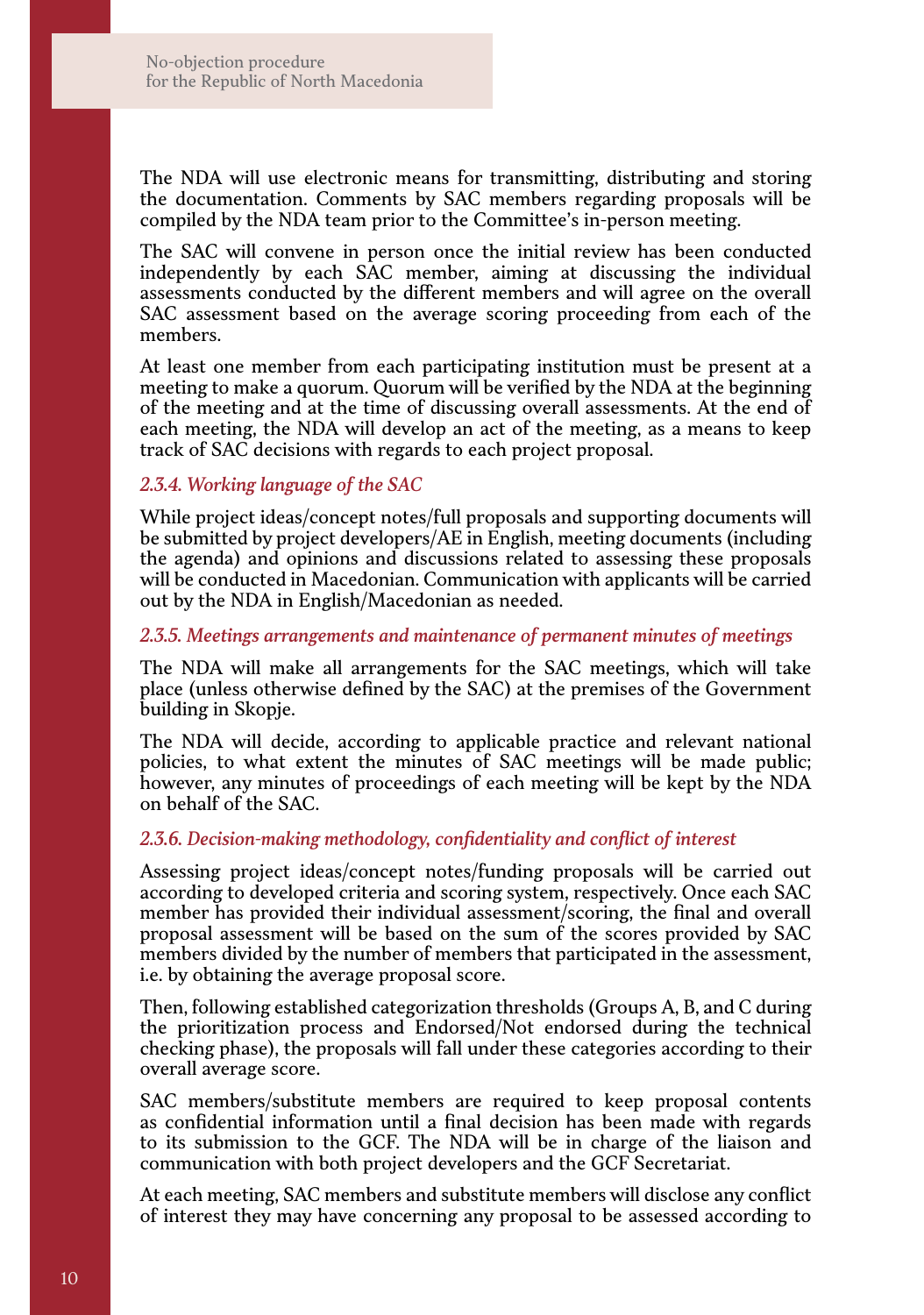the agenda of the meeting. SAC members and substitute members will exclude themselves from participating in reviewing any project proposal with which they have conflict of interest.

In order for the work to be conducted by the SAC, conflict of interest shall mean a situation in which a person or institution is involved in developing a project proposal, as originator or executing entity and therefore, serving as a reviewer of that proposal may imply bias and/or threat to impartiality in assessing the proposal.

### **2.4. NDA and other stakeholders capacities and needs**

As a result of the analysis of the existing capacities and structure of the Cabinet of the Deputy President of the Government in charge of Economic Affairs, Table 1 below summarizes the main strengths, weaknesses, opportunities and threats to fully comply with its role as NDA for the GCF in the Republic of North Macedonia.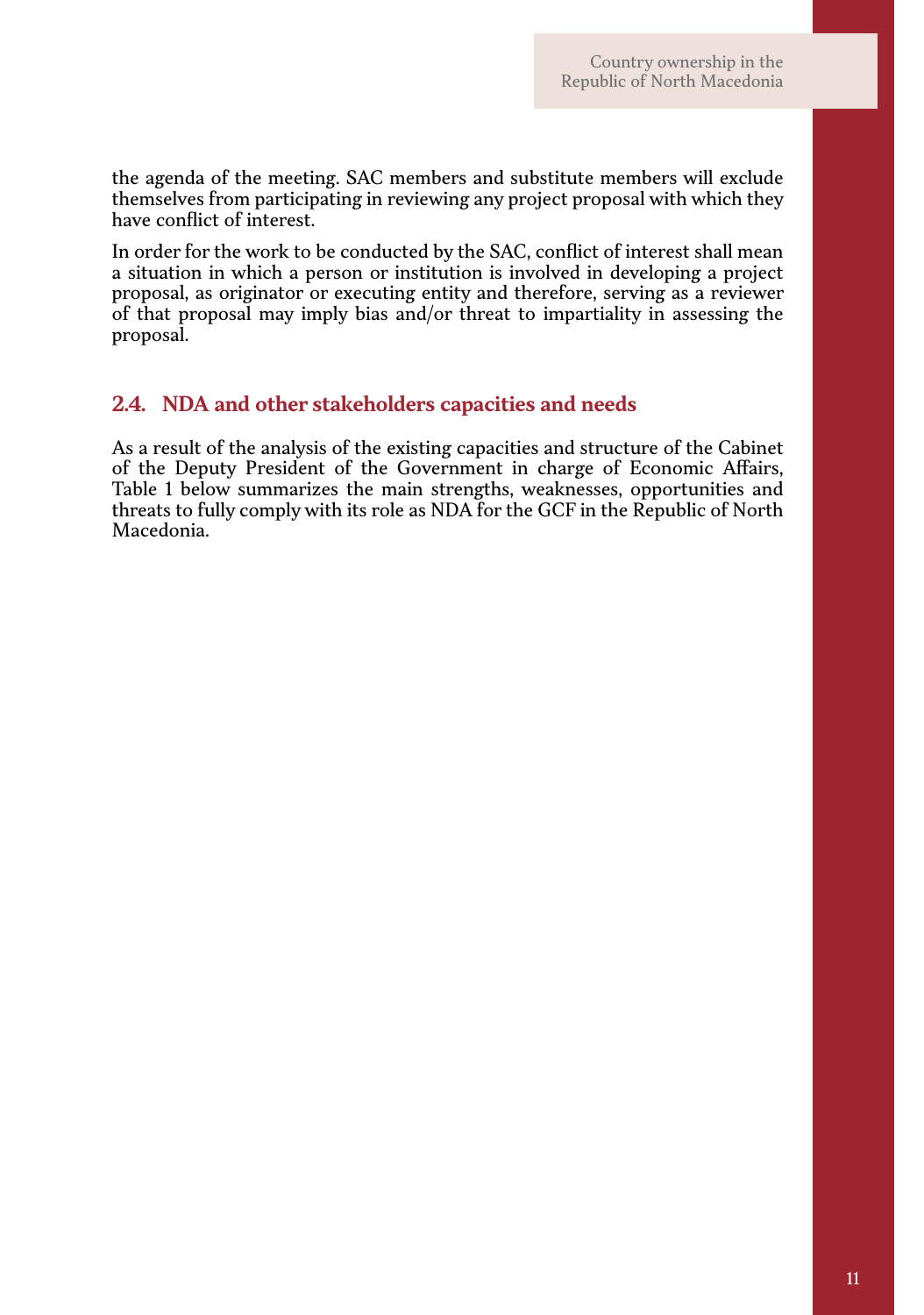#### **Table 1.** SWOT analysis of the NDA and National Coordination Mechanism on GCF/climate finance matters in the RNM

| <b>Strengths</b> |                                                                                                                                              | Weaknesses |                                                                                                                                                                             |
|------------------|----------------------------------------------------------------------------------------------------------------------------------------------|------------|-----------------------------------------------------------------------------------------------------------------------------------------------------------------------------|
|                  | • Efficient and highly motivated NDA team<br>• NDA is established within the competent                                                       |            | • Moderate specific expertise on CC in the<br>current structure of the NDA team                                                                                             |
|                  | high-level political body<br>• NDA has influence on National Economic                                                                        | ۰          | Moderate specific knowledge and skills for<br>Project Cycle Management related to CC<br>(mitigation and adaptation)                                                         |
|                  | Policies<br>• NDA has fruitful communication with<br>GCF                                                                                     |            | Lack of clear distribution of responsibilities<br>related to CC and Sustainable Development<br>issues, as well as climate financing matters<br>among different institutions |
|                  | · Current position of the NDA in the<br>Government enables efficient coordination<br>with other stakeholders                                 |            | Lack of time for exclusive dedication to GCF<br>matters                                                                                                                     |
|                  | Fruitful and productive cooperation with<br>the private sector                                                                               |            | Lack of systematic, clear and transparent<br>knowledge sharing mechanisms related to<br>the commitment of the country on CC                                                 |
|                  |                                                                                                                                              |            | • Lack of clear knowledge on climate financing<br>modalities and sources in the country                                                                                     |
|                  | Opportunities                                                                                                                                |            | <b>Threats</b>                                                                                                                                                              |
|                  | • Allocating competencies for implementing<br>the GCF Procedures                                                                             |            | • High mobility of qualified staff in national<br>institutions                                                                                                              |
|                  | • Developing capacities of NDA and key •<br>national stakeholders on GCF procedures                                                          |            | Lack of ownership and commitment to<br>initiatives by Ministries if they are primarily<br>coordinated by other ministry/institution                                         |
|                  | • Facilitating cooperation and coordination<br>among stakeholders;                                                                           |            | · Lack of dedicated Focal Point/department                                                                                                                                  |
|                  | • Developing a communication platform and<br>the Green Climate Fund.                                                                         |            | for climate issues in all relevant institutions<br>sharing identified good practices to engage • Political instability and impact of the national<br>context                |
|                  | lessons<br>learned<br>• Mainstreaming<br>procedures on GCF matters in drafting the                                                           |            | and • Difficulty to ensure co-financing for project<br>proposals                                                                                                            |
|                  | Law on climate action                                                                                                                        |            | Ensuring co-financial contribution (without                                                                                                                                 |
|                  | • Developing communication platform<br>web-page with advanced digital solutions                                                              |            | increasing public debt)                                                                                                                                                     |
|                  | Strengthened capacity and transparency<br>of the NDA to monitor, oversight and<br>streamline climate finance                                 |            |                                                                                                                                                                             |
|                  | · Strengthened capacity of local financial<br>institutions for climate finance and the<br>financing instruments available through<br>the GCF |            |                                                                                                                                                                             |
|                  | • Lessons learned from the Readiness and<br><b>Preparatory Support Programme</b>                                                             |            |                                                                                                                                                                             |
|                  | • Outcomes form this project incorporated<br>in the forthcoming Law on climate action,                                                       |            |                                                                                                                                                                             |

4NCCC and CBIT project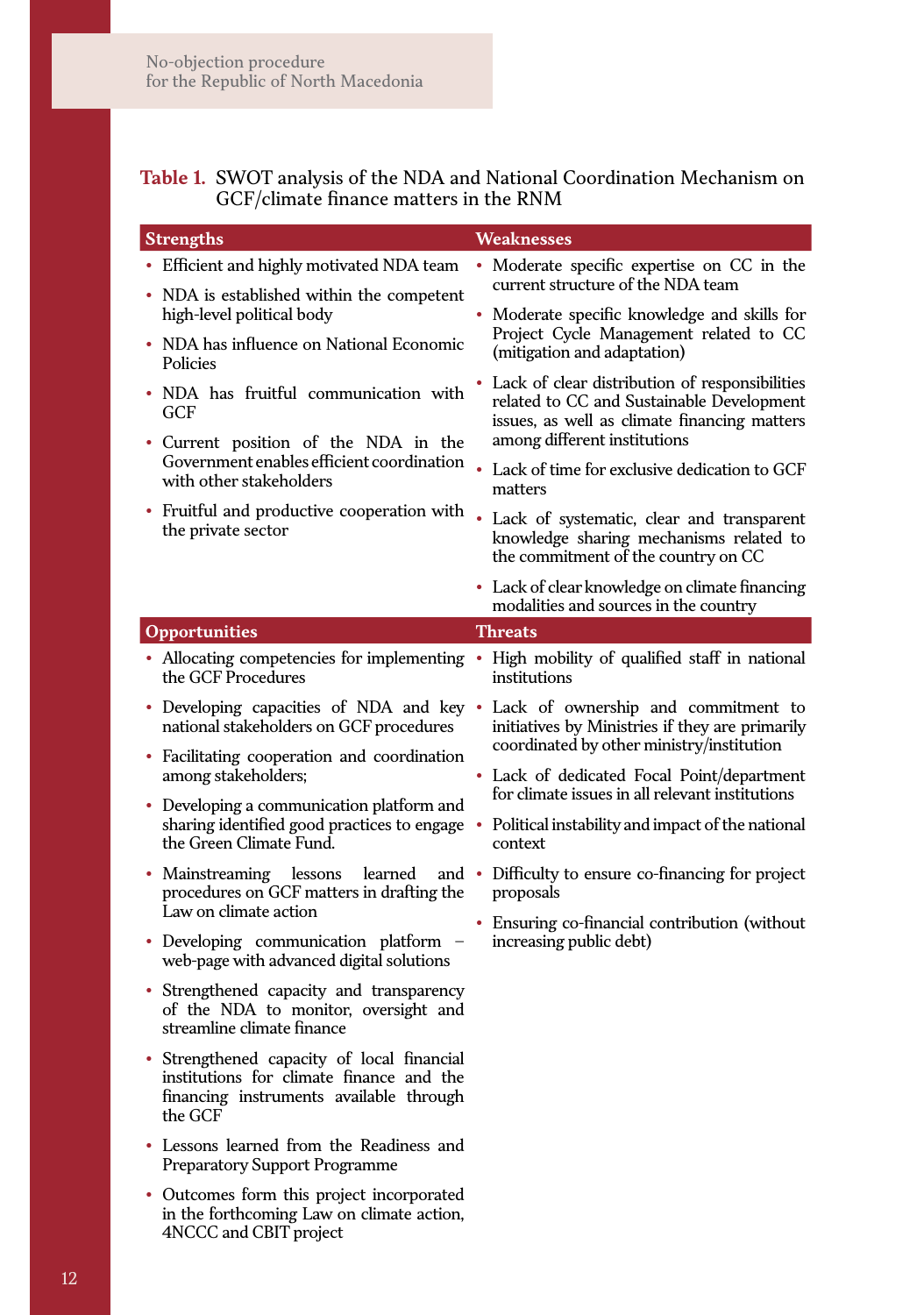Overall responsibility of the Cabinet of the Deputy President of the Government of the Republic of North Macedonia is to establish cooperation with all governmental bodies, private sector, relevant international financial institutions and civil society organizations on economic development issues, structural reforms and investments, in this sense, including climate investments. The following paragraphs provide detailed information on the strengths, weaknesses, opportunities and threats currently faced by the Cabinet of the Deputy President of the Government in charge of Economic Affairs in its role as NDA of the Republic of North Macedonia, as well as other relevant national institutions to comply with the mandates and key functions regarding state engagement with the Fund:

#### *Strengths*

- Efficient and highly motivated NDA Team Even though the current NDA team consists of a small number of directly involved employees, this team is highly motivated to efficiently complete given tasks related to the GCF along with other responsibilities.
- NDA is established within a competent high–level political body Nominating the Deputy President of the Government of the RNM in charge of economic affairs and coordinating the economic sectors as NDA to the Green Climate Fund (GCF) is a high-level political commitment and enables the coordination of GCF activities from a highly strategic perspective within the Government, which facilitates the decision-making processes.
- y NDA has influence on National Economic Policies The Deputy President of the Government of the Republic of North Macedonia in charge of economic affairs and coordination with the economic sectors, is responsible for sustainable development and national economic policies and is the Chairperson of the NCSD. He is responsible for coordinating the implementation and monitoring of the SDGs on a national level, which enables balanced coordination and focus on high priority issues.
- Additionally, the Deputy President of the Government of North Macedonia in charge of economic affairs plays a key role in implementing those areas related to economic affairs and sustainable development investments within the Work Programme of the Government of the Republic of North Macedonia, and supports the implementation of defined strategic objectives related to economic growth. In this context, the Cabinet of the Deputy President of the Republic of Macedonia in charge of economic affairs constantly implements a series of activities, measures and projects aimed at improving the working climate, business environment and competitiveness.
- NDA has fruitful communication with  $GCF The Cabinet of the Deputy$ President of the Government of the Republic of North Macedonia, in charge of economic affairs and coordination with the economic sectors has already established fruitful communication with the GCF.
- Current position of the NDA in the Government of the Republic of North Macedonia enables efficient coordination with other stakeholders – Carrying out a high strategic function linked to the country's national budget, economic policies, development priorities, the Deputy President of the Government of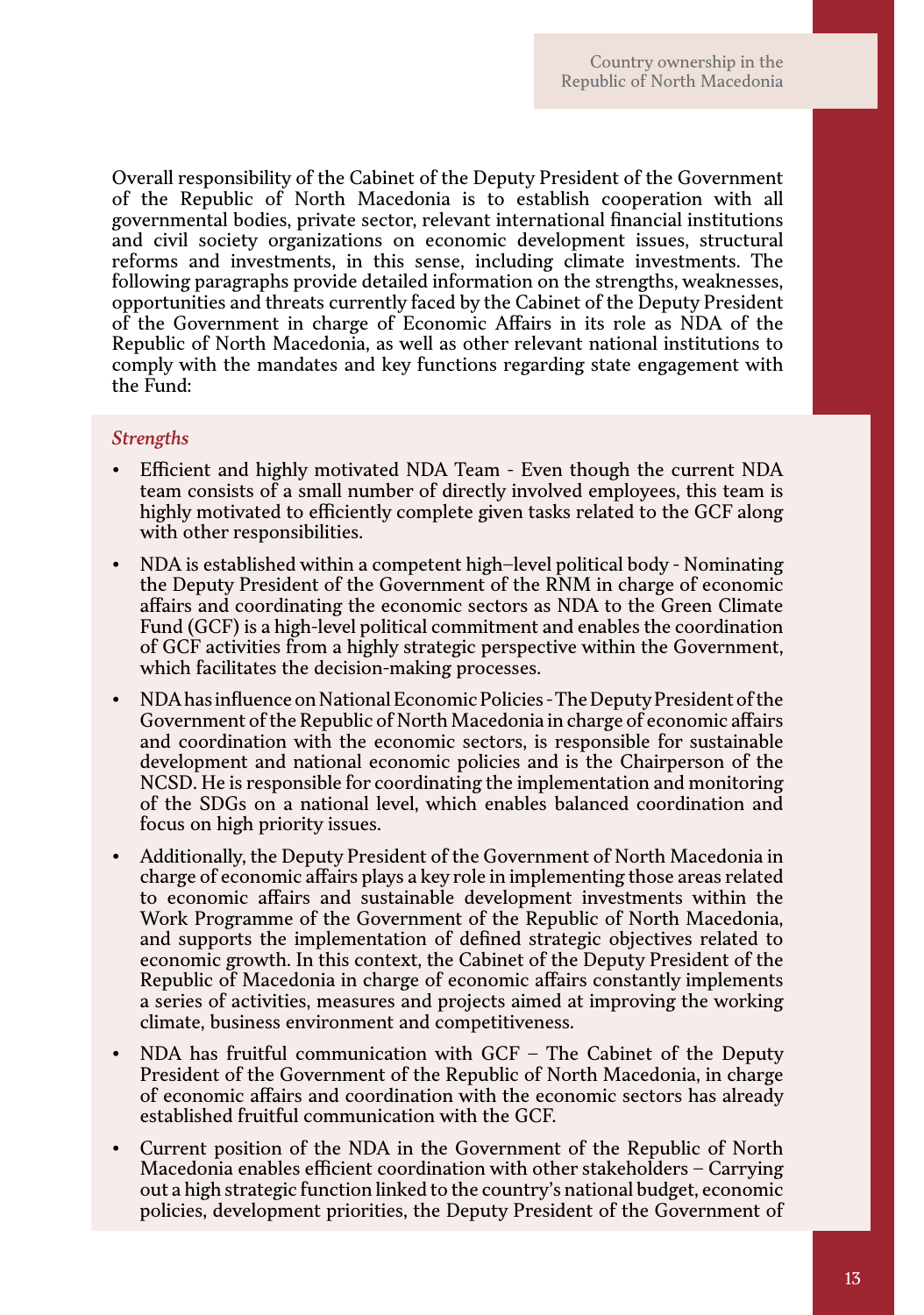the Republic of North Macedonia in charge of economic affairs facilitates the overall coordination, plans sustainable development policies and communicates with the Cabinet of the President of the Government, with other Ministry Cabinets, and with the departments within the General Secretariat of the Government, and with other national and international organizations. Ensuring fruitful and productive cooperation with the private sector, the Cabinet of the Deputy President of the Government of the Republic of North Macedonia in charge of economic affairs also daily communicates with and coordinates private sector activities.

#### *Weaknesses*

- Moderate specific expertise on CC in the current structure of the NDA team – Activities related to CC mitigation and adaptation are cross-cutting and may influence many different sectors. However, in the current structure of the NDA team there is moderate expertise in some specific sectors.
- Lack of clear distribution of responsibilities related to CC and Sustainable Development issues, as well as climate financing matters among different institutions – There is unclear division of responsibilities related to climate change issues and sustainable development between Ministry of Environment and Physical Planning and the Cabinet of the Deputy President of the Government as NDA. For example, according to the Law on environment (Article 186) MoEPP is responsible for implementing SD; however, according to the proposal for Institutional Set-up to support the implementation of Sustainable Development in the Republic of North Macedonia included in the National Strategy for Sustainable Development, the political responsible body for implementing the SD strategy is the NCSD, which shall be chaired by the Deputy President of the Government. Additionally, with rare exemptions (i.e. MoEPP), other ministries delegate officers or advisors to work with the NDA on specific CC issues without any official nomination and/or activities related to CC incorporated in the job description for the delegated person.
- Lack of time for exclusive dedication to GCF matters The members of the NDA team are regular staff in the Cabinet of the President of the Government of the Republic of North Macedonia. Each of them have daily obligations/tasks related to other topics and often coordinate the work on GCF issues along with several other projects from different sources and sectors and have insufficient time for exclusive dedication and focused approach to GCF projects and CC issues.
- Lack of systematic, clear and transparent knowledge sharing mechanisms related to the commitment of the country on CC - Even though a CC Communication Strategy and Action Plan was developed in 2013, and several activities were performed aiming at engaging key stakeholders at national and local levels, the main stakeholders' awareness of issues related to climate change is still moderate. In addition, the general perception of the key stakeholders is that there is lack of commitment to CC issues by the country. This situation is partially accounted for by the fact that information is fragmented and there is no single tool to reference all relevant information and to systematize knowledge (i.e. a dedicated website, Community of Practices, others).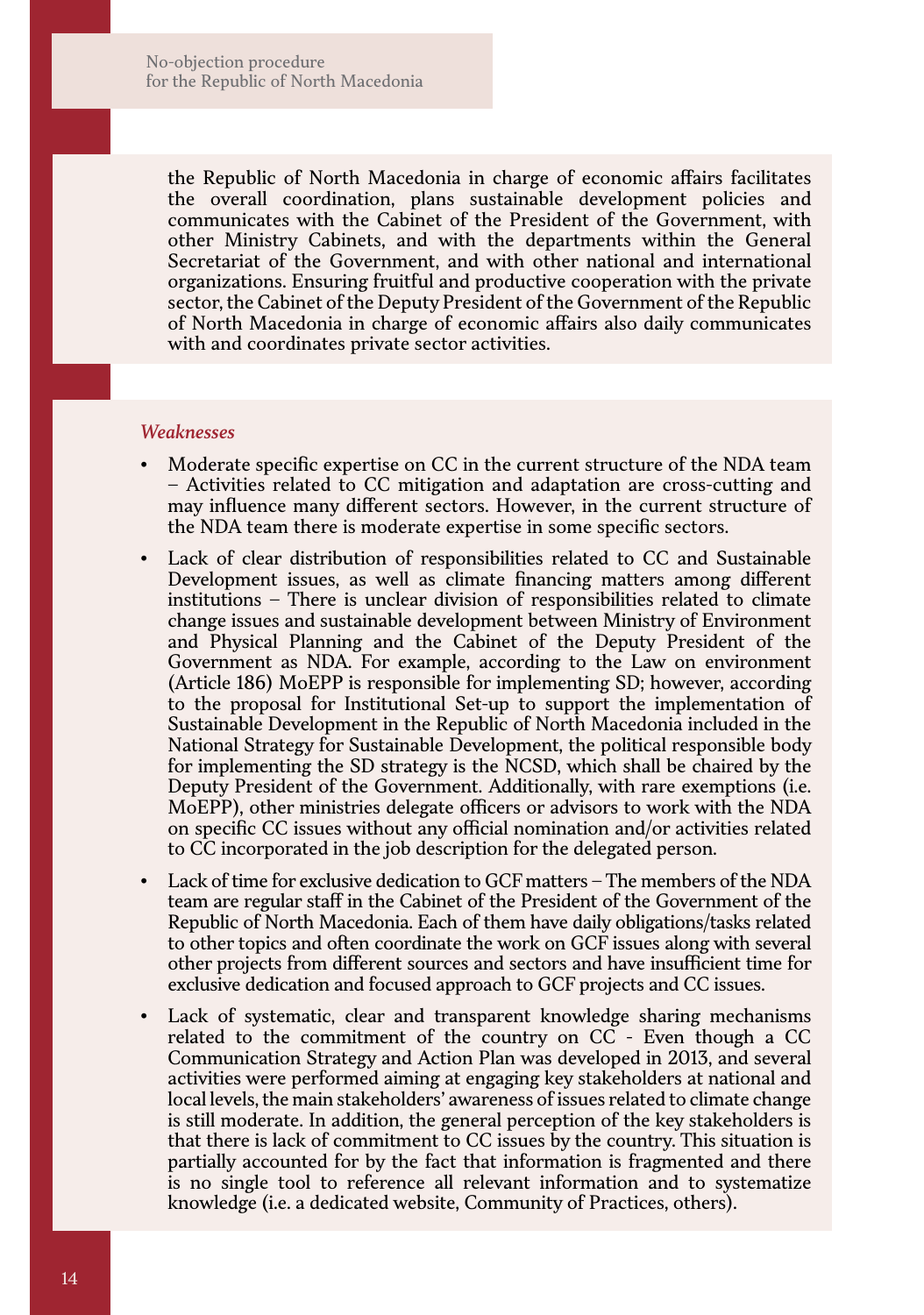• Lack of clear knowledge on climate financing modalities and sources in the country - Climate finance is a combination of national and international financial resources, drawn from public and private sources. However, despite the relevance of climate finance to support the development of priority investments to tackle climate change, there is no clear knowledge on climate financing in the country. Potential beneficiaries, especially the private sector, the industry and some CSOs have very limited information on potential financing sources for CC investments.

#### *Opportunities*

- y Allocating competencies for implementing the GCF Procedures based on work under the Readiness Program - GCF financing procedures are relatively complex and therefore working on the readiness project provides opportunities for strengthening relevant knowledge and competences related to the GCF procedures in the country.
- Developing capacities of the NDA and key national stakeholders on GCF procedures – clear national coordination mechanism on GCF procedures, prioritization process and No-objection procedure will positively contribute to further developing the capacities of the NDA team, including capacities to monitor, oversight and streamline climate finance. All relevant institutions should also strengthen their efficient project implementation capacities.
- Facilitating cooperation and coordination among stakeholders Identifying all relevant stakeholders and determining their role within the GCF procedures for CC project development and implementation will enable efficient cooperation and will facilitate the coordination process.
- Developing a communication platform and sharing identified good practices to engage with the Green Climate Fund including experiences from other countries, especially regional countries in similar context
- y Mainstreaming lessons learned and procedures on GCF matters in drafting the Law on climate actions - Lessons learned from the Readiness and Preparatory Support Programme can be incorporated in the forthcoming Law on Climate Action, including the clear definition of roles of different stakeholders in accessing and implementing climate finance in the country.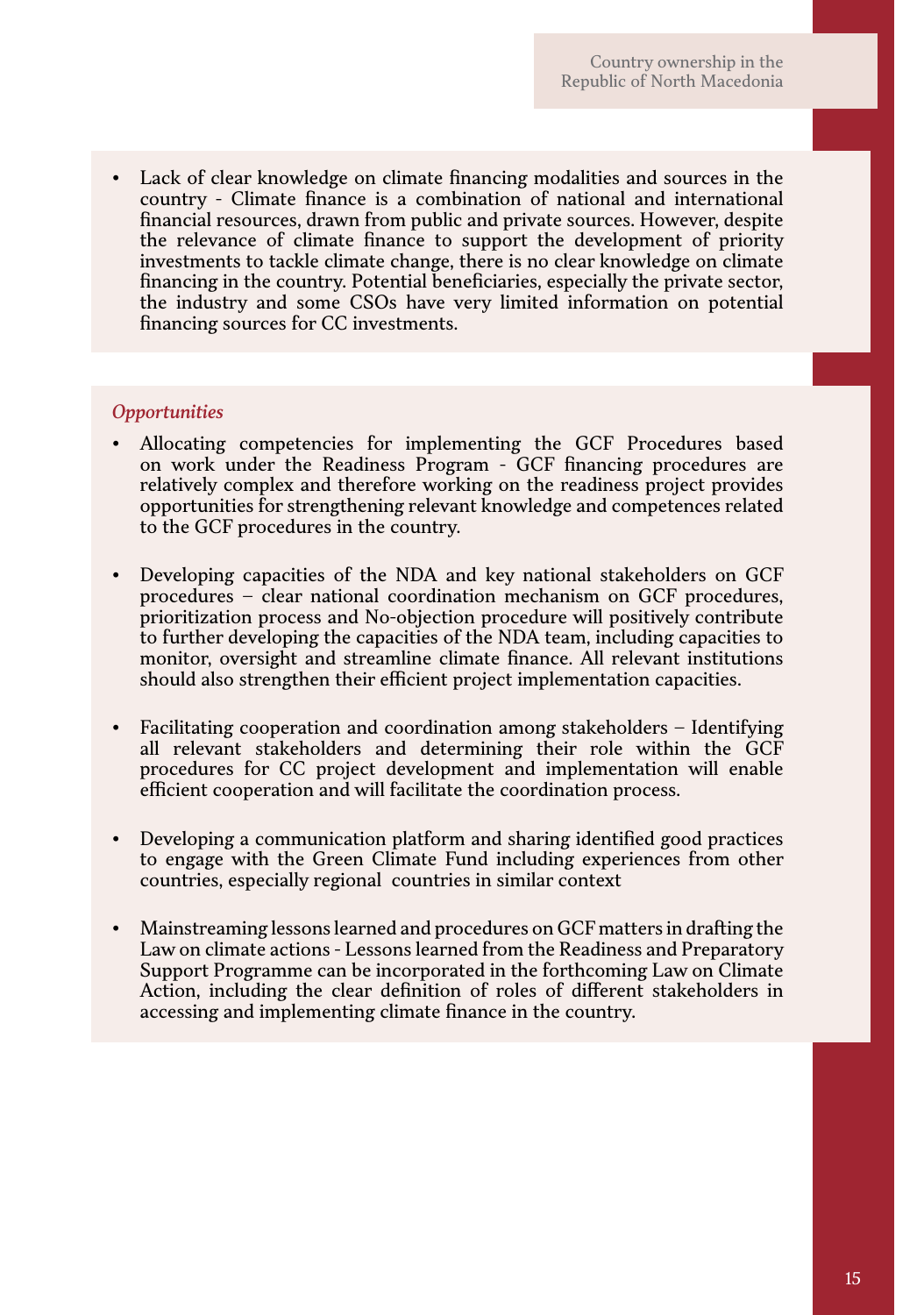#### *Threats*

- $\cdot$  High mobility of qualified staff in national institutions Opportunity to work for international organizations in the country or work abroad, contribute to high mobility of qualified staff in governmental institutions. This poses discontinuity risk to project implementation and/or need to re-start the training processes.
- Lack of ownership and commitment to initiatives by Ministries if they are primarily coordinated by other Ministry/institution - CC-related issues are not priority for all stakeholders, which may create bottlenecks in coordination and information sharing. For example, this may create insufficient involvement and lack of expert knowledge in the coordination mechanism to conduct the prioritization and No-objection process for GCF proposals.
- Lack of dedicated Focal Point/department for climate issues in all relevant institutions – In most ministries, there is no focal point for CC issues. This possibly explains the lack of internal coordination within the institution on CC-related issues. This gap reflects also in inter-ministry cooperation and creates functional discontinuity in inter-ministerial working groups (Ad-hock Groups).
- Political instability and impact of the national context climate change issues are issues sensitive to the public and can be used to politically influence the national context. Also, the GCF funding process can be jeopardized due to political instability and/or change of Government and guidelines for government action.
- Difficulties to ensure project proposal co-financing  $-$  Since there is no detailed information on total CC-related investments made in the country, and that the Government is committed to not increasing the public debt, it is necessary to identify co-financing as prerequisite for submitting funding proposals. Lack of such information slows down the overall process.
- Based on the NDA role and functions, the proposed structure of the coordination mechanism and the analysis of the Strengths, Weaknesses, Opportunities and Threats to the operationalization and work of both the NDA and the coordination mechanism, Table 2 below provides a systematization of the roles and responsibilities of each stakeholder participating in the decision-making process on GCF matters and the specific capacity development needs and tasks needed in the immediate term to make progress in working with the Fund.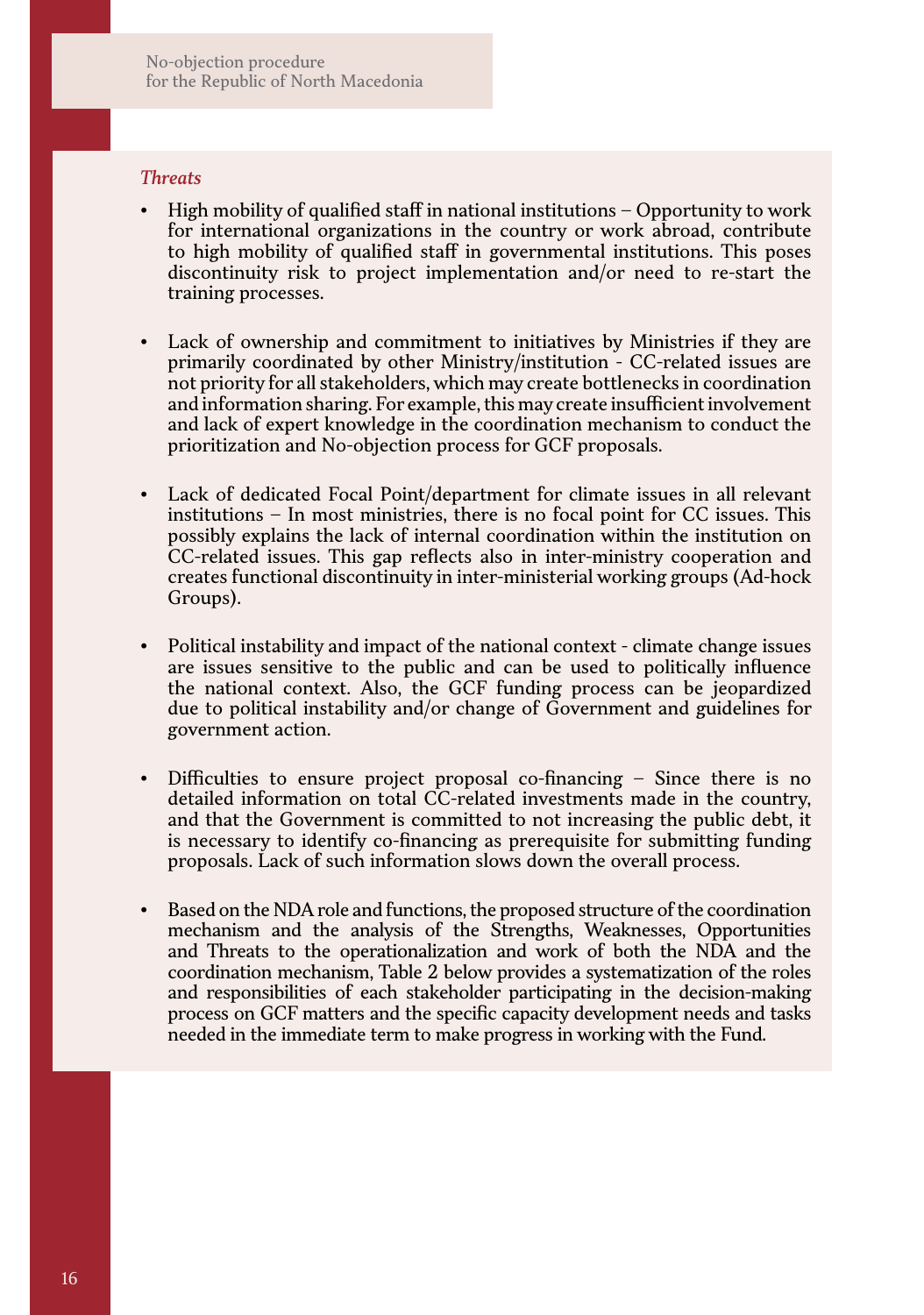| Body                                                       | Roles and<br>responsibilities                                                                                                                                                                                                                                                                                                                                                                                                                                                                                                                                                                                                                                                                                                                                                                                                                        | Capacity<br>development<br>needs                                                                                                                                                                                                                                                                                                                                                                                                | <b>Concrete tasks</b><br>required                                                                                                                                                                                                                                                                                                                                                                                                                                                                                                                                       |
|------------------------------------------------------------|------------------------------------------------------------------------------------------------------------------------------------------------------------------------------------------------------------------------------------------------------------------------------------------------------------------------------------------------------------------------------------------------------------------------------------------------------------------------------------------------------------------------------------------------------------------------------------------------------------------------------------------------------------------------------------------------------------------------------------------------------------------------------------------------------------------------------------------------------|---------------------------------------------------------------------------------------------------------------------------------------------------------------------------------------------------------------------------------------------------------------------------------------------------------------------------------------------------------------------------------------------------------------------------------|-------------------------------------------------------------------------------------------------------------------------------------------------------------------------------------------------------------------------------------------------------------------------------------------------------------------------------------------------------------------------------------------------------------------------------------------------------------------------------------------------------------------------------------------------------------------------|
| <b>National</b><br>Designated<br><b>Authority</b><br>(NDA) | • Point of contact of the<br>GCF in the Republic of<br>North Macedonia;<br>• Managing<br>coordination and<br>engagement with<br>stakeholders:<br>• Oversight aligned to<br>national priorities on<br>proposal development<br>and accreditation:<br>• Performing<br>administrative checks<br>of project ideas;<br>• Ensuring $AE$<br>commitment and<br>close coordination in<br>developing full project<br>proposal<br>• Announcing call for<br>project ideas<br>• Disseminating<br>information and<br>raising awareness of all<br>stakeholders<br>• Approving readiness<br>support<br>• Issuing nomination<br>letters for direct access<br>• Issue No-objection<br>letters for project/<br>Programmes<br>• Submitting<br>proposals for project<br>co-financing to<br>Government<br>Developing/ Updating<br>Country Programme<br>and project pipeline | Strengthening<br>capacity of the<br>NDA to monitor,<br>oversight and<br>streamline climate<br>finance<br>Developing tools<br>for increasing<br>transparency of<br>GCF procedures in<br>the country<br>Determining<br>responsibilities of<br>separate positions<br>within the NDA<br>team<br>Strengthening<br>capacities of the<br><b>NDA</b> for Project<br>Cycle Management<br>related to CC<br>(mitigation and<br>adaptation) | • Developing<br>operational<br>guidelines/manuals<br>for the work of the<br>NDA, including<br>No-objection<br>procedures<br>• Developing<br>manual for project<br>prioritization<br>• Launching a website<br>that consolidates<br>information on<br>GCF priorities and<br>procedures at state-<br>level<br>Updating the<br>organizational<br>structure of the<br>NDA team in<br>terms of Human<br>Resources and in<br>terms of achieving<br>better efficiency<br>• Conducting<br>advanced training<br>on Project Cycle<br>Management in the<br>field of CC<br>$\bullet$ |

#### **Table 2.**Mapping the roles and capacity development needs of the NDA and the National Coordination Mechanism on GCF/climate finance matters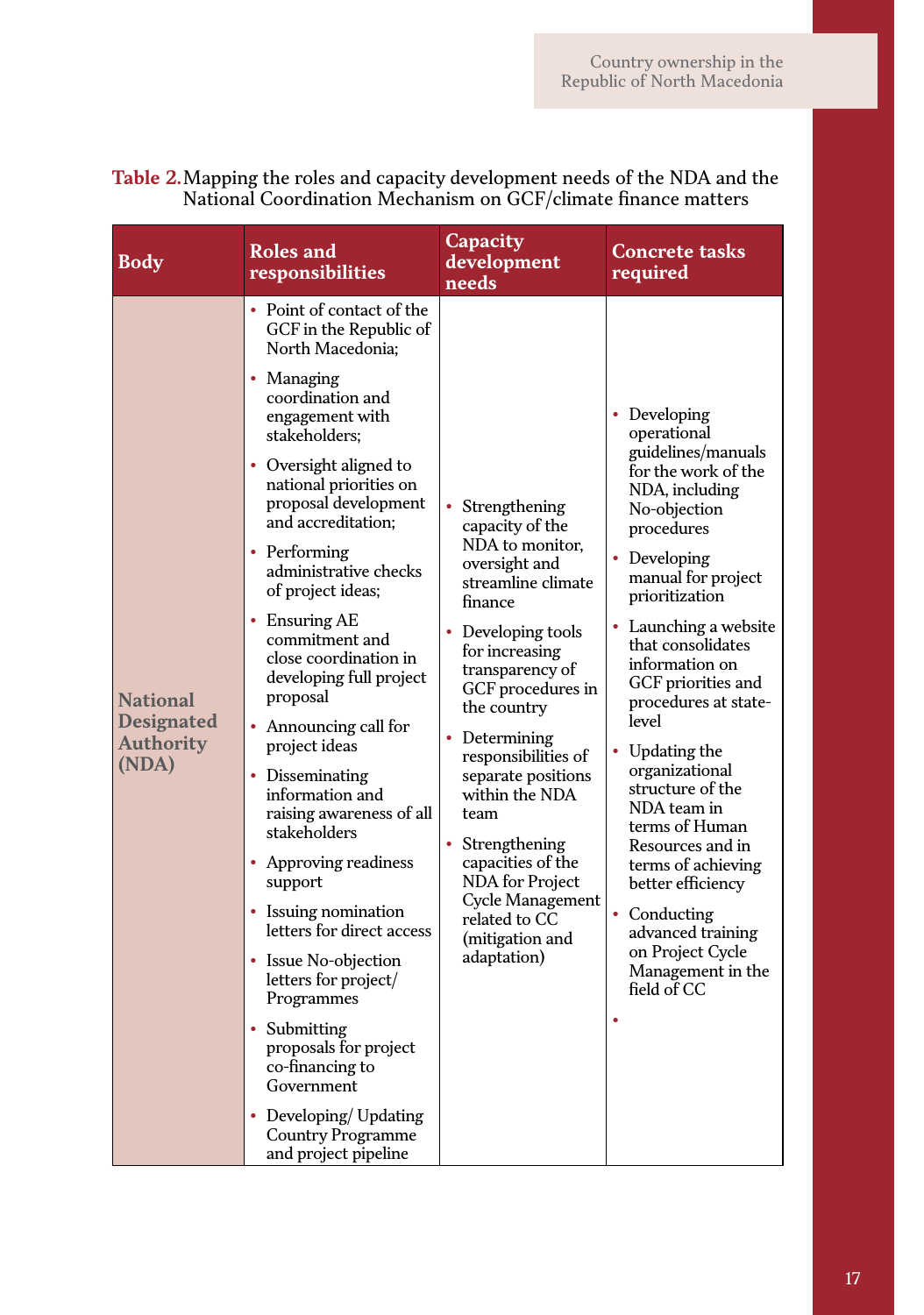No-objection procedure for the Republic of North Macedonia

| <b>Body</b>                                                              | Roles and<br>responsibilities                                                                                                                                                                                                                                                                                                                                                                                                                                                                                                                                                                                                                                                                                                                                        | Capacity<br>development<br>needs                                                                                                                                                                           | <b>Concrete tasks</b><br>required                                                                                                                                                                                                                                                                                                                                                                                                                                                                            |
|--------------------------------------------------------------------------|----------------------------------------------------------------------------------------------------------------------------------------------------------------------------------------------------------------------------------------------------------------------------------------------------------------------------------------------------------------------------------------------------------------------------------------------------------------------------------------------------------------------------------------------------------------------------------------------------------------------------------------------------------------------------------------------------------------------------------------------------------------------|------------------------------------------------------------------------------------------------------------------------------------------------------------------------------------------------------------|--------------------------------------------------------------------------------------------------------------------------------------------------------------------------------------------------------------------------------------------------------------------------------------------------------------------------------------------------------------------------------------------------------------------------------------------------------------------------------------------------------------|
| $NDA -$<br><b>Strategic</b><br><b>Advisory</b><br>Committee<br>(NDA-SAC) | • Contributing in<br>evaluating project<br>eligibility by providing<br>specific expertise<br>on financial and CC<br>issues, including equal<br>opportunity aspects<br>• Supporting NDA in<br>assessing Direct Access<br>Entities (DAEs)<br>• Assisting NDA<br>in coordinating<br>and working with<br>stakeholders<br>• Performing impartial<br>prioritization of<br>projects by assessing<br>their alignment with<br>national priorities<br>• Technical reviewing of<br>all aspects of project<br>proposal (consult SWG<br>if needed), including<br>monitoring the<br>financial and technical<br>aspects during project<br>implementation phase<br>• Ensuring no-overlap<br>with other CC-related<br>activities/ projects and<br>assists in donor CC<br>coordination | Strengthening<br>the capacities of<br>NDA-SAC for<br>accessing climate<br>finance and<br>identifying project<br>co-financing<br>Increasing<br>$\bullet$<br>capacities on CC<br>and opportunities<br>of GCF | • Requesting official<br>nomination of focal<br>points of all relevant<br>governmental and<br>national financial<br>institutions to<br>actively and<br>permanently<br>participate in NDA-<br><b>SAC</b><br>Conducting capacity<br>$\bullet$<br>development events<br>(including trainings,<br>workshops,<br>simulations,<br>conferences and<br>other events as<br>needed) on specific<br>topics related to<br>climate action and<br>climate financing,<br>including project<br>development and<br>management |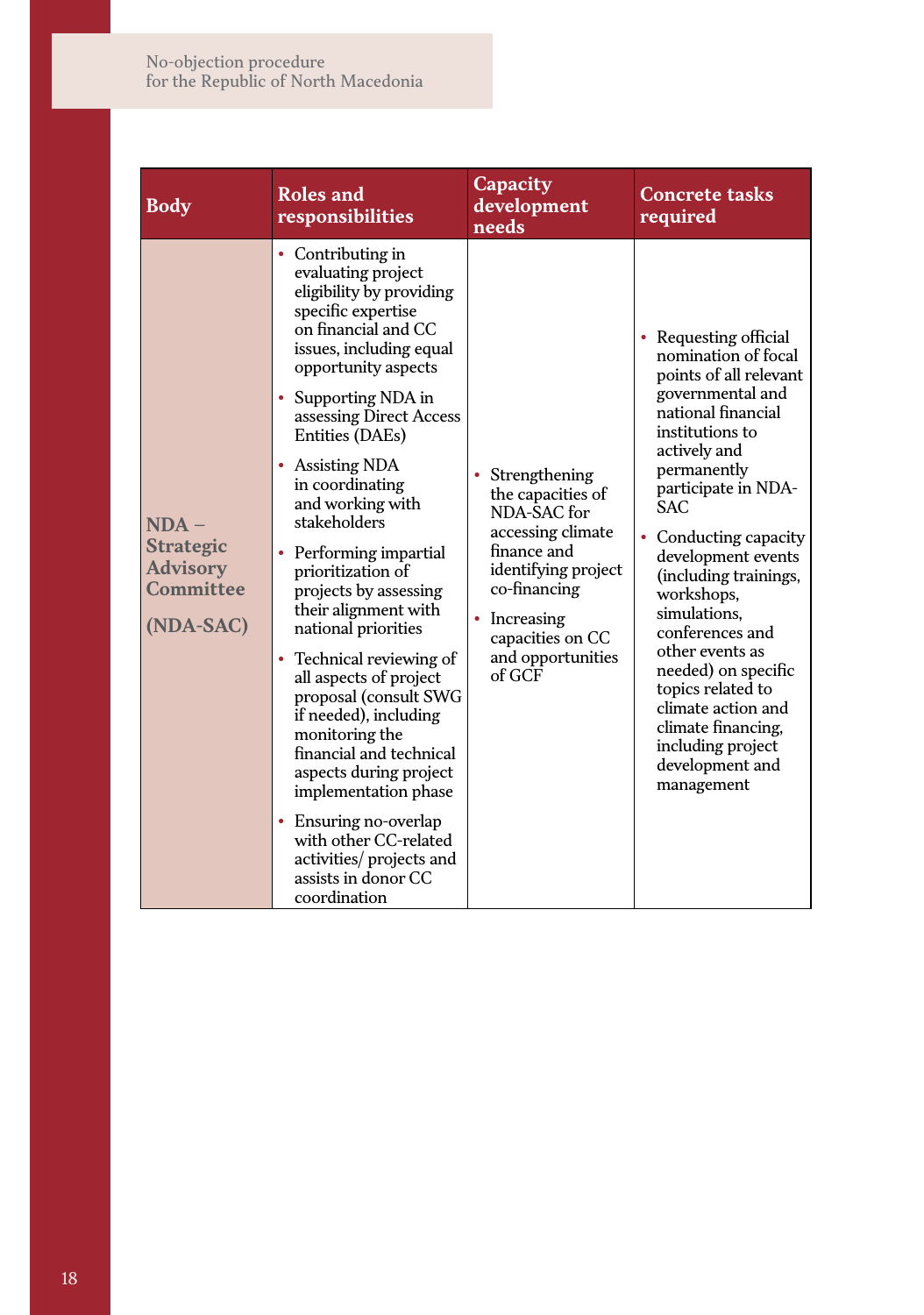| <b>Body</b>                                                                                                                                                   | <b>Roles</b> and<br>responsibilities                                                                                                                                                                                                                                                                                                                                                                                                                                                                | Capacity<br>development<br>needs                                                                                                                                                              | Concrete tasks<br>required                                                                                                                                                                                                                                                                                                                                                                                                           |
|---------------------------------------------------------------------------------------------------------------------------------------------------------------|-----------------------------------------------------------------------------------------------------------------------------------------------------------------------------------------------------------------------------------------------------------------------------------------------------------------------------------------------------------------------------------------------------------------------------------------------------------------------------------------------------|-----------------------------------------------------------------------------------------------------------------------------------------------------------------------------------------------|--------------------------------------------------------------------------------------------------------------------------------------------------------------------------------------------------------------------------------------------------------------------------------------------------------------------------------------------------------------------------------------------------------------------------------------|
| Sectoral<br>Working<br>Group                                                                                                                                  | • At the request of NDA-<br>SAC, contributing<br>to technical<br>discussions and<br>project assessments<br>by providing relevant<br>information (on ad-<br>hock basis)<br>• Advising NDA-SAC<br>on technical and<br>operational issues<br>in specific sectors<br>(transport, energy,<br>water management,<br>waste management,<br>agriculture, forestry,<br>nature & biodiversity,<br>land management<br>health, cultural<br>heritage gender aspects<br>and vulnerable group<br>perspectives, etc.) | • Increasing<br>awareness on Paris<br>agreement, NDC<br>implementation<br>and Sustainable<br>Development<br>Goals<br>• Increasing<br>awareness on<br>CC and GCF<br>opportunities              | • Ensuring continuity<br>and commitment of<br>nominated members<br>in the existing<br>Sectoral Working<br>Groups within the<br><b>NCSD</b><br>• Conducting capacity<br>development events<br>(including trainings,<br>workshops,<br>simulations,<br>conferences and<br>other events as<br>needed) on specific<br>topics related to<br>climate action and<br>climate financing,<br>including project<br>development and<br>management |
| <b>National</b><br><b>Council for</b><br><b>Sustainable</b><br><b>Development</b><br>$-$ NCSD $+$<br>(Technical<br><b>Working</b><br><b>Group of</b><br>NCSD) | $\bullet$<br>Verifying the<br>prioritization process<br>within the Country<br><b>Work Programme</b><br>• Assisting NDA<br>in stakeholder<br>coordination<br>Assisting the NDA<br>in CC and SDGs<br>awareness raising                                                                                                                                                                                                                                                                                | • Raising awareness<br>of issues related<br>to CC and climate<br>finance modalities<br>and sources, and<br>GCF procedures<br>• Raising awareness<br>of NDC and<br>Paris climate<br>Agreement. | • Ensuring Banks<br>and other financial<br>institutions are<br>involved in the<br>structure of the<br>Council<br>• Involving<br>representatives<br>from CSOs in the<br><b>NCSD</b><br>• Involving the<br>Association of the<br>Units of Local Self-<br>government of the<br>Republic of North<br>Macedonia (ZELS)<br>in the NCSD                                                                                                     |
| Government                                                                                                                                                    | • Approving the final<br>Country Work<br>Programme<br>• Approving final project<br>proposals to issue a<br>No-objection letter<br>• Final approval of<br>the recommended<br>DAEs to issue a DAE<br><b>Nomination Letter</b>                                                                                                                                                                                                                                                                         |                                                                                                                                                                                               | • Presenting<br>Government<br>with regular and<br>comprehensive<br>information<br>related to climate<br>action, as well as<br>opportunities and<br>procedures related<br>to the work with the<br>GCF                                                                                                                                                                                                                                 |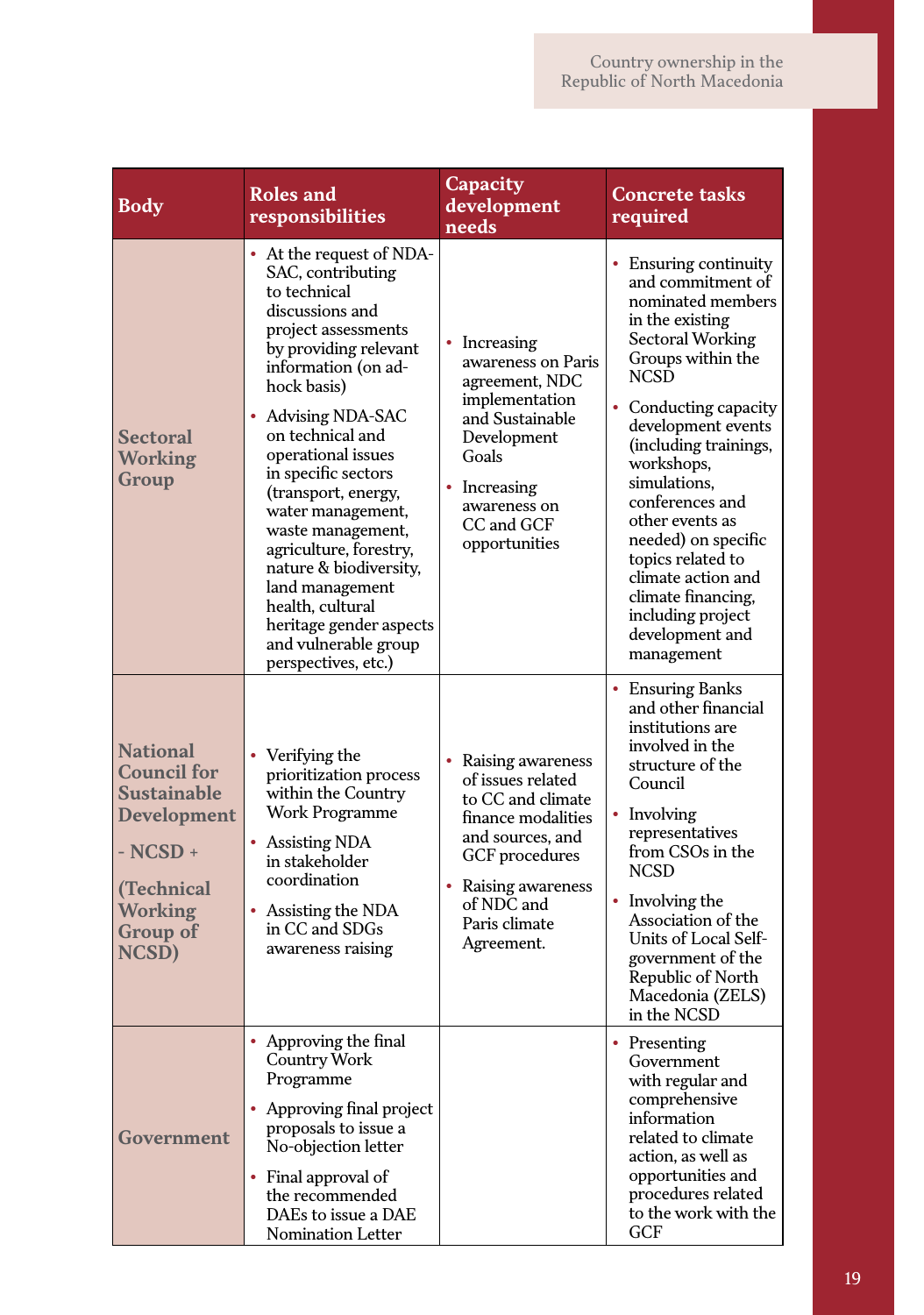No-objection procedure for the Republic of North Macedonia

This analysis provides important information on the needed capacity development activities and the specific operational requirements for the NDA and the country coordination mechanism to function. Particularly, the following key actions are suggested to increase NDA and coordination mechanism capacities:

- NDA should increase its capacity in number and qualification of staff dedicated to GCF/climate finance matters;
- Capacity development (i.e. workshops, certifications and trainings) on topics related to climate change and climate finance are required at different levels (technical, high-level) to ensure informed decision-making processes;
- y Official nominations of the members of the NDA-SAC should be sought by the NDA, to ensure the relevant institutions' sustainability, full commitment to, and participation in the different processes related to the GCF/climate finance in the country. More specifically, the possibility should be explored to include in the Law on Climate Change, currently in development, a requirement to institutions participating in the NDA-SAC, to review their internal structure to officially reflect the nominations of representatives from those institutions and their specific role in the Coordination Mechanism on GCF/Climate Finance matters.
- The Deputy President of the Government as chairperson of the National Council on Sustainable Development should consider expanding the membership to include the financial sector, CSOs and other stakeholders currently not represented in this body. This would ensure the decisionmaking process is representative and inclusive, by guaranteeing that all the relevant sectors/stakeholders are aware and involved in the process.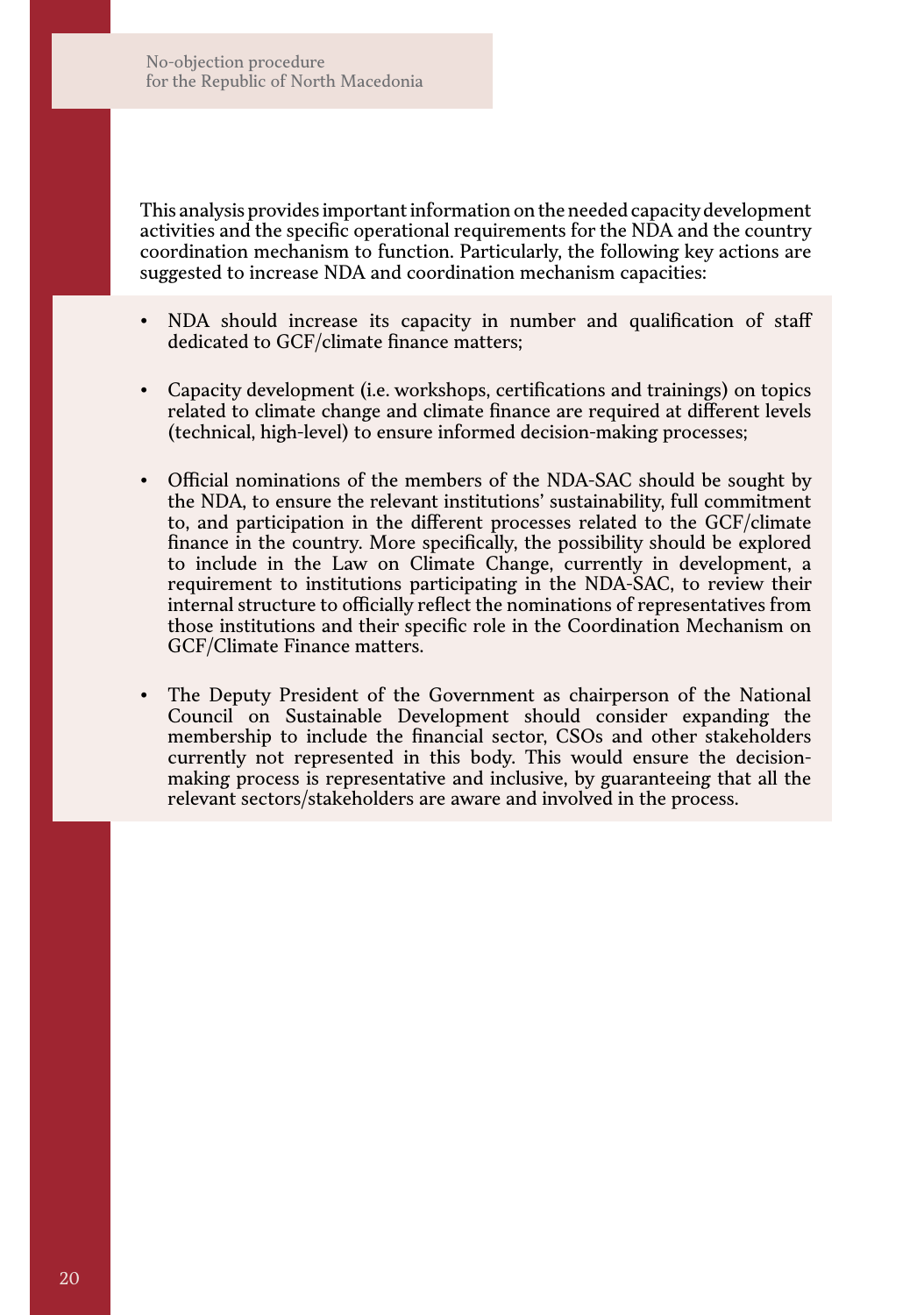# **3. No-objection procedure in the Republic of North Macedonia**

The engagement of the Republic of North Macedonia with the GCF is an ongoing process that will require continuity and cyclic efforts from relevant stakeholders. As such, the different processes will be organized around four key phases, as described in Figure 3 below:



**Figure 3.** Phases of engagement with the Green Climate Fund in the Republic of North Macedonia

These phases are intended to provide clarity to different stakeholders about GCF/climate finance processes in the country and can be conducted in parallel or consecutively depending on country context and needs, and progress achieved in accessing GCF resources. Each phase will include different steps to support the NDA and stakeholders to make progress towards the goal of advancing climate action in the Republic of North Macedonia, by accessing climate finance, particularly from the GCF.

Along the engagement cycle, different institutions/stakeholders will have differentiated roles and responsibilities to advance the work required in the different phases; however, the overall oversight and coordination responsibility will remain with the Cabinet of the Deputy President of the Government, as the GCF NDA of the Republic of North Macedonia. Specifically, the four phases will include the following concrete steps: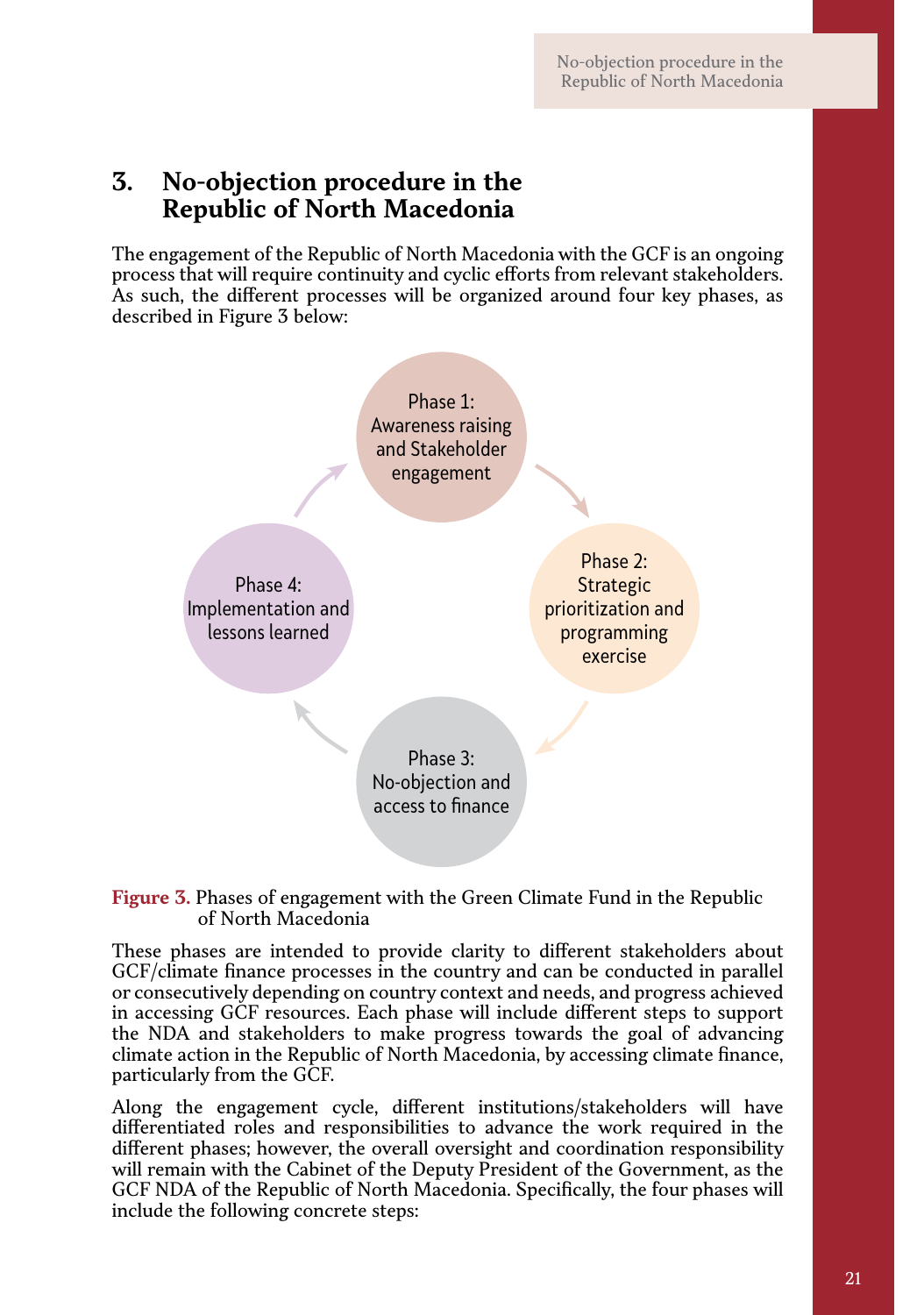### **Phase 1: Raising Awareness and Engaging Stakeholders**

Raising awareness of national stakeholders on matters related to climate action and available sources of climate finance, as well as engaging them in consultative processes is not only a GCF priority, but also a need to ensure real ownership and sustainability of climate investments at national level. In this sense, this phase will include the following steps:

**Step 1a:** Multi-stakeholder consultations and bilateral discussions

| <b>Timeframe</b>        | On ongoing basis                |
|-------------------------|---------------------------------|
| <b>Responsible body</b> | NDA supported by<br><b>NCSD</b> |

The Cabinet of Deputy President of the Government will look for opportunities to work with stakeholders at national and local levels, including private sector, civil society and academia to discuss national priorities and needs and to leverage traditional knowledge, particularly on topics related to adaptive practices. In this context, the NDA will regularly organize national/sub-national consultations to collect and systematize the views and expectations on the course of the work the NDA will conduct with the GCF.

Particularly, these consultations will be even more relevant in light of developing and updating the Country Work Programme to ensure it is aligned with national priorities as reflected in the Nationally Determined Contributions (NDCs) and other existing strategic and policy documents developed in the country. To this end, the NDA will also use the NCSD platform to convene multiple stakeholders and to engage them in this discussion.

Additionally, on demand, the NDA will conduct bilateral meetings with stakeholders to share the specificities and opportunities for working with the GCF and explore concrete partnership options for developing and implementing climate investments and, more concretely, identify potential co-financing contributions to these investments.

#### **Step 1b:** Calls for proposals

| <b>Timeframe</b> | Open for 45 days            |
|------------------|-----------------------------|
| Responsible body | NDA with inputs<br>from SAC |

To develop and periodically update the Country Work Programme and pipeline projects, the NDA will launch specific calls for project ideas to collect inputs from priority sectors/stakeholders on potential projects to be developed in the context of working with the Green Climate Fund. To this end, the NDA will use the project idea template developed (Annex 1). This project idea template may be used by Applicants choosing to submit a Project idea note for consideration by the NDA, or by Applicants interested in responding to a specific call for proposals launched by the NDA.

Calls for project ideas will be public and as inclusive as possible; unless otherwise specified by the NDA, the calls will be open for 45 natural days.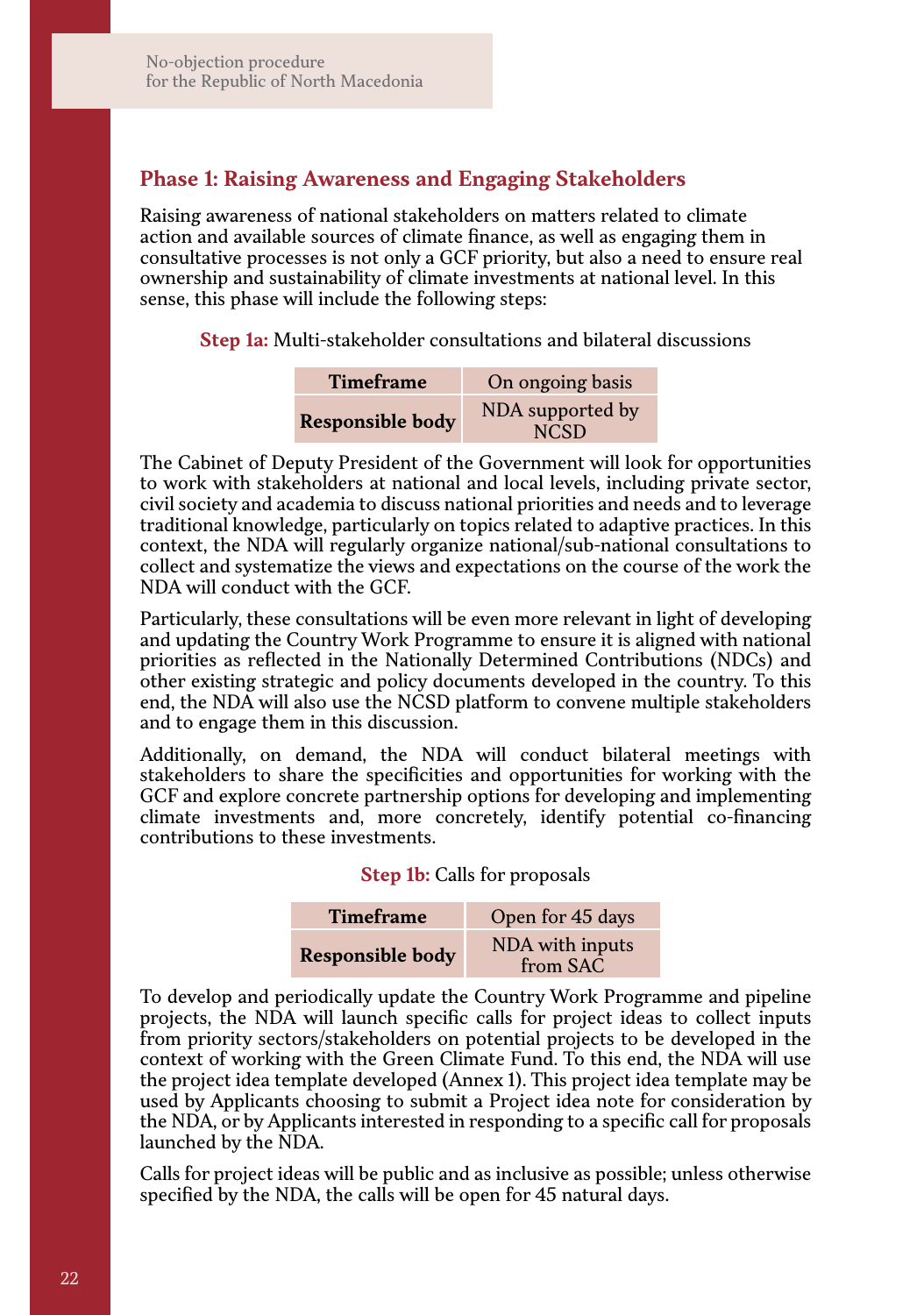### **Phase 2: Strategic Prioritization and Programming exercise**

Upon completing the established timeframe of the calls for proposals, and upon receiving project ideas, the NDA will initiate its analysis based on defined criteria, as specified in Steps 2a and 2b below.

**Step 2a:** Administrative check and eligibility assessment

| <b>Timeframe</b>        | Two weeks  |
|-------------------------|------------|
| <b>Responsible body</b> | <b>NDA</b> |

After potential applicants have submitted their project ideas, the NDA will conduct an initial Administrative check to ensure that the proposals submitted are compliant with the criteria established in the call for proposals and to ensure that all project idea template sections have been completed with relevant information.

Additionally, to ensure transparency in the selection process, proposals will be assessed against initial eligibility criteria, to be assessed by the NDA. The NDA will send the applicants a confirmation letter (Annex 2) confirming the endorsement or the rejection of the project idea with recommendations for improving and resubmitting it at a later stage.

Only eligible project ideas will be endorsed and included in North Macedonia's Country Work Programme for the GCF. Applicants of endorsed Project ideas will be encouraged to further develop their ideas into Concept Notes according to GCF templates and in consultation with NDA representatives.

Project ideas should be submitted in English, using the electronic template that can be accessed at www.greendevelopment.mk/ $\bar{x}$ xxxx according to Call for proposals guidance provided by the NDA. Detailed guidelines for completing the project idea template and other information on the activities of the Green Climate Fund will be available at the NDA website: www.greendevelopment.mk.

The NDA will check the eligibility of the project idea by using the criteria presented in Table 3 below.

| Eligibility criteria                                                                                                                                                                                                                                                                             | <b>Description</b>         |
|--------------------------------------------------------------------------------------------------------------------------------------------------------------------------------------------------------------------------------------------------------------------------------------------------|----------------------------|
| Are the objectives of this Project Idea aligned with the $\Box$ Yes<br>objectives of the national climate policy and strategies?                                                                                                                                                                 | $\Box$ No                  |
| Is the Project Idea aligned with the relevant national $\Box$ Yes<br>development indicators, enabling policy and institutional $\Box$ No<br>frameworks?                                                                                                                                          |                            |
| Is the Project Idea in line with at least one of the eight<br>strategic results areas of GCF?                                                                                                                                                                                                    | $\Box$ Yes<br>$\square$ No |
| Does the Project Idea address issues relevant to mainstream<br>gender (and other vulnerable groups, if applicable)? Does it<br>describe how resilience/mitigation to climate change equally<br>impacts men and women? Does it ensure that woman will<br>equally benefit from project activities? | $\Box$ Yes<br>$\Box$ No    |

**Table 3** Criteria for the evaluating project idea eligibility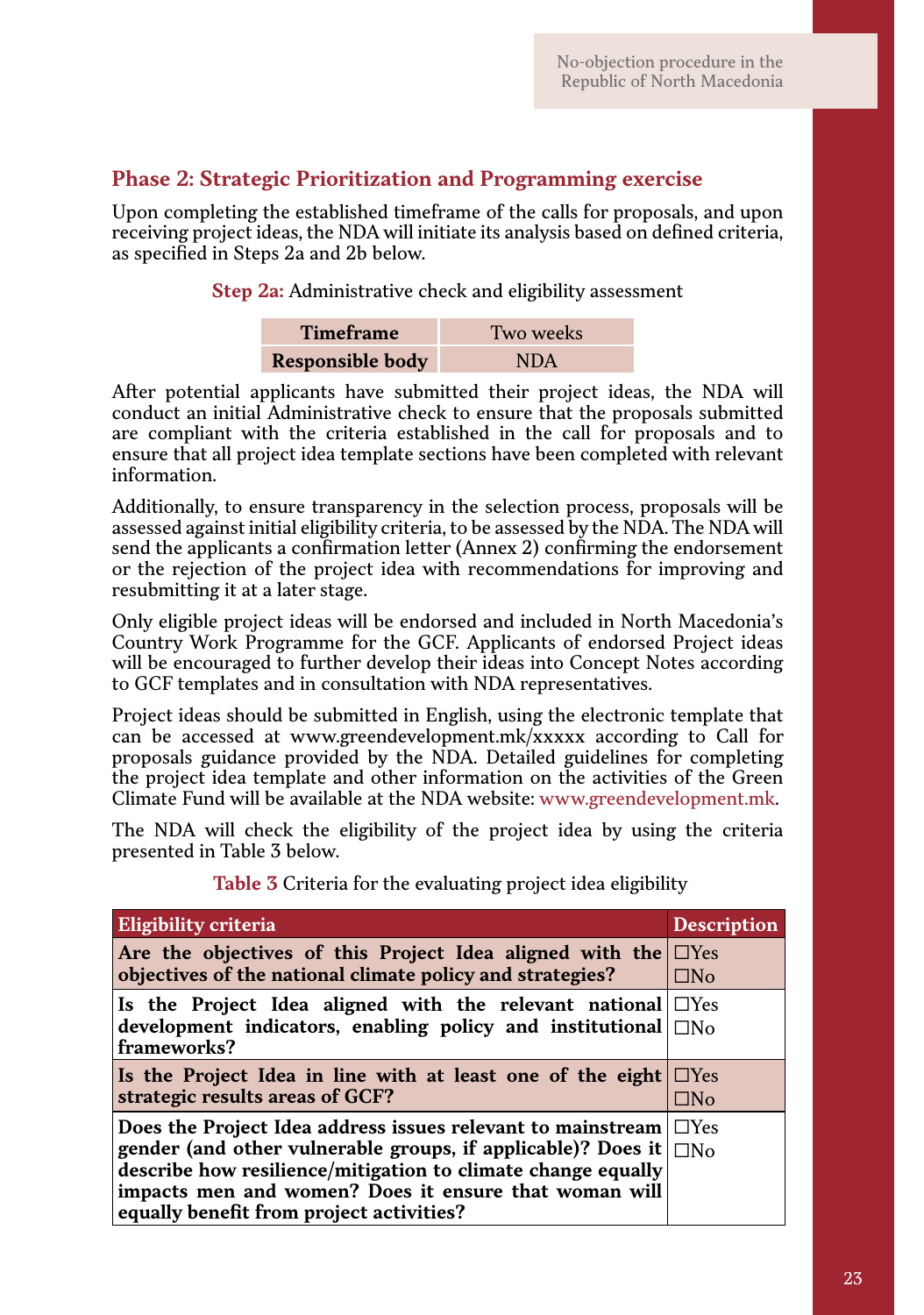During evaluation of a submitted Project Idea, if the answer to at least one of the four questions is NO, the Project Idea will be rejected, and the NDA will provide recommendations for improvement and potential resubmission at a later stage or for future calls for proposals.

Project ideas that have passed the eligibility criteria in Table 3 (i.e. considered eligible), will move to Step 2b so they are included in the Country Work Programme and categorized according to the Prioritization Criteria (PI\_C).

**Step 2b:** Strategic prioritization and Country Programme development/update

| <b>Timeframe</b> | Two weeks   |
|------------------|-------------|
| Responsible body | $NDA + SAC$ |

Once project ideas/concept notes are received by the NDA, and the Administrative check and eligibility assessment has been conducted, the NDA and the SAC and, when needed, the Sectoral Working Groups, will use the defined Prioritization Criteria.

The aim of the different stages within this procedure is to ensure thorough quality assurance by ideally prioritizing at the Project Idea stage, so project applicants/ AEs can develop Concept Notes (CN) and Full Funding Proposals with enough elements regarding the country priorities and strategic approach. In this sense, this procedure will include a simple set of 8 prioritization criteria without a weight factor (PI\_C1-PI\_C8) for the Project ideas, which should be maximum 5 pages and will have limited data/information, and another set of 16 criteria with different weight factors to allow for a technical check of Concept Notes, which will be maximum 20 pages plus supporting documents submitted with the CN.

It is worth highlighting that, in cases when the NDA receives a Concept Note or a Full Funding Proposal (in GCF template) from a national institution or an International Accredited Entity (in response to a call for proposal or spontaneous submission), the NDA will conduct all the quality assurance phases according to this procedure, regardless of how advanced the development of the proposal is. In general terms, to ensure a cost-effective process, applicants/AEs are invited to participate by initially submitting a Project idea; however, more advanced proposals will not be rejected immediately, but will follow the due diligence process as described in this document, including an Administrative check and eligibility assessment conducted by the NDA and a prioritization procedure, conducted by the NDA, supported by the SAC.

The prioritization step includes preparing a list of project proposals according to criteria that are mainly related to the proposal's level of preparedness and its alignment and compliance with GCF Result Framework and country context. The prioritization process is based on 8 key criteria (PI\_C1 – PI\_C8), as described in Table 4 below, which includes a description of each criterion, indicators to be used for rating scores and rating criteria on a scale from 0 (minimum) to 3 (maximum) points per criterion. Total maximum points a Project Idea can obtain is 24 while the minimum is 0 points.

After the prioritization procedure has been carried out, Project ideas will be grouped in three categories according to the score/points received depending on the quality/completeness/soundness of the proposal: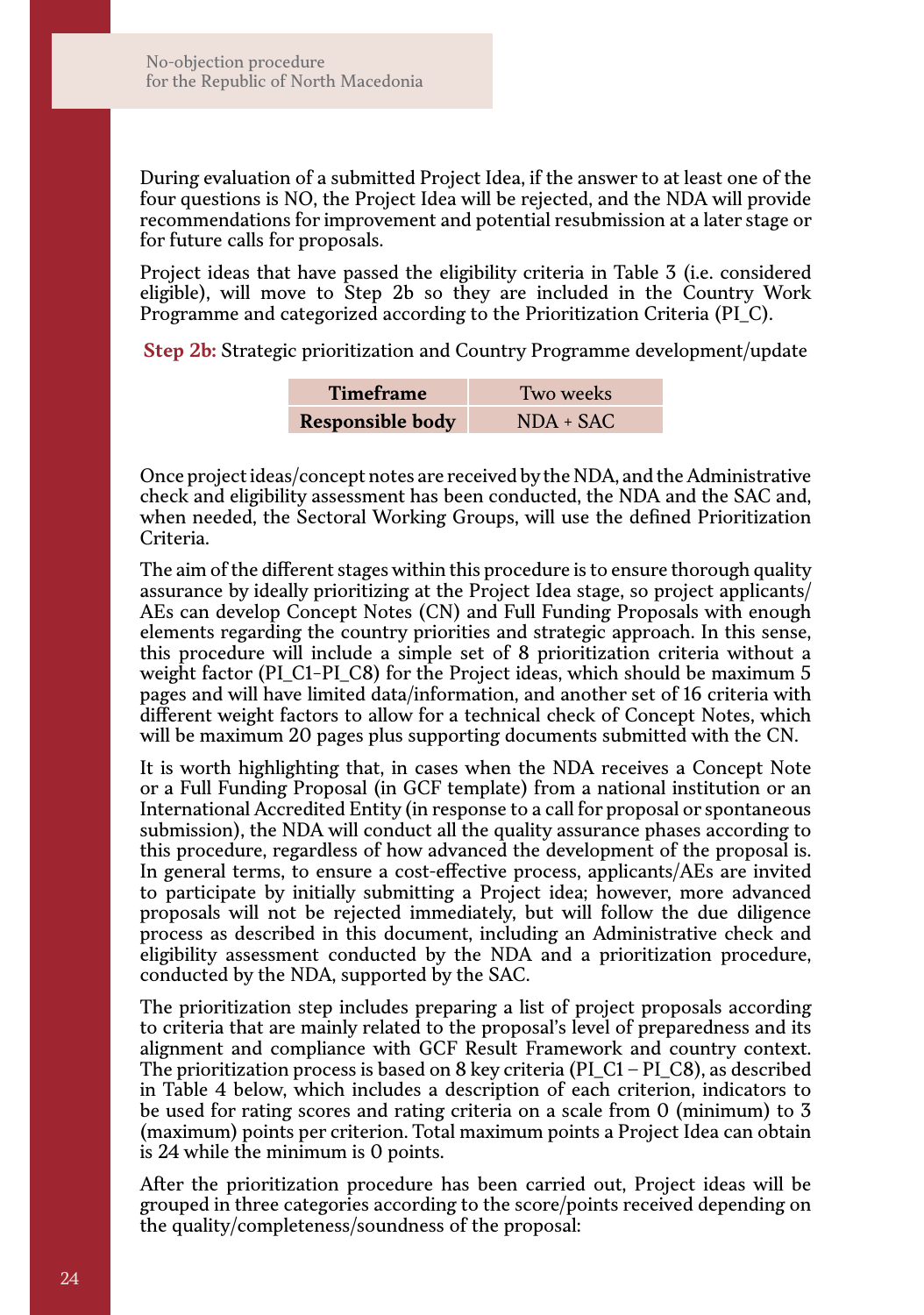**Group A (score of 17-24 points)** – Higher quality project ideas/ Concept Notes that are categorized as first priority for submission to the GCF.

**Group B (score of 8-16 points)** – Project ideas that are of certain quality but still require further work before submission.

**Group C (score of 0-7 points)** - Project ideas that are eligible but will require substantial work before they can be submitted to the GCF for initial consideration.

Project applicants of endorsed Project ideas will be encouraged to develop the Concept notes in consultation with the NDA. The NDA will support Project applicants to identify the most appropriate Accredited Entity according to the existing list of accredited entities and their respective capacities; these accredited entities will develop partnership with national institutions to finalize the proposal and will provide guidance on the GCF project cycle.

Additionally, if the project idea/ concept note is submitted to the NDA by an Accredited Entity, the NDA will also recommend potential national partners to work with the AEs/Executing Entities on the proposed investment.

Reference to the GCF tool kit, project development guidelines, GCF Results Framework, Environmental and Social safeguard-standards and gender policy will be included in the call for proposals and will be permanently available on the NDA website (www.greendevelopment.mk). Applicants can opt to submit proposals in any of the 3 stages of development: Project idea, Concept Note and Full Project proposal; the template for these documents will also be available on the NDA website.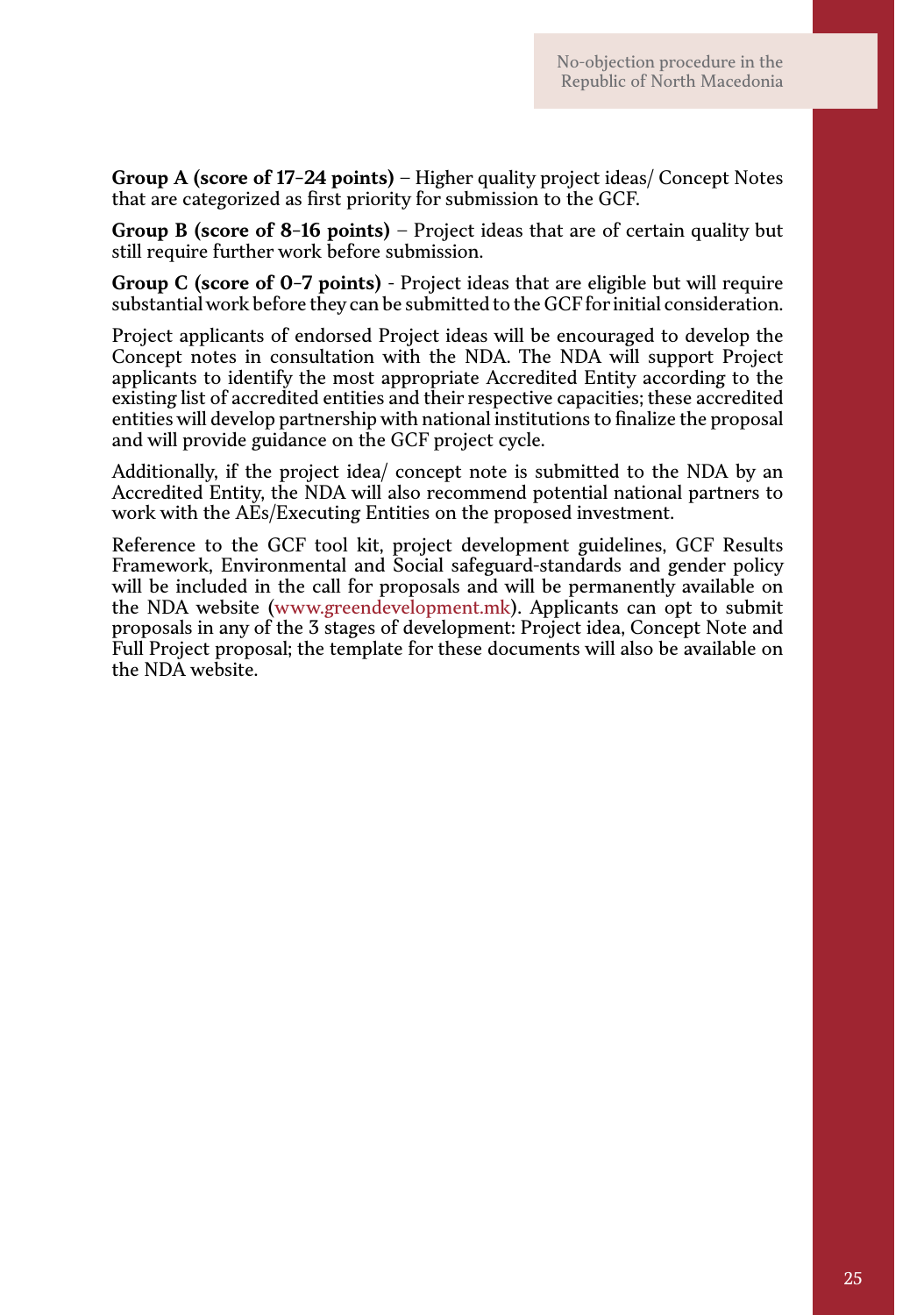| No.               | Criteria                                             | <b>Description of</b><br>Criteria                                                                                                                                                                               | <b>Indicator</b>                                                                                                                                                                                       | <b>Rating Criteria</b> |                                                                                                                                                                             |
|-------------------|------------------------------------------------------|-----------------------------------------------------------------------------------------------------------------------------------------------------------------------------------------------------------------|--------------------------------------------------------------------------------------------------------------------------------------------------------------------------------------------------------|------------------------|-----------------------------------------------------------------------------------------------------------------------------------------------------------------------------|
| PI C <sub>1</sub> | Project<br>approach                                  | Description<br>of problem,<br>statement<br>and climate<br>rationale, project<br>objectives, main<br>activities and<br>expected results.<br>Coherence<br>between<br>problem/barriers<br>and expected<br>results. | Coherent<br>description of the<br>problem and climate<br>rationale, project<br>objectives and<br>expected results (the<br>level of coherence<br>and relevant data<br>included in the<br>project idea). | $\overline{3}$         | Clear, well explained<br>problem statement<br>and climate rationale<br>and well-defined<br>project objectives and<br>expected results (high<br>coherence)                   |
|                   |                                                      |                                                                                                                                                                                                                 |                                                                                                                                                                                                        | $\overline{2}$         | Lack of information/<br>data to understand<br>better the coherence<br>between climate<br>problem/proposed<br>activities and<br>expected results<br>(average coherence)      |
|                   |                                                      |                                                                                                                                                                                                                 |                                                                                                                                                                                                        | $\mathbf{1}$           | Lack of information<br>and data (low<br>coherence)                                                                                                                          |
|                   |                                                      |                                                                                                                                                                                                                 |                                                                                                                                                                                                        | $\Omega$               | There is a serious<br>lack of relevant data<br>to understand the<br>project approach                                                                                        |
| PLC <sub>2</sub>  | Capacity<br>of project<br>implemen-<br>ting entities | Description<br>of relevant<br>management<br>and<br>organizational<br>skills of the<br>implementing<br>entities /<br>partners<br>for project<br>implementation                                                   | Experience<br>and skills of<br>implementing<br>entities/partners<br>(this indicator is<br>relevant for the<br>whole implementing<br>$consortium - all$<br>partners)                                    | 3                      | High experience,<br>more than 5 years<br>of experience in<br>managing similar<br>projects (of similar<br>size and costs) and<br>more than 2 similar<br>projects implemented |
|                   |                                                      |                                                                                                                                                                                                                 |                                                                                                                                                                                                        | $\overline{2}$         | Medium experience,<br>3 years and at least<br>2 similar projects<br>implemented so far<br>(of similar size and<br>costs) implemented                                        |
|                   |                                                      |                                                                                                                                                                                                                 |                                                                                                                                                                                                        | $\mathbf{1}$           | Low experience, 2<br>years of experience<br>and at least 1 similar<br>project (of similar<br>size and costs)<br>implemented                                                 |
|                   |                                                      |                                                                                                                                                                                                                 |                                                                                                                                                                                                        | $\overline{0}$         | No capacity, Less<br>than 3 years of<br>experience and /or<br>no similar project (of<br>similar size and costs)<br>implemented                                              |

# **Table 4** Phase 2: Criteria for prioritizing project Ideas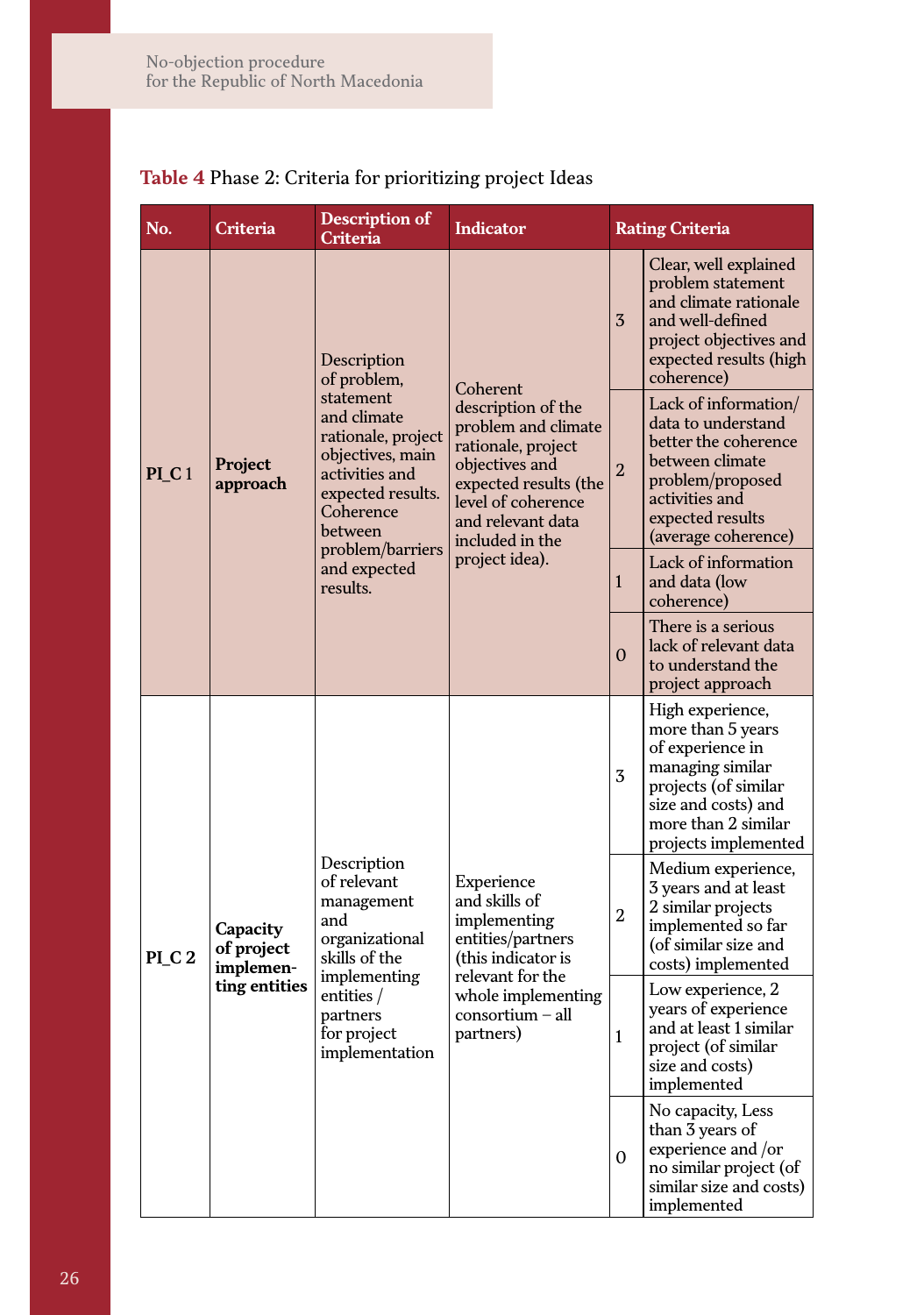| No.               | Criteria                                            | <b>Description of</b><br>Criteria                                                       | <b>Indicator</b>                                                 |                | <b>Rating Criteria</b>                                                                |
|-------------------|-----------------------------------------------------|-----------------------------------------------------------------------------------------|------------------------------------------------------------------|----------------|---------------------------------------------------------------------------------------|
|                   |                                                     |                                                                                         |                                                                  | $\overline{3}$ | Long-term (more<br>than 8 years)                                                      |
| PI <sub>C</sub> 3 | <b>Estimated</b><br>project                         | Defined time<br>schedule of                                                             | Timeframe<br>indicating the                                      | $\overline{2}$ | Medium-term (more<br>than 5 years)                                                    |
|                   | duration                                            | proposed project<br>activities                                                          | duration of<br>proposed activities                               | $\mathbf{1}$   | Short-term (2-5<br>years)                                                             |
|                   |                                                     |                                                                                         |                                                                  | $\Omega$       | Short term (less than<br>2 years)                                                     |
|                   |                                                     | Identification                                                                          |                                                                  | 3              | Full proposal                                                                         |
|                   |                                                     | of the level of<br>development                                                          |                                                                  | $\overline{2}$ | Concept note                                                                          |
|                   | Status of                                           | of the project                                                                          | Current status<br>of the project                                 | 1              | Project idea                                                                          |
| PLC4              | the project<br>idea                                 | idea (early<br>stage, developed<br>concept note/<br>developed full<br>project proposal) | idea / Degree of<br>development                                  | $\Omega$       | Poorly developed<br>project idea                                                      |
|                   |                                                     | Description<br>of how and to<br>what extent                                             |                                                                  | $\overline{3}$ | High support<br>to achieve EU<br>benchmarks in more<br>than 3 negotiation<br>chapters |
| PLC <sub>5</sub>  | Potential<br>to support<br>national EU<br>accession | the project<br>objectives<br>and planned<br>activities                                  | Number of EU<br>benchmarks<br>to be achieved<br>with the project | $\overline{2}$ | Medium support<br>to achieve EU<br>benchmarks (1-2<br>negotiation chapters)           |
|                   | process                                             | support the<br>national EU<br>accession path<br>and assist to<br>achieving EU           | implementation and<br>its impact                                 | $\mathbf{1}$   | Low support<br>to achieve EU<br>benchmarks (within<br>only one chapter)               |
|                   |                                                     | benchmarks                                                                              |                                                                  | $\Omega$       | No potential to<br>support national EU<br>accession process                           |
|                   | Project                                             |                                                                                         |                                                                  | 3              | More than 5 SDGs                                                                      |
|                   | objectives<br>in line with                          | Elaboration on<br>how the project                                                       | Number of SDGs<br>impacted or                                    | 2              | 3 SDGs                                                                                |
| PLC6              | the national<br>priority                            | objectives fit to<br>the SDGs                                                           | triggered by project<br>implementation                           | 1              | 2 SDGs                                                                                |
|                   | <b>SDGs</b>                                         |                                                                                         |                                                                  | 0              | One SDG or less                                                                       |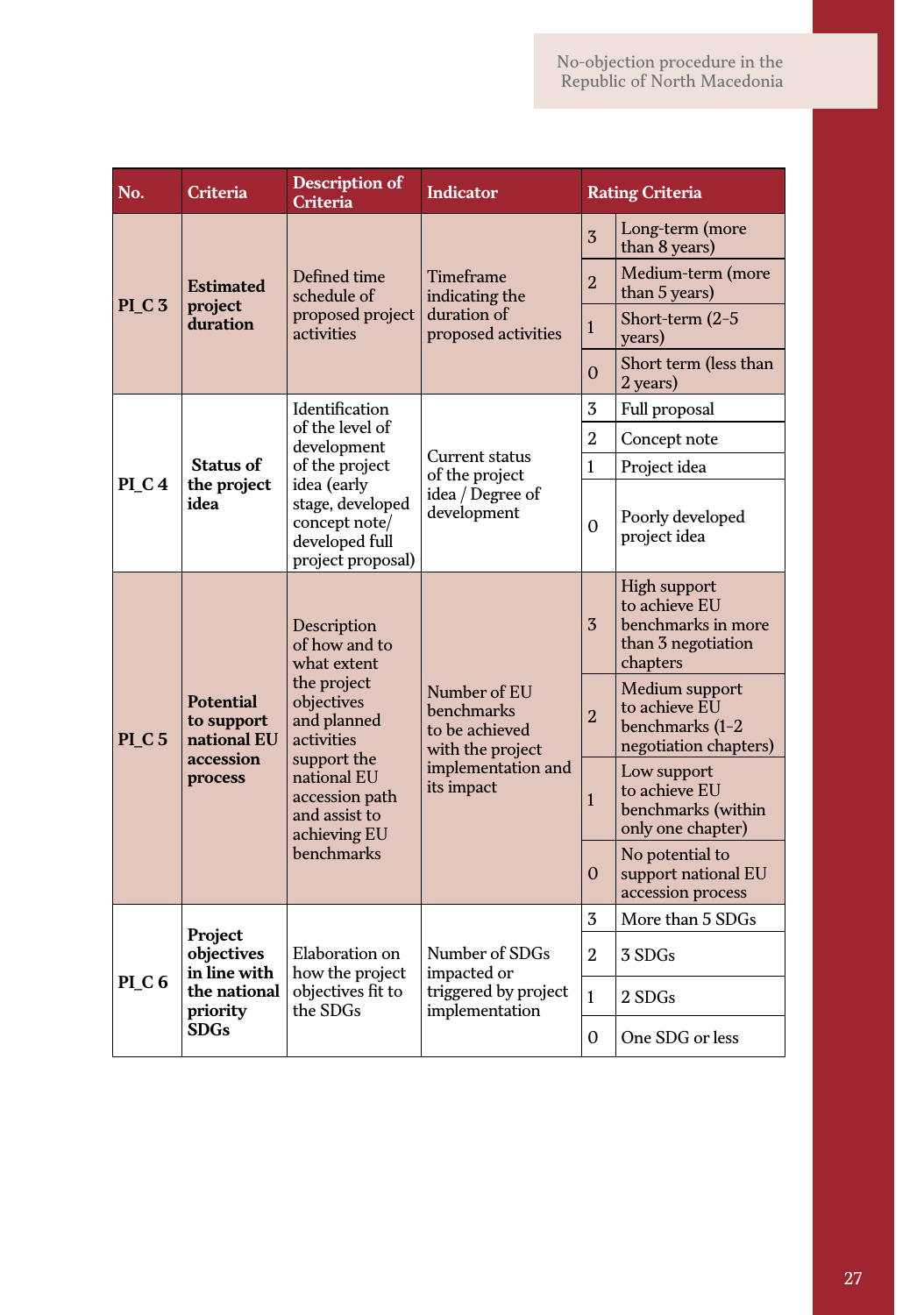| No.              | Criteria                                                         | Description of<br>Criteria                                                                               | <b>Indicator</b>                                                                                                    |                | <b>Rating Criteria</b>                                                                                    |
|------------------|------------------------------------------------------------------|----------------------------------------------------------------------------------------------------------|---------------------------------------------------------------------------------------------------------------------|----------------|-----------------------------------------------------------------------------------------------------------|
|                  |                                                                  | Description of<br>national country                                                                       | Coherence and                                                                                                       | 3              | High alignment and<br>coherence with the<br>country climate<br>policy, strategies and<br>priorities       |
| PLC7             | Coherence<br>with<br>national<br>climate<br>change<br>strategies | ownership or<br>/ and capacity<br>to implement a<br>funded project<br>or Programme<br>(policies, climate | alignment of the<br>project objectives<br>with priorities<br>addressed already in<br>the national climate           | $\overline{2}$ | Partial alignment<br>and coherence with<br>the country climate<br>policy, strategies and<br>priorities    |
|                  |                                                                  | strategies and<br>institutions)                                                                          | policy and strategies                                                                                               | 1              | Not properly aligned<br>with the national<br>priorities                                                   |
|                  |                                                                  |                                                                                                          |                                                                                                                     | $\Omega$       | Very low alignment<br>to national policy                                                                  |
|                  |                                                                  | Potential of<br>the project                                                                              | 1. Preliminary<br>estimate of<br>mitigation<br>potential (tCO2eq<br>over lifespan of                                | 3              | Very High mitigation/<br>adaptation potential<br>(including gender and<br>vulnerable groups<br>aspect)    |
|                  | Impact                                                           | to contribute<br>significantly<br>to reducing<br>emissions or<br>increasing                              | the project).<br>2. Preliminary<br>estimate of<br>adapting potential                                                | $\overline{2}$ | High mitigation/<br>adaptation potential<br>(including gender and<br>vulnerable groups<br>aspect)         |
| PLC <sub>8</sub> | potential<br>(Prelimi-<br>nary<br>assessment)                    | resilience<br>(preliminary<br>assessment).<br>Specify<br>the climate<br>mitigation and/<br>or adaptation | (number of direct<br>beneficiaries<br>and indirect<br>beneficiaries<br>as % of total<br>population).                | 1              | Medium mitigation/<br>adaptation<br>potential (no gender<br>and vulnerable<br>groups aspect<br>presented) |
|                  |                                                                  | impact providing<br>the comparable<br>national<br>benchmarks                                             | 3. Gender equity<br>and impact<br>potential to<br>women and men<br>separately as well<br>as to vulnerable<br>groups | $\Omega$       | Very low mitigation/<br>adaptation potential<br>(no gender and<br>vulnerable groups<br>aspect presented)  |

The information on the Prioritization Criteria in Table 4 above will be provided by the applicant in the Project Idea Note included in Annex 1 to this document (Project objective, Brief justification of the project and List of proposed project actions). These criteria will be public, so all applicants will have information on how these issues need to be addressed. The evaluator will collect the information through the project idea provided and will assess on the basis of this information; in this sense, the applicant needs to ensure that the information provided is as clearly stated as possible.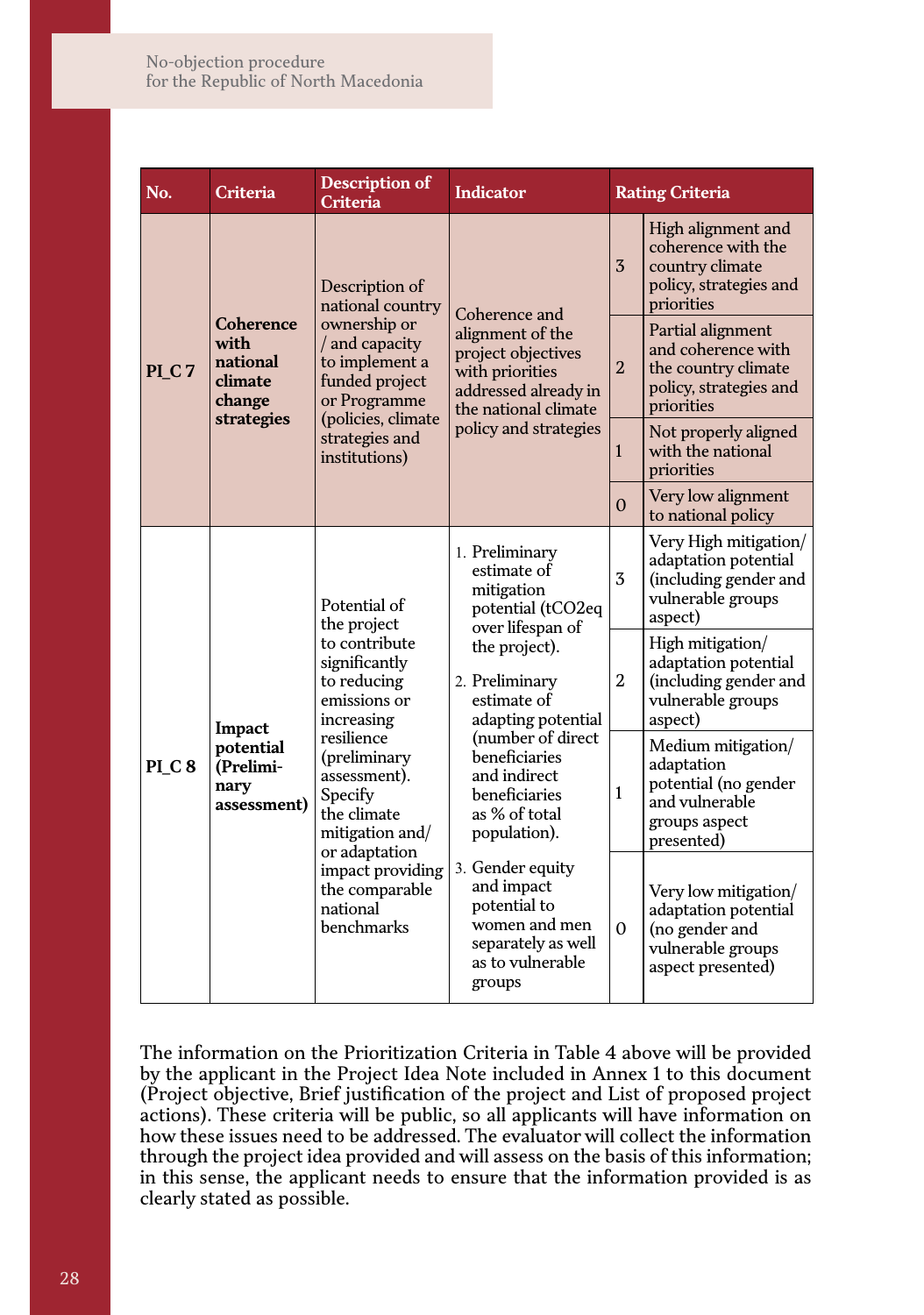Upon completing proposals prioritization, they will be incorporated in the project pipeline to be integral part of North Macedonia's Country Programme. The Country Programme will have a valid life of 5 years; however, the pipeline section will be updated by the NDA every 2 years, attempting to incorporate new proposals received via Calls for proposals launched by the NDA or received from potential applicants in a spontaneous way at any point.

The Country Work Programme will be presented to the NCSD for validation and for final approval recommendation by the Government of the Republic of North Macedonia. The Deputy President of the Government in their role as NDA and chairman of the NCSD will convene and preside over the meeting of the Council where the Country Programme/ pipeline will be reviewed and validated.

# **Phase 3: No-objection and access to finance**

In order to issue the No-objection letter for a funding proposal, the NDA will ensure that proposals undergo the different quality and alignment checks defined, including administrative, eligibility assessment, prioritization and technical assessment.

**Step 3a:** Technical assessment of concept notes/funding proposals

| <b>Timeframe</b>        | $3-4$ weeks |
|-------------------------|-------------|
| <b>Responsible body</b> | $NDA + SAC$ |

The Concept Note developed by the Accredited Entity and Executing parties will be submitted to the NDA for technical assessment, which will be conducted by the NDA, supported by the SAC and, when needed, the SWGs. The Concept Note should be accompanied by the following supporting documents:

- **1.** Map indicating the location of the project/Programme,
- **2.** Diagram to describe the theory of change,
- **3.** Economic and financial model with key assumptions and potential emergency scenarios,
- **4.** Pre-feasibility study,
- **5.** Evaluation report on previous projects (applicable to projects replicating previous investments)
- **6.** Results of environmental and social risk screening analysis

Applicants can opt to submit a fully developed funding proposal, which will be assessed at any stage against eligibility, prioritization and technical assessment criteria in order to be included in the project pipeline within the Country Work Programme and be granted the No-objection letter by the NDA.

Technical assessment of Concept Note/funding proposals will be performed by using the criteria provided in Table 5 below. It is important to highlight that according to the multi-criteria methodology used to develop these criteria, each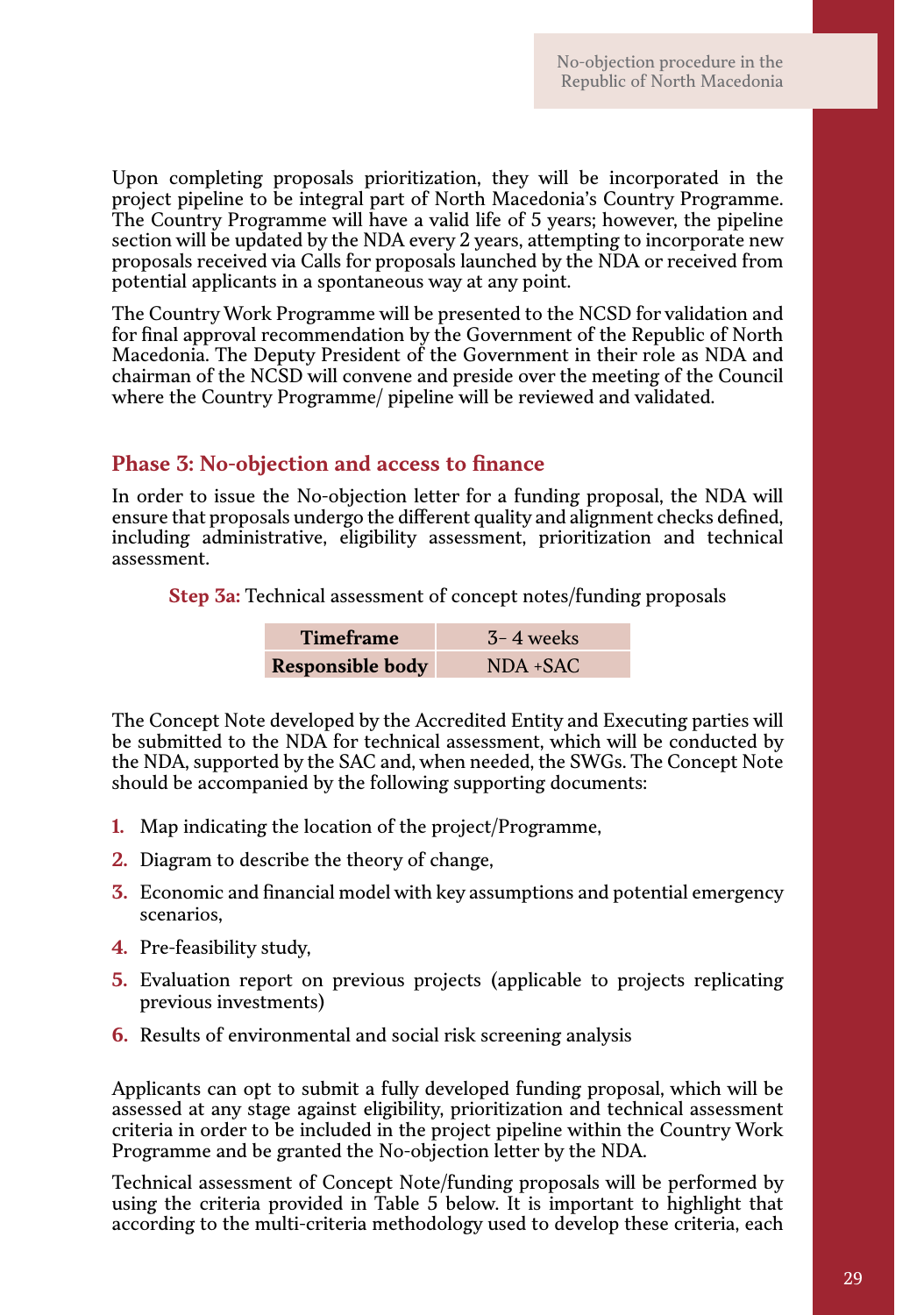criterion will be weighted differently, in order to provide the evaluator with better differentiation between the different projects by assigning them different scores based on criteria importance.

In this sense, not all 6 main criteria of the technical assessment (step 3a) will have equal weight (importance) during prioritization, as some of them are extremely important to highlight the climate rationale of the projects (e.g., the adaptation/ mitigation impact potential and long-term change impacts the project brings). In this context, the first two criteria require a description on how the project will catalyze impacts beyond a one-off project investment and how the project will achieve a long-term low-carbon and climate resilient development pathway in the Republic of North Macedonia. This information is of great relevance in light of working with the GCF, as this is the core objective of the Fund; therefore, the Republic of North Macedonia will assign high priority to activities that have the potential to deliver long-term impacts, and subsequently, these two criteria will weigh 5 points.

The "sustainable development potential" and "relevance to country needs" criteria are also very important, to ensure the project adequately reflects country needs, and especially the needs of targeted populations. A project that demonstrates potential for sustainable development and ability to generate co-benefits (environmental, social, and economic) will be very relevant for the country and therefore, these two criteria weigh 4 points.

The less weighed criteria are "country ownership" and "efficiency and effectiveness" with 3 points, not because they are not as important as the others, but because by following this procedure and ensuring project quality, the NDA and the coordination mechanism already ensure that all activities are aligned with country priorities and are as efficient and as effective as possible.

To each main criterion, additional sub-criteria have been allocated in order to reflect project characteristics, planned activities, benefits and impacts in greater detail. By using the sub-criteria, projects will be better and sharply ranked after prioritization has been done. In this way, using not only 6 main criteria, but 15 sub-criteria, will ensure fair, consistent and objective proposal assessment.

| <b>Criterion</b>                       | Sub-criteria     | Max. score per<br>sub-criterion | <b>Total score/points</b><br>for each criterion |
|----------------------------------------|------------------|---------------------------------|-------------------------------------------------|
| C1 Project Impact                      | C1.1             | 15                              |                                                 |
| Potential<br>(criteria weight 5)       | C1.2             | 15                              | 30                                              |
| <b>C2 Paradigm Shift</b>               | C <sub>2.1</sub> | 15                              |                                                 |
| <b>Potential</b>                       | C <sub>2.2</sub> | 15                              | 45                                              |
| (criteria weight 5)                    | C2.3             | 15                              |                                                 |
| <b>C3 Sustainable</b>                  | C <sub>3.1</sub> | 12                              |                                                 |
| <b>Development</b><br><b>Potential</b> | C <sub>3.2</sub> | 12                              | 36                                              |
| (criteria weight 4)                    | C <sub>3.3</sub> | 12                              |                                                 |

**Table 5** Scoring table for prioritization criteria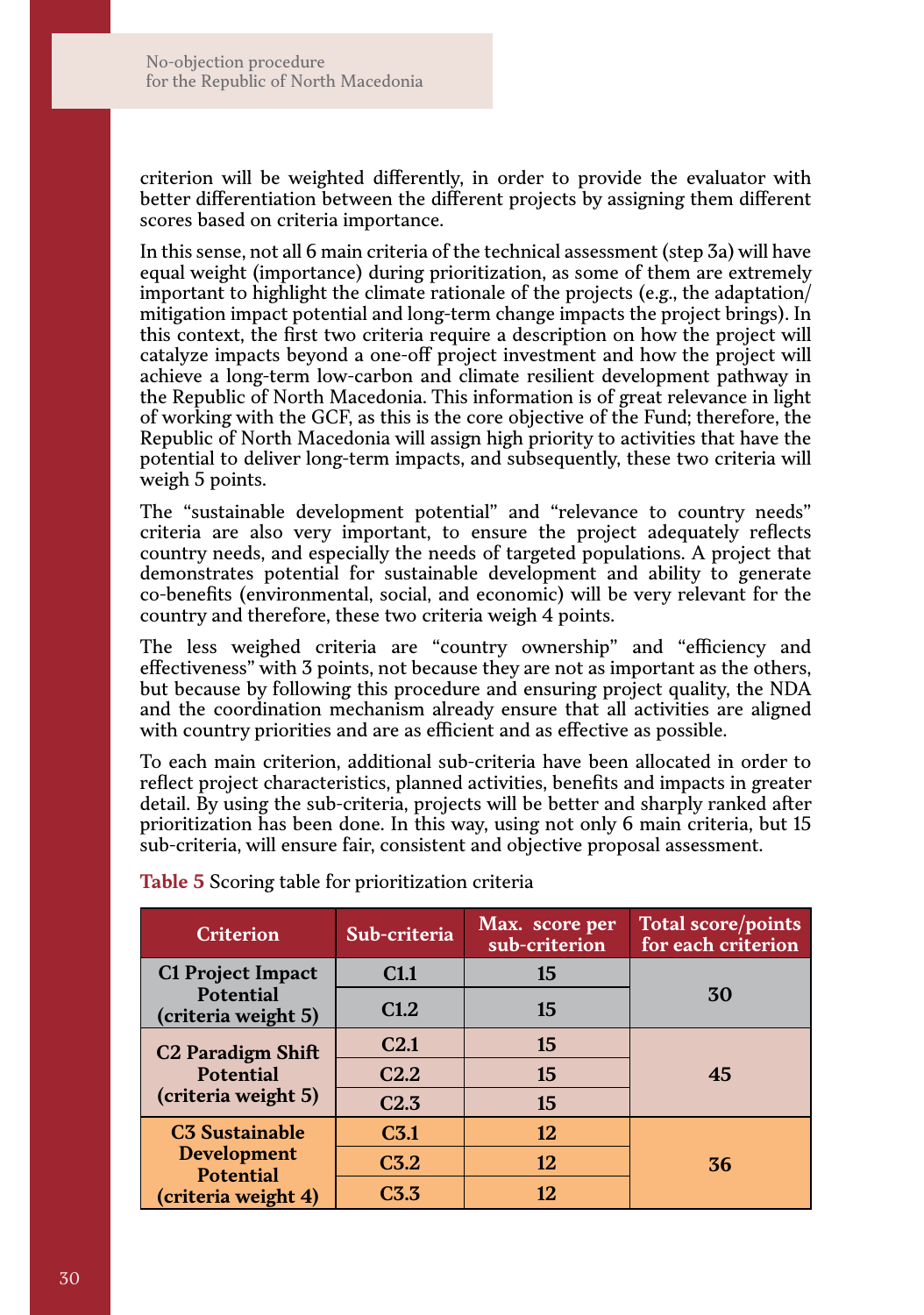| <b>Criterion</b>       | Sub-criteria     | Max. score per<br>sub-criterion | <b>Total score/points</b><br>for each criterion |
|------------------------|------------------|---------------------------------|-------------------------------------------------|
| <b>C4 Relevance to</b> | C <sub>4.1</sub> | 12                              |                                                 |
| country needs          | C4.2             | 12                              | 36                                              |
| (criteria weight 4)    | C4.3             | 12                              |                                                 |
| <b>C5 Country</b>      | C <sub>5.1</sub> | 9                               |                                                 |
| Ownership              | C <sub>5.2</sub> | 9                               | 27                                              |
| (criteria weight 3)    | C <sub>5.3</sub> | 9                               |                                                 |
| C6 Efficiency and      | C6.1             | 9                               |                                                 |
| <b>Effectiveness</b>   | C6.2             | 9                               | 27                                              |
| (criteria weight 3)    | C6.3             | g                               |                                                 |

The maximum score a concept note/funding proposal may obtain after technical assessment is 201 points (presented on the table below).

SAC members should each assess the received concept note in a two-week timeframe, after which the NDA will convene an in-person SAC meeting to discuss the individual assessments and make a final decision based on the average scores of each evaluator. Based on this assessment, the NDA will meet the Accredited Entity to schedule a proposal presentation at the National Council on Sustainable Development and to further develop the Funding Proposal.

After the Technical assessment of the Concept Notes/ funding proposals:

- Proposals scoring between 130 and 201 points will be considered **endorsed**,
- Proposals scoring between 80 and 129 points will receive **specific improvement recommendations** and will be requested to resubmit their proposal as soon as possible; while,
- Proposals scoring between 0 and 79 points will be requested to **thoroughly review their proposal rationale**.

After technical assessment is conducted, the pipeline will be reviewed to indicate if some proposals are moving up or down within the established three groups of prioritized projects during Phase 2b (Group A/B/C). This categorization is indicative and could be temporary as proposals will be able to move out (up or down) of any given priority group according to the improvements and further work conducted to ensure proposal quality.

Together with the AE, the executing partners will develop the full project proposal in line with GCF investment criteria and will request the NDA to issue a No-objection Letter in order to officially submit the funding proposal to the GCF Secretariat for consideration. It is worth highlighting that according to GCF procedures and regulations, all funding proposals submitted to the GCF should be accompanied by a No-objection letter. Those proposals submitted without the No-objection letter will not be considered by the GCF until this requirement is fulfilled.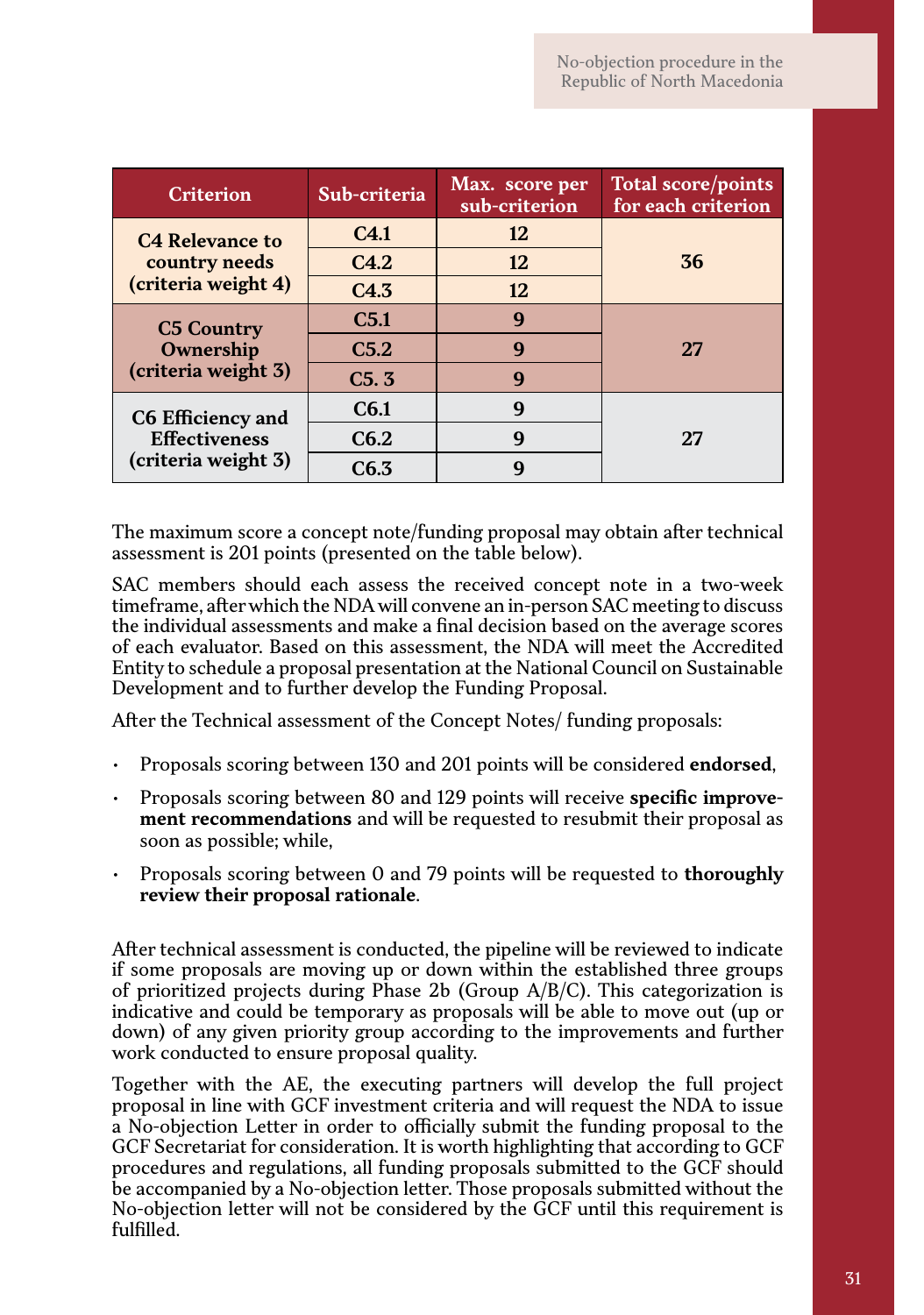Table 6 Criteria, sub-criteria, indicators and scoring system for prioritizing Concept Notes/ Funding Proposals **Table 6** Criteria, sub-criteria, indicators and scoring system for prioritizing Concept Notes/ Funding Proposals

| $\mathsf{\hat{z}}$ | Criteria                         | Description of criteria                                                                                                         | Indicator                                                                                                                                                                                                               | Rating Criteria                            |
|--------------------|----------------------------------|---------------------------------------------------------------------------------------------------------------------------------|-------------------------------------------------------------------------------------------------------------------------------------------------------------------------------------------------------------------------|--------------------------------------------|
| J                  | Project impact potential         |                                                                                                                                 |                                                                                                                                                                                                                         | 5<br>Criteria<br>weight<br>ರ               |
|                    |                                  |                                                                                                                                 | (tCO,eq over project lifespan) or<br>expected increase in the number<br>. Estimated mitigation impact                                                                                                                   | Very High mitigation/<br>adaptation impact |
|                    |                                  | Potential of the Programme/<br>project to contribute                                                                            | of households with access to low-<br>emission energy.                                                                                                                                                                   | adaptation impact<br>High mitigation/      |
|                    | C <sub>11</sub> Impact potential | emissions or increase resilience.<br>Specify the climate mitigation<br>and/or adaptation impact by<br>significantly to reducing | and indirect beneficiaries as a %<br>2. Estimated adaptation impact<br>(number of direct beneficiaries                                                                                                                  | Medium mitigation/<br>adaptation impact    |
|                    |                                  | providing comparable national<br>benchmarks                                                                                     | physical assets, livelihoods and or<br>of total population disaggregated<br>environmental losses due to the<br>changes in loss of lives, value of<br>by sex and type of vulnerability,<br>impact of climate disasters). | Very low mitigation/<br>adaptation impact  |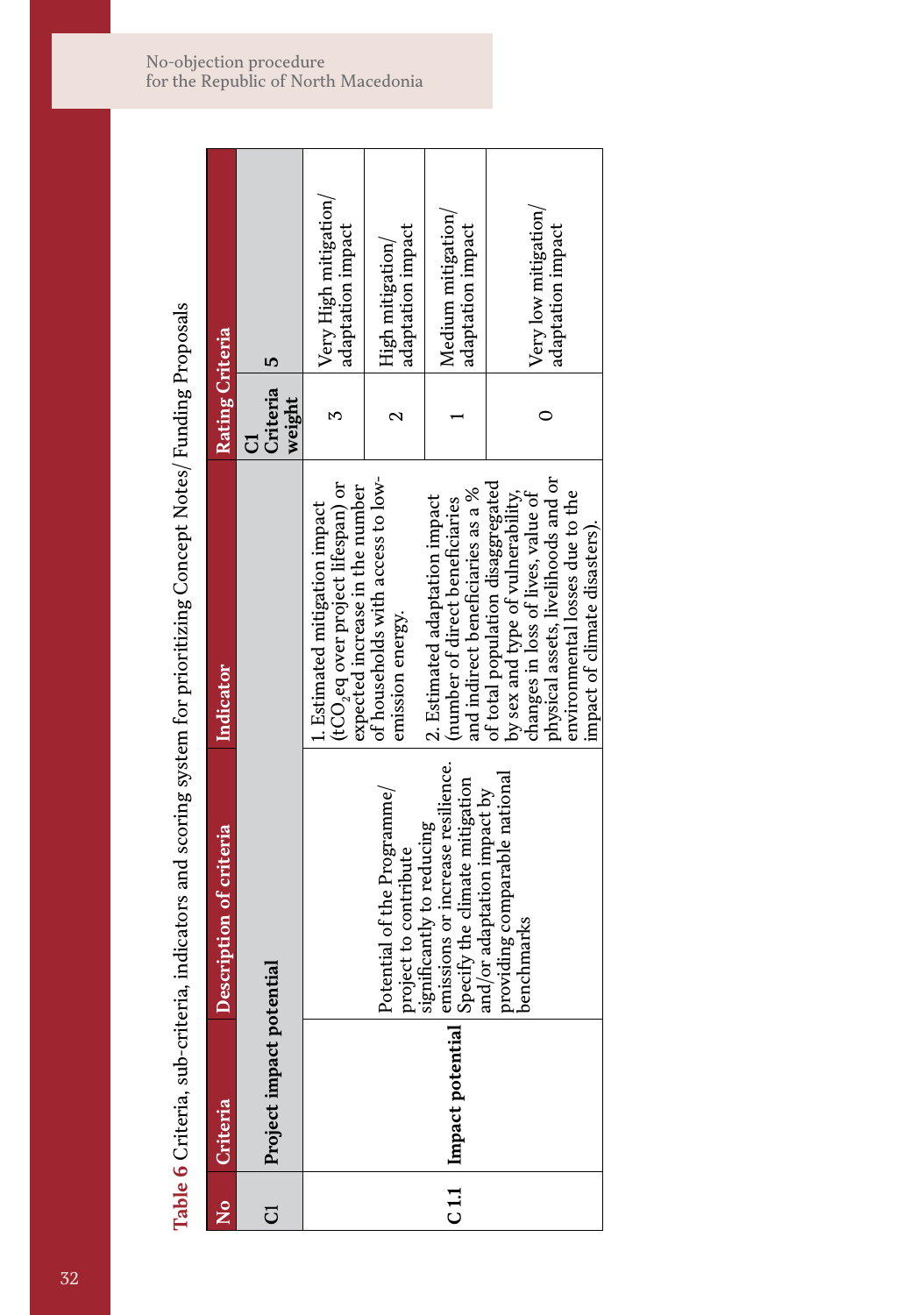| $\mathsf{S}^{\mathsf{o}}$ | Criteria                                                        | Description of criteria                                                                                                                                | Indicator                                                                                                                                                          | Rating Criteria                      |                                                                                                                                    |
|---------------------------|-----------------------------------------------------------------|--------------------------------------------------------------------------------------------------------------------------------------------------------|--------------------------------------------------------------------------------------------------------------------------------------------------------------------|--------------------------------------|------------------------------------------------------------------------------------------------------------------------------------|
|                           |                                                                 |                                                                                                                                                        |                                                                                                                                                                    | 5                                    | identified after preliminary<br>No substantial risks<br>ESS screening                                                              |
|                           |                                                                 |                                                                                                                                                        |                                                                                                                                                                    | $\mathbf{\Omega}$                    | Substantial risks identified<br>categories and mitigation<br>measures clearly defined<br>according to ESS                          |
| C1.2                      | Environmental<br>and social risk<br>mitigation                  | planned mitigation measures to<br>level related to introduction of<br>the environmental media and<br>Description of residual risk<br>vulnerable groups | Level of residual risks associated<br>meet Environmental and Social<br>mitigation measures defined to<br>standards (ESS) requirements<br>with project and adequate |                                      | measures defined but not<br>and some mitigation<br>identified according<br>to ESS categories<br>Substantial risks<br>comprehensive |
|                           |                                                                 |                                                                                                                                                        |                                                                                                                                                                    | 0                                    | identified according to<br>ESS categories, but no<br>mitigation measures<br>Substantial risks<br>defined                           |
| C <sub>2</sub>            | Paradigm shift                                                  | potential                                                                                                                                              |                                                                                                                                                                    | Criteria<br>weight<br>$\overline{c}$ | S                                                                                                                                  |
|                           |                                                                 | Degree to which the proposed                                                                                                                           | new strategic documents to be<br>Initiate the policy changes,                                                                                                      | 5                                    | (including gender and<br>vulnerable groups)<br>Long-term impact                                                                    |
| C <sub>2.1</sub>          | change at policy<br>/ strategic<br>level resulting<br>Long-term | investment and in which scaled<br>activities can catalyze impact<br>beyond a one-off project                                                           | The extent to which the developed<br>developed or new regulation                                                                                                   | $\mathbf{\Omega}$                    | including gender and<br>Medium-term impact<br>vulnerable groups)                                                                   |
|                           | Implementation<br>from Project                                  | project implementation will<br>result in impact on policy<br>changing                                                                                  | new regulation will impact gender<br>and vulnerable groups                                                                                                         |                                      | (including gender and<br>Short-term impact<br>vulnerable groups)                                                                   |
|                           |                                                                 |                                                                                                                                                        |                                                                                                                                                                    | $\circ$                              | No impact                                                                                                                          |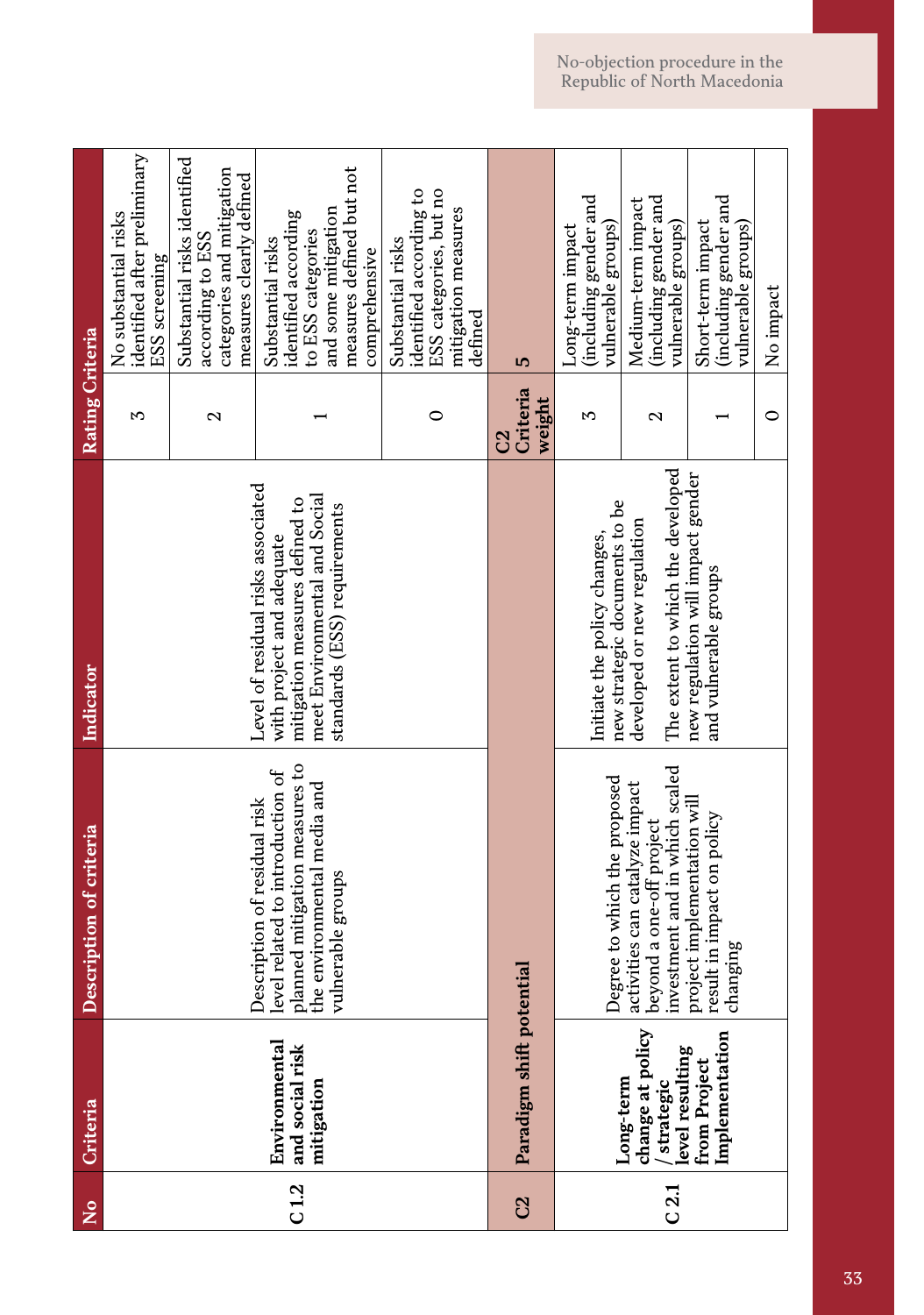| $\frac{1}{2}$ | Criteria                                                                                                                  | Description of criteria                                                                       | Indicator                                                                                                                   | <b>Rating Criteria</b> |                                                                                                               |
|---------------|---------------------------------------------------------------------------------------------------------------------------|-----------------------------------------------------------------------------------------------|-----------------------------------------------------------------------------------------------------------------------------|------------------------|---------------------------------------------------------------------------------------------------------------|
|               | Potential for                                                                                                             |                                                                                               | Project opportunities for                                                                                                   | 5                      | replication and knowledge<br>will be shared on national<br>High potential for<br>or wider level               |
| C2.2          | scaling-up and<br>replication for<br>both mitigation<br>and adaptation<br>and Potential<br>for knowledge<br>for knowledge | potential for knowledge sharing<br>up and replication and any<br>Specific values for scaling- | lessons learned and experience<br>in RNM and Degree of sharing<br>replication in several regions<br>gained from the project | 2                      | replication and knowledge<br>will be shared on regional<br>Medium potential for<br>level                      |
|               | and learning                                                                                                              | or learning at a project or<br>institutional level                                            | groups during capacity-building<br>Percentage of time dedicated<br>to gender and vulnerable                                 |                        | will be shared on local level<br>replication and knowledge<br>Low potential for                               |
|               |                                                                                                                           |                                                                                               | Initiatives.                                                                                                                |                        | replication and no<br>knowledge shared<br>No potential for                                                    |
|               |                                                                                                                           |                                                                                               | opportunities for targeting new<br>Degree of innovation and                                                                 | Σ                      | High innovative approach                                                                                      |
|               | C 2.3 Dotential                                                                                                           | elements and concept within the<br>Description of innovative                                  | business models and /or processes<br>or adopting new technologies,<br>market segments, developing                           | $\mathbf{\Omega}$      | idea into national context)<br>adaptation of innovative<br>Innovative approach on<br>national level (based on |
|               |                                                                                                                           | project activities                                                                            | participants by reducing costs and<br>will change incentives for market<br>Decree to which the activities                   |                        | Low potential of<br>innovation                                                                                |
|               |                                                                                                                           |                                                                                               | risks and open opportunities for<br>low-carbon solutions                                                                    | 0                      | No innovation is presented                                                                                    |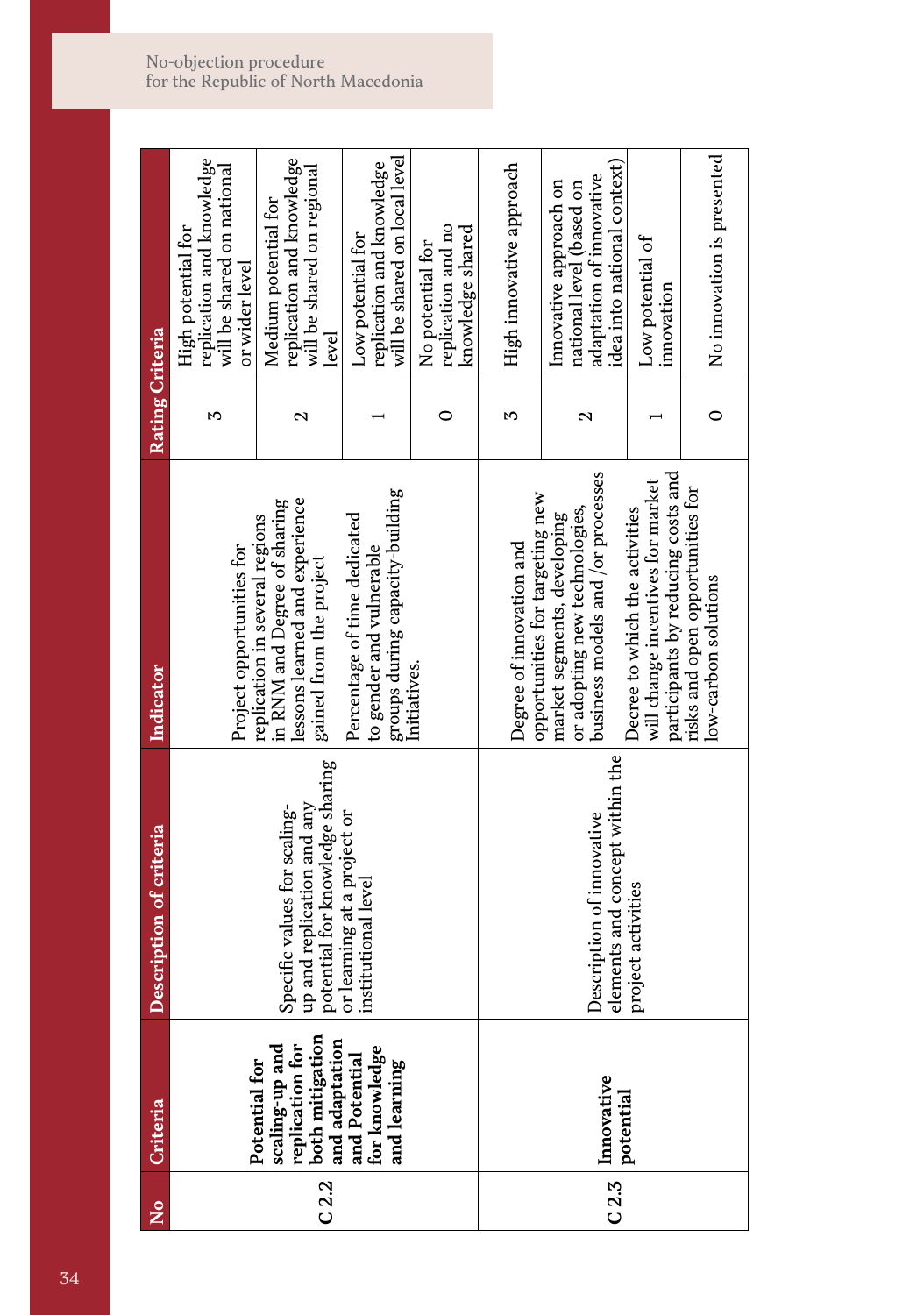| $\frac{1}{2}$         | Criteria                           | Description of criteria                                                            | Indicator                                                                                       | Rating Criteria          |                                                   |
|-----------------------|------------------------------------|------------------------------------------------------------------------------------|-------------------------------------------------------------------------------------------------|--------------------------|---------------------------------------------------|
| $\overline{\text{c}}$ |                                    | Sustainable development potential                                                  |                                                                                                 | Criteria<br>weight<br>СŠ |                                                   |
|                       |                                    | Description of environmental                                                       |                                                                                                 |                          | Benefits to at least three<br>environmental media |
|                       | Environmental                      | implementation (e.g. improving<br>air quality, better waste<br>benefits of project | environmental media and number<br>of sectors/media (e.g. air, water,<br>Type of improvements in |                          | Two environmental media<br>will benefit           |
|                       | C 3.1 benefits from<br>the project | management, protecting<br>biodiversity, improving                                  | biodiversity, soil quality, water<br>quality)                                                   |                          | medium will benefit<br>One environmental          |
|                       |                                    | ecosystem services, etc.)                                                          |                                                                                                 |                          | No environmental<br>improvements                  |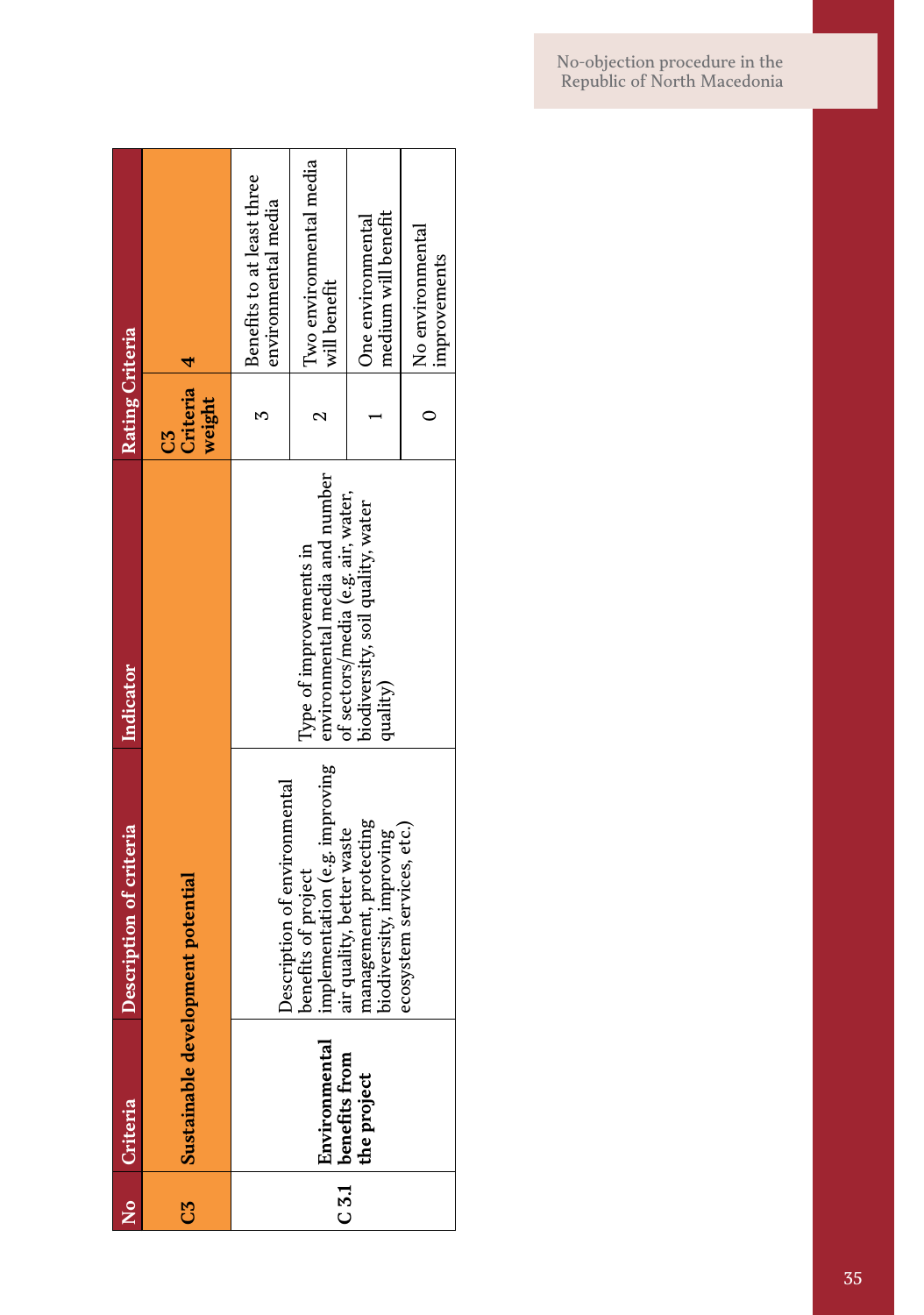| $\frac{1}{2}$     | Criteria                                               | Description of criteria                                                                                                                                                                                                                                                                                 | <b>Indicator</b>                                                                                                                          | Rating Criteria |                                                                                                                              |
|-------------------|--------------------------------------------------------|---------------------------------------------------------------------------------------------------------------------------------------------------------------------------------------------------------------------------------------------------------------------------------------------------------|-------------------------------------------------------------------------------------------------------------------------------------------|-----------------|------------------------------------------------------------------------------------------------------------------------------|
|                   |                                                        | Economic analyses on project<br>activities and description of<br>economic benefits;                                                                                                                                                                                                                     | Total number of jobs created                                                                                                              | 3               | social improvements cover<br>most of areas (at least 3<br>High level of economic<br>benefits and multiple<br>areas)          |
|                   |                                                        | improvements in the following<br>areas: health and safety, access<br>to education, social inclusion,<br>Description of the                                                                                                                                                                              | Amount of government's budget<br>(direct and in direct) by the<br>project implementation.                                                 | Z               | Medium level of economic<br>improvements in at least<br>benefits and Social<br>2 areas                                       |
| $C\overline{3.2}$ | Economic and<br>Social benefits<br>from the project is | improved cultural preservation<br>improved sanitation facilities,<br>improved access to energy,<br>and community values                                                                                                                                                                                 | Development and support of<br>competitiveness of SMEs;<br>deficits reduced                                                                |                 | will be done by the project<br>small social improvements<br>Low level of economic<br>benefits and only few<br>implementation |
|                   |                                                        | Improvements measured by sex<br>improvements. Are their needs<br>women, and other vulnerable<br>Different roles of women and<br>distribution: how many girls,<br>the improvement measures?<br>groups will benefit from the<br>men assessed in each of the<br>assessed before designing<br>improvements? | areas (education, social inclusion,<br>Types of improvements in social<br>access to water supply, health<br>facilities, etc.) in the RNM. | 0               | No economic benefits and<br>no social improvements                                                                           |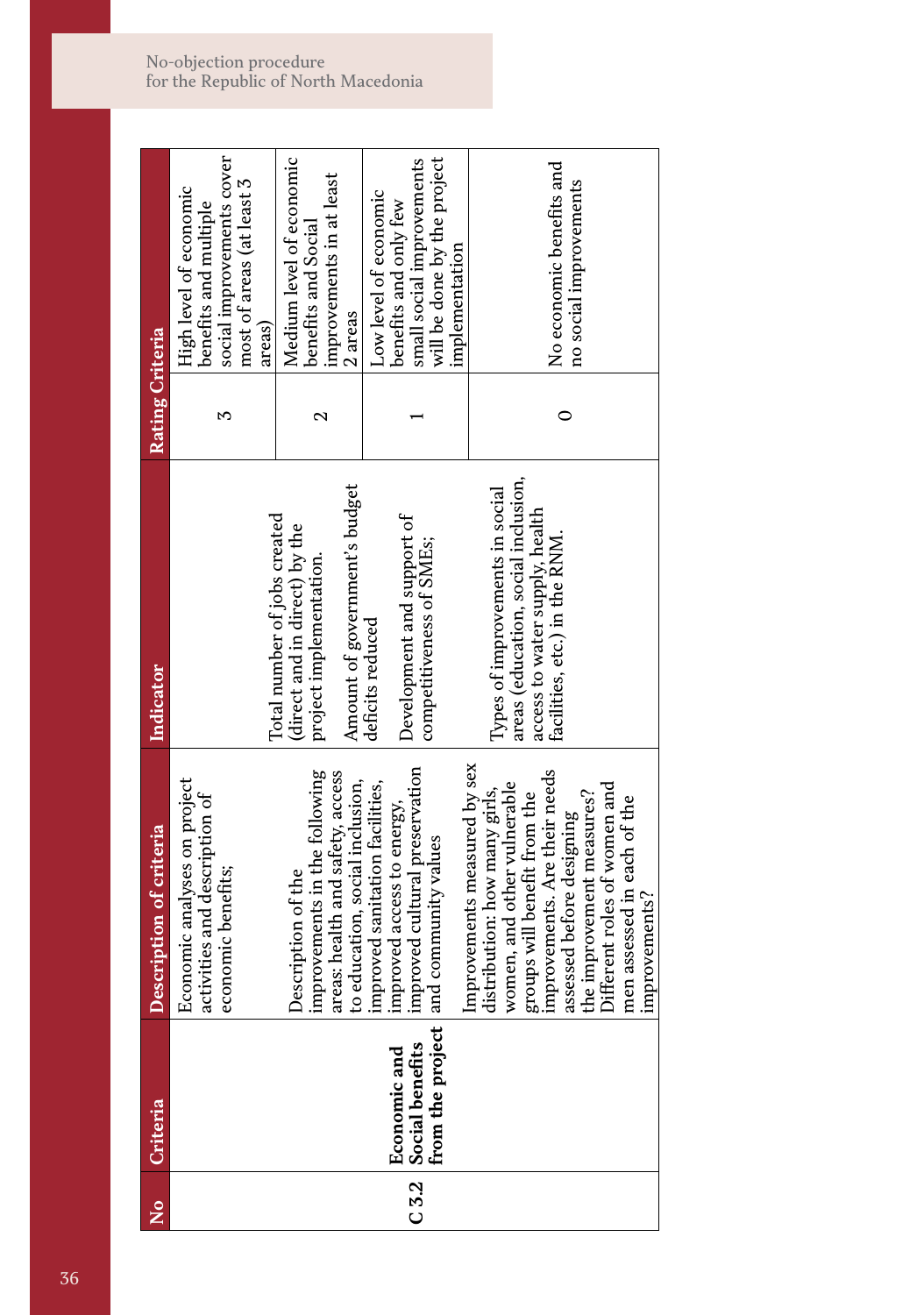| $\frac{1}{2}$ | Criteria              | Description of criteria                                                                | Indicator                                                                                           | Rating Criteria |                    |
|---------------|-----------------------|----------------------------------------------------------------------------------------|-----------------------------------------------------------------------------------------------------|-----------------|--------------------|
|               |                       | equality will be supported by<br>Description of how gender                             | Improving resilience and climate<br>vulnerability (potential risks in<br>change gender equality and |                 | High improvement   |
|               |                       | project implementation and how<br>equal the benefits will be.                          | project implementation, but also<br>atter project completion)                                       |                 | Medium improvement |
|               | C 3.3 Gender benefits | Potential for reduced gender<br>change impacts and/or equal<br>inequalities in climate | project activities, % of female<br>% of female participation in<br>beneficiaries, % of gender       |                 | Low improvement    |
|               |                       | participation by gender groups<br>in contributing to expected<br>outcomes              | responsive measures provided by<br>the project, type of affirmative<br>measures provided for women  |                 | No improvement     |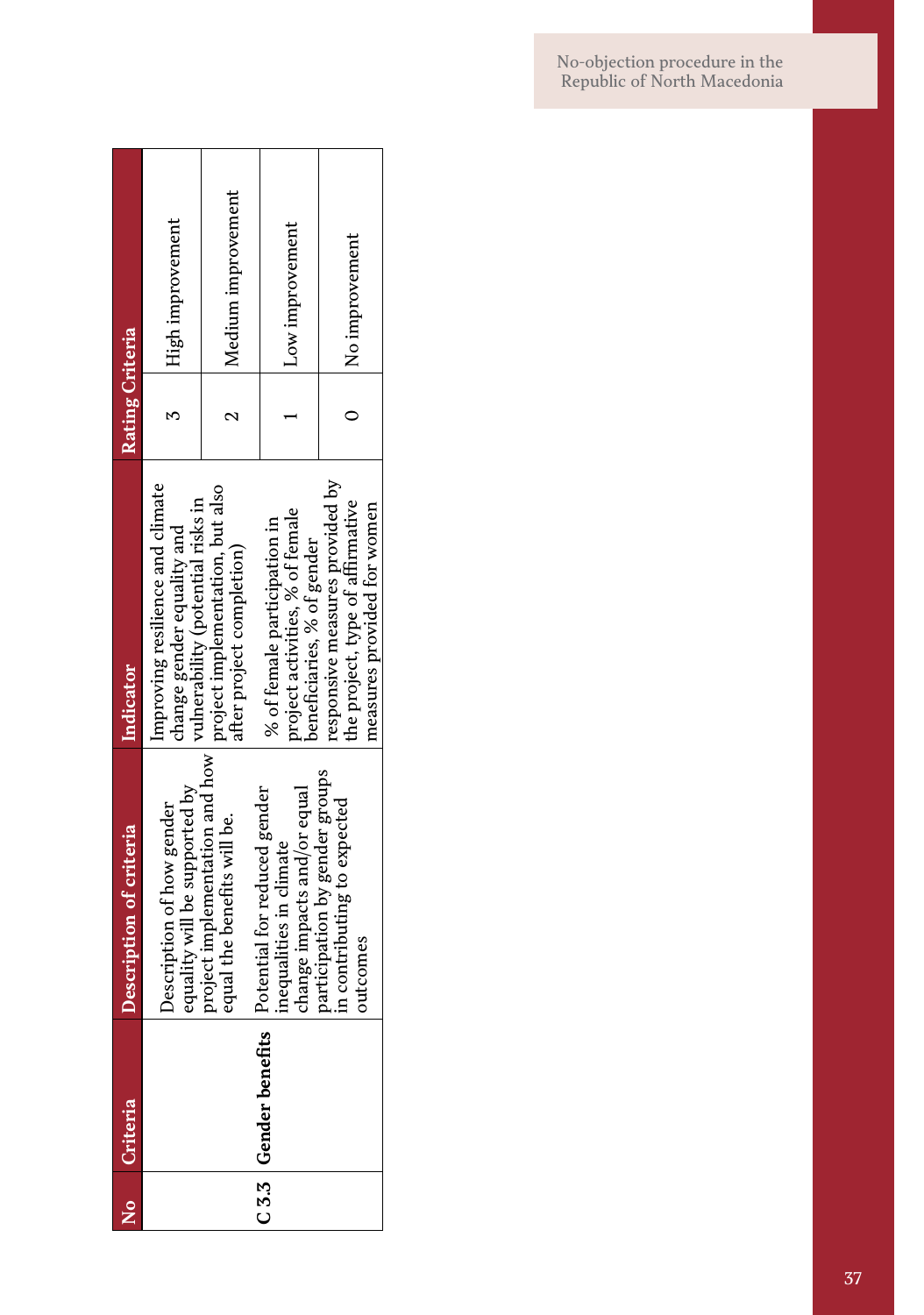| $\overline{\mathsf{z}}$ | Criteria                                                                   | Description of criteria                                                                                                                                        | Indicator                                                                                                            | Rating Criteria               |                                                                                                                                                                                                                                                                                                                                                                                                                                                                                                                                                                                                                               |
|-------------------------|----------------------------------------------------------------------------|----------------------------------------------------------------------------------------------------------------------------------------------------------------|----------------------------------------------------------------------------------------------------------------------|-------------------------------|-------------------------------------------------------------------------------------------------------------------------------------------------------------------------------------------------------------------------------------------------------------------------------------------------------------------------------------------------------------------------------------------------------------------------------------------------------------------------------------------------------------------------------------------------------------------------------------------------------------------------------|
| $\overline{c}$          | Needs of the recipient                                                     |                                                                                                                                                                |                                                                                                                      | Criteria<br>weight<br>$C_{4}$ | 4                                                                                                                                                                                                                                                                                                                                                                                                                                                                                                                                                                                                                             |
| C4.1                    | economic and<br>social benefits<br>of the target<br>population<br>Level of | Description of the level of social<br>country and target population.<br>vulnerable population) of the<br>and economic development<br>(including socio-economic | that will benefit from the project<br>% of socio-economic population<br>disaggregated by sex, income<br>level, etc.) | 3<br>2<br>0                   | Low % of socio-economic<br>development as a result of<br>development as a result of<br>development as a result of<br>not benefit from improved<br>High % of socio-economic<br>vulnerable population will<br>population benefits from<br>project implementation<br>project implementation<br>and social development<br>benefits from improved<br>benefits from improved<br>vulnerable population<br>vulnerable population<br>economic vulnerable<br>Medium % of socio-<br>as a result of project<br>economic and social<br>economic and social<br>economic and social<br>improved economic<br>Socio-economic<br>implementation |
|                         |                                                                            |                                                                                                                                                                |                                                                                                                      |                               | project implementation                                                                                                                                                                                                                                                                                                                                                                                                                                                                                                                                                                                                        |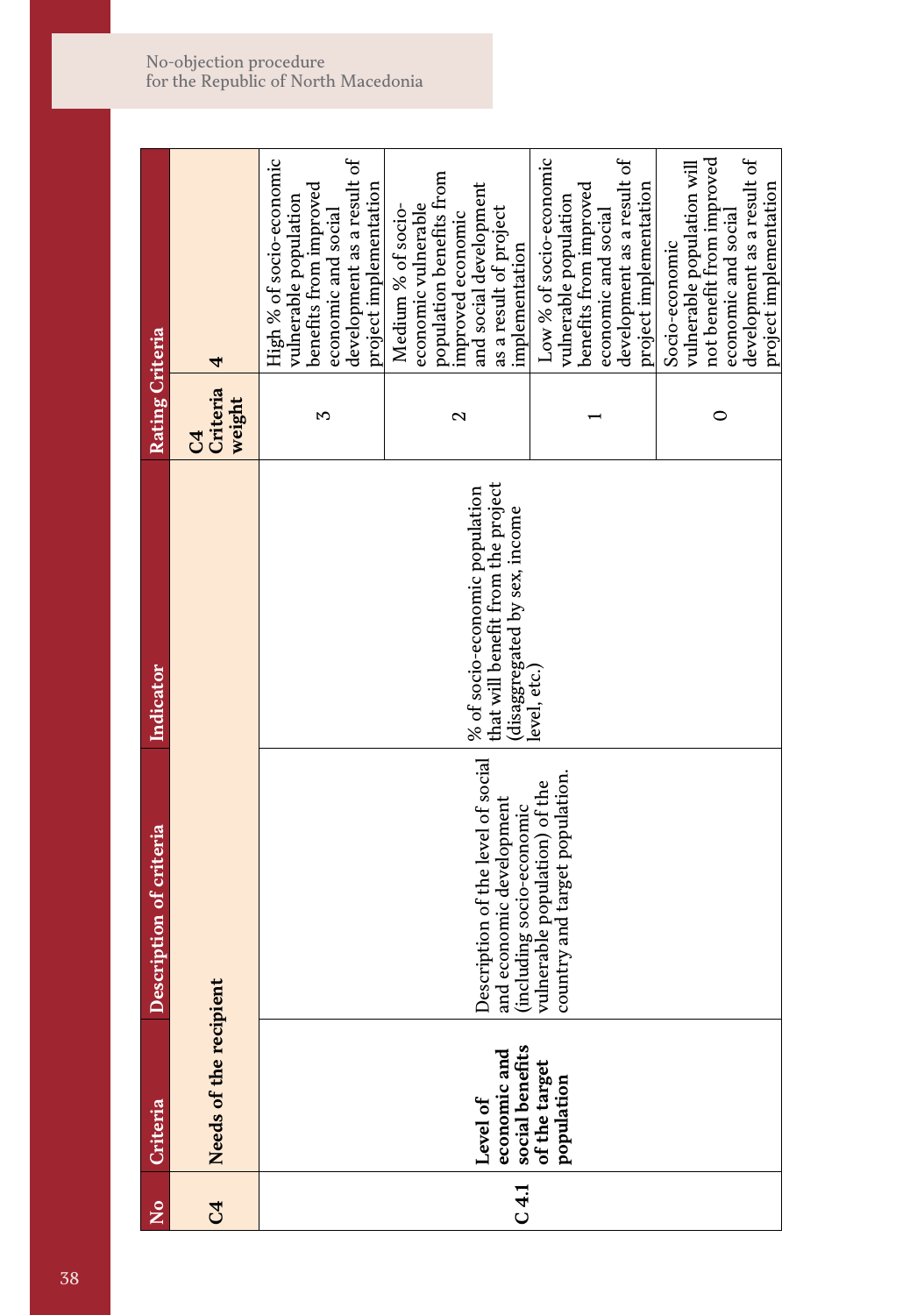| $\frac{1}{2}$ | Criteria                                                      | Description of criteria                                                                       | Indicator                                                                                     | Rating Criteria |                                                                                         |
|---------------|---------------------------------------------------------------|-----------------------------------------------------------------------------------------------|-----------------------------------------------------------------------------------------------|-----------------|-----------------------------------------------------------------------------------------|
|               |                                                               |                                                                                               |                                                                                               | 2               | any other financial source<br>No possibility to attract                                 |
|               |                                                               | Description of the lack of                                                                    | Opportunities for overcoming<br>specific barriers to financing                                | N               | Low possibility                                                                         |
|               | Availability<br>C 4.2 of financial<br>resources               | implementation and why the<br>funding sources for project<br>GCF has been approached          | Possibility to ensure funding from<br>other sources                                           |                 | other sources of funding<br>Strong possibility for                                      |
|               |                                                               |                                                                                               |                                                                                               |                 | combine different funding<br>Very high possibility to<br>sources                        |
|               |                                                               |                                                                                               |                                                                                               |                 | High opportunities to<br>strengthen national<br>institution                             |
|               | Needs for<br>C 4.3 institutional<br>capacity<br>strengthening | to strengthen institutional and<br>Description of opportunities<br>implementation capacity in | Specified actions for strengthening<br>institutional and implementation<br>capacity in RNM.   | Z               | improving institutional<br>Sufficiently described<br>actions that lead to<br>capacities |
|               |                                                               | relevant institutions                                                                         | To what extent are gender aspects<br>mainstreamed in these capacity<br>strengthening actions? |                 | improvements in relevant<br>Low opportunities for<br>institutions                       |
|               |                                                               |                                                                                               |                                                                                               |                 | strengthening actions<br>No description of                                              |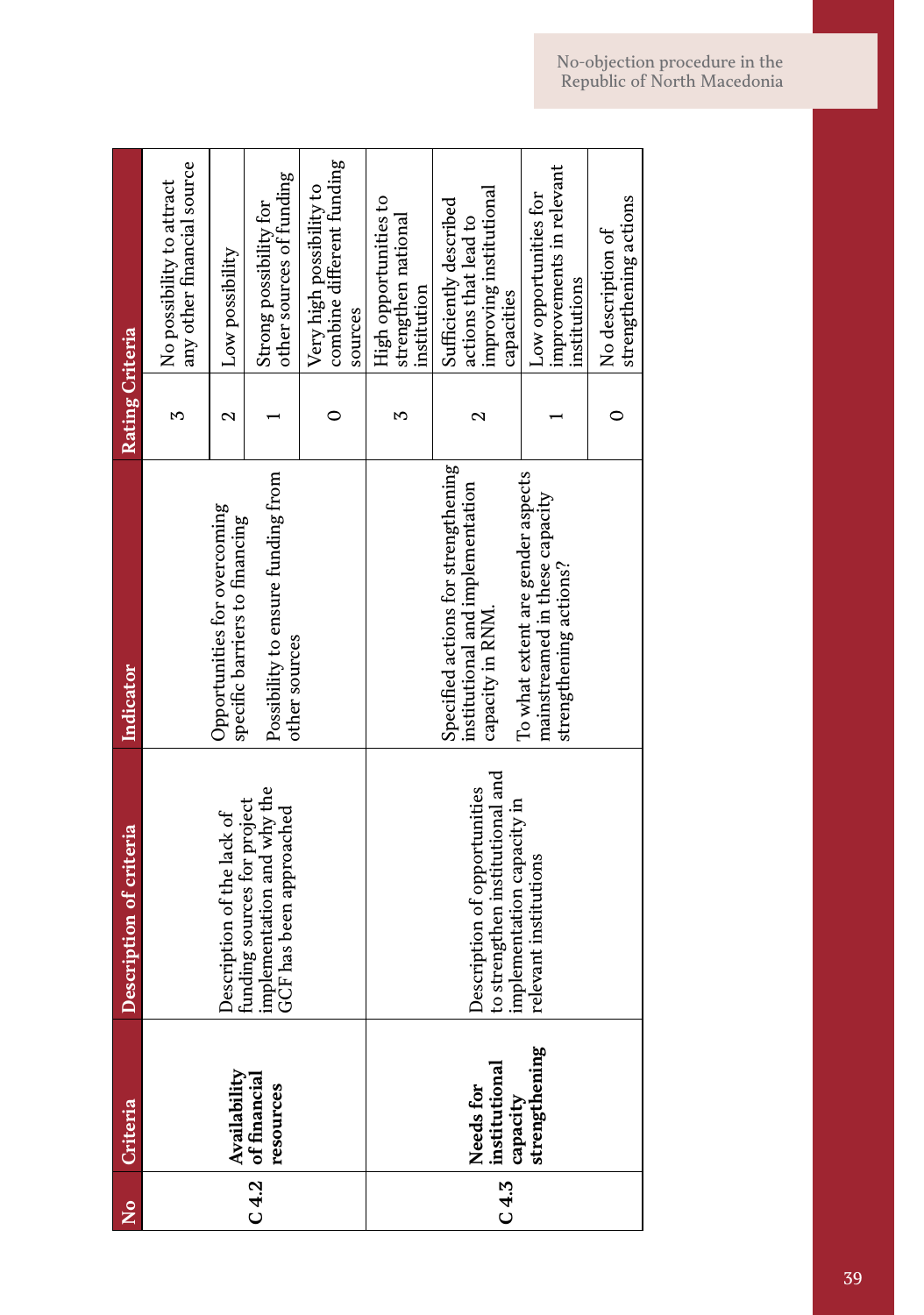| $\frac{1}{2}$ | Criteria                                                                    | Description of criteria                                                                     | <b>Indicator</b>                                                                               | Rating Criteria          |                                                                                                                                |
|---------------|-----------------------------------------------------------------------------|---------------------------------------------------------------------------------------------|------------------------------------------------------------------------------------------------|--------------------------|--------------------------------------------------------------------------------------------------------------------------------|
|               | C5 Country ownership                                                        |                                                                                             |                                                                                                | Criteria<br>weight<br>55 | 3                                                                                                                              |
|               |                                                                             |                                                                                             |                                                                                                | 5                        | climate policy, regulation,<br>legislation, strategies and<br>coherence with national<br>High alignment and<br>priorities      |
|               | <b>Coherence</b>                                                            | Description of national context<br>to implement a funded project<br>or Programme (policies, | project objectives with priorities<br>Coherence and alignment of the                           | Z                        | climate policy, regulations,<br>legislation, strategies and<br>coherence with national<br>Partial alignment and<br>priorities  |
| C5.1          | with national<br>strategic,<br>regulatory and<br>legal framework<br>on $CC$ | regulations, legislation, climate<br>strategies and institutions)                           | addressed already in the national<br>climate policy, regulation,<br>legislation and strategies |                          | climate policy, regulation,<br>legislation, strategies and<br>the project with national<br>Improper alignment of<br>priorities |
|               |                                                                             |                                                                                             |                                                                                                |                          | climate policy, regulation,<br>legislation, strategies and<br>the project with national<br>Very low alignment of<br>priorities |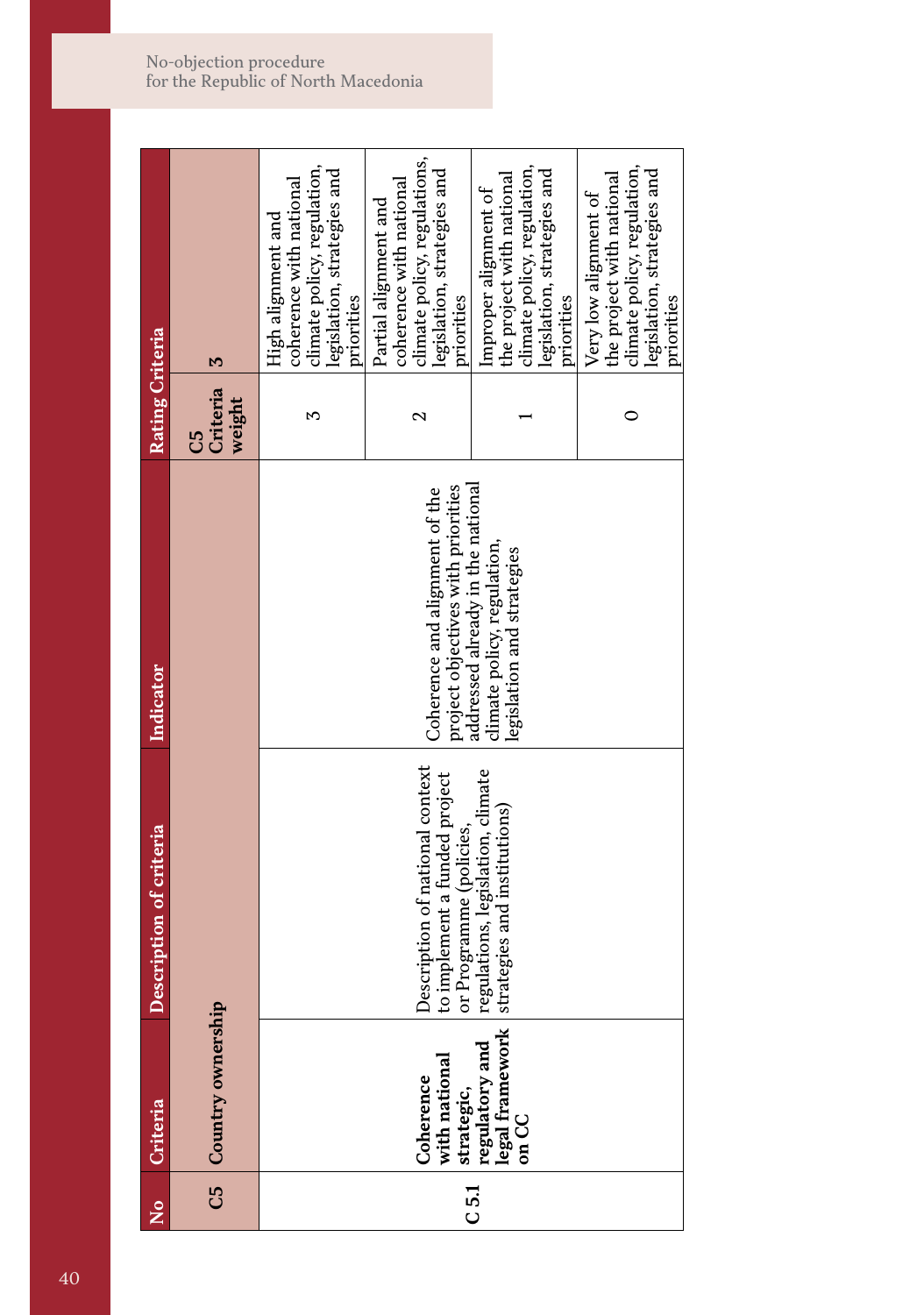| $\frac{1}{2}$ | Criteria                                                                                                                                 | Description of criteria                            | Indicator                                                      | Rating Criteria |                                                                         |
|---------------|------------------------------------------------------------------------------------------------------------------------------------------|----------------------------------------------------|----------------------------------------------------------------|-----------------|-------------------------------------------------------------------------|
|               | Relevance                                                                                                                                |                                                    |                                                                |                 | Fully in line with already<br>defined development<br>indicators.        |
|               |                                                                                                                                          | Explanation of how project                         | national development indicators<br>Alignment with the relevant |                 | development indicators.<br>Partially in line with                       |
| C5.2          | and alignment<br>with national<br>development<br>indicators,<br>indicators,<br>enabling policy<br>and institutional<br>and institutional | proposal fits with national<br>development agenda. | and/or enabling policy and<br>institutional frameworks         |                 | development indicators<br>Low alignment with                            |
|               | frameworks                                                                                                                               |                                                    |                                                                |                 | No arguments to define<br>development indicators.<br>the fulfillment of |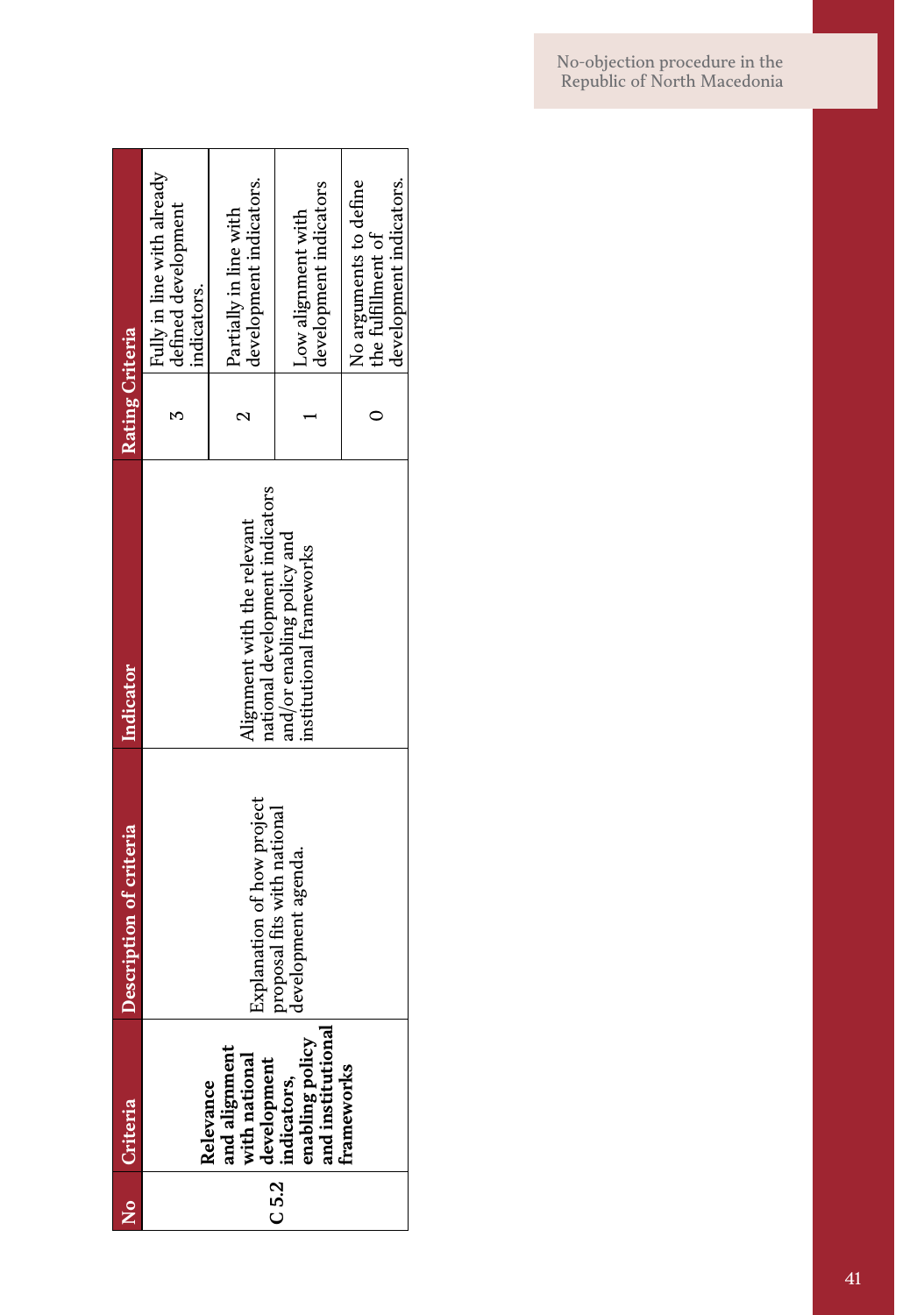| $\overline{\mathsf{X}}$ | Criteria     | Description of criteria                                                               | Indicator                                                                                                                                                                                           | Rating Criteria |                                                                                               |
|-------------------------|--------------|---------------------------------------------------------------------------------------|-----------------------------------------------------------------------------------------------------------------------------------------------------------------------------------------------------|-----------------|-----------------------------------------------------------------------------------------------|
|                         |              |                                                                                       | are consulted or involved within<br>To what extent the stakeholders<br>stakeholders identified, number<br>the Project activities (relevant                                                          | Σ               | All relevant stakeholders<br>identified and involved<br>and feedback has been<br>incorporated |
|                         |              | Explanation on engaging                                                               | channels used, number of events<br>of stakeholders, communication<br>and workshops organized, etc.)                                                                                                 | N               | and feedback incorporated<br>identified and involved<br>Most stakeholders                     |
| C5.3                    | Stakeholder  | different stakeholders, and<br>developing the CN/Project<br>the role of the NDA while | Number of events held for women                                                                                                                                                                     |                 | and feedback incorporated<br>identified and involved<br>Some stakeholders                     |
|                         | consultation | organizations and other<br>Engaging civil society<br>proposal                         | trainings, workshops, meetings,<br>and vulnerable groups (e.g.<br>consultations)                                                                                                                    |                 |                                                                                               |
|                         |              | stakeholders                                                                          | of men) participating in capacity<br>women compared to percentage<br>Female and vulnerable groups<br>building initiatives and events,<br>representation (percentage of<br>awareness raising events, |                 | stakeholder consultation<br>No details on how<br>was conducted                                |
|                         |              |                                                                                       | informative, consultative events.                                                                                                                                                                   |                 |                                                                                               |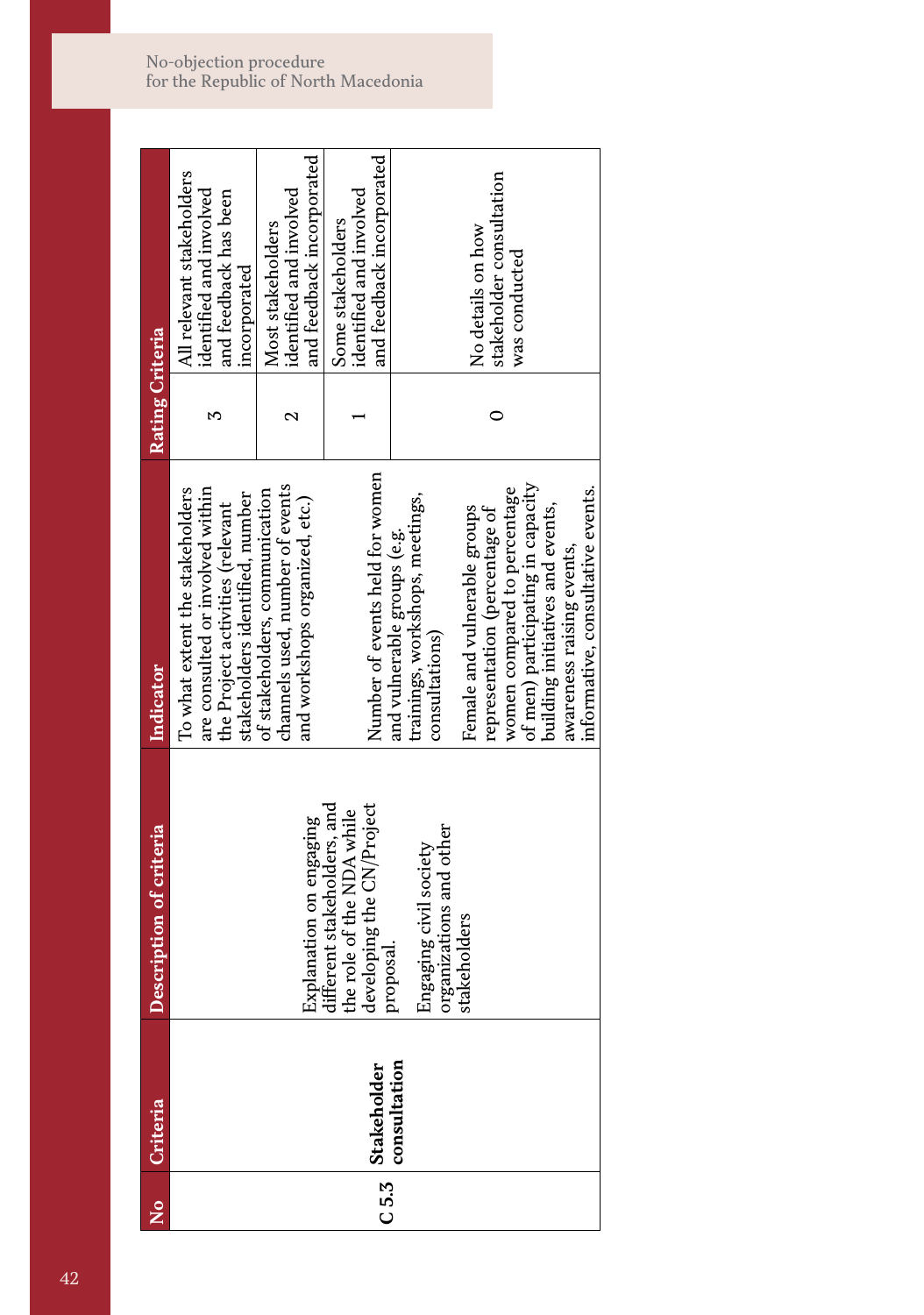| $\frac{1}{2}$  | Criteria                                                    | Description of criteria                                                                   | <b>Indicator</b>                                                                                                      | Rating Criteria          |                                                                                            |
|----------------|-------------------------------------------------------------|-------------------------------------------------------------------------------------------|-----------------------------------------------------------------------------------------------------------------------|--------------------------|--------------------------------------------------------------------------------------------|
| $\overline{c}$ | Efficiency and effectiveness                                |                                                                                           |                                                                                                                       | Criteria<br>weight<br>80 | 3                                                                                          |
|                |                                                             |                                                                                           |                                                                                                                       | 2                        | activities /investments per<br>unit of CO2 eq. reduction<br>Low cost of project            |
|                | Project<br>efficiency and                                   | Economic and, if appropriate,<br>Programme/project, and for<br>financial soundness of the | Estimated cost per tCO <sub>2</sub> eq. (total<br>investment cost/expected lifetime<br>emission reductions), Expected | $\mathbf{\Omega}$        | investment vs. benefits<br>Medium costs of                                                 |
| $\overline{0}$ | effectiveness                                               | mitigation-specific Programmes/<br>projects, cost-effectiveness and<br>co-financing       | volume of finance to be leveraged<br>as a result of GCF financing,<br>disaggregated by public and<br>private sources  |                          | activities/investments per<br>unit of $\text{CO}_2$ eq. reduction<br>High costs of project |
|                |                                                             |                                                                                           |                                                                                                                       | 0                        | Very high cost, or not<br>properly visible                                                 |
|                | Capacity of                                                 |                                                                                           |                                                                                                                       | 2                        | less than 25%                                                                              |
|                | other sources<br>funding from<br>AE to ensure<br>applicant/ | to combine various funding<br>Description of possibilities                                | support in the project budget and<br>Share of total GCF-financing                                                     | 2                        | between 25-50%                                                                             |
| C6.2           | complementary<br>financing and<br>leverage co-              | of finance to be leveraged as a<br>sources and expected volume<br>result of GCF financing | clear explanation about other<br>financial sources already agreed.                                                    |                          | up to 75%                                                                                  |
|                | contributions to<br>this project                            |                                                                                           |                                                                                                                       | $\circ$                  | between 75-100%                                                                            |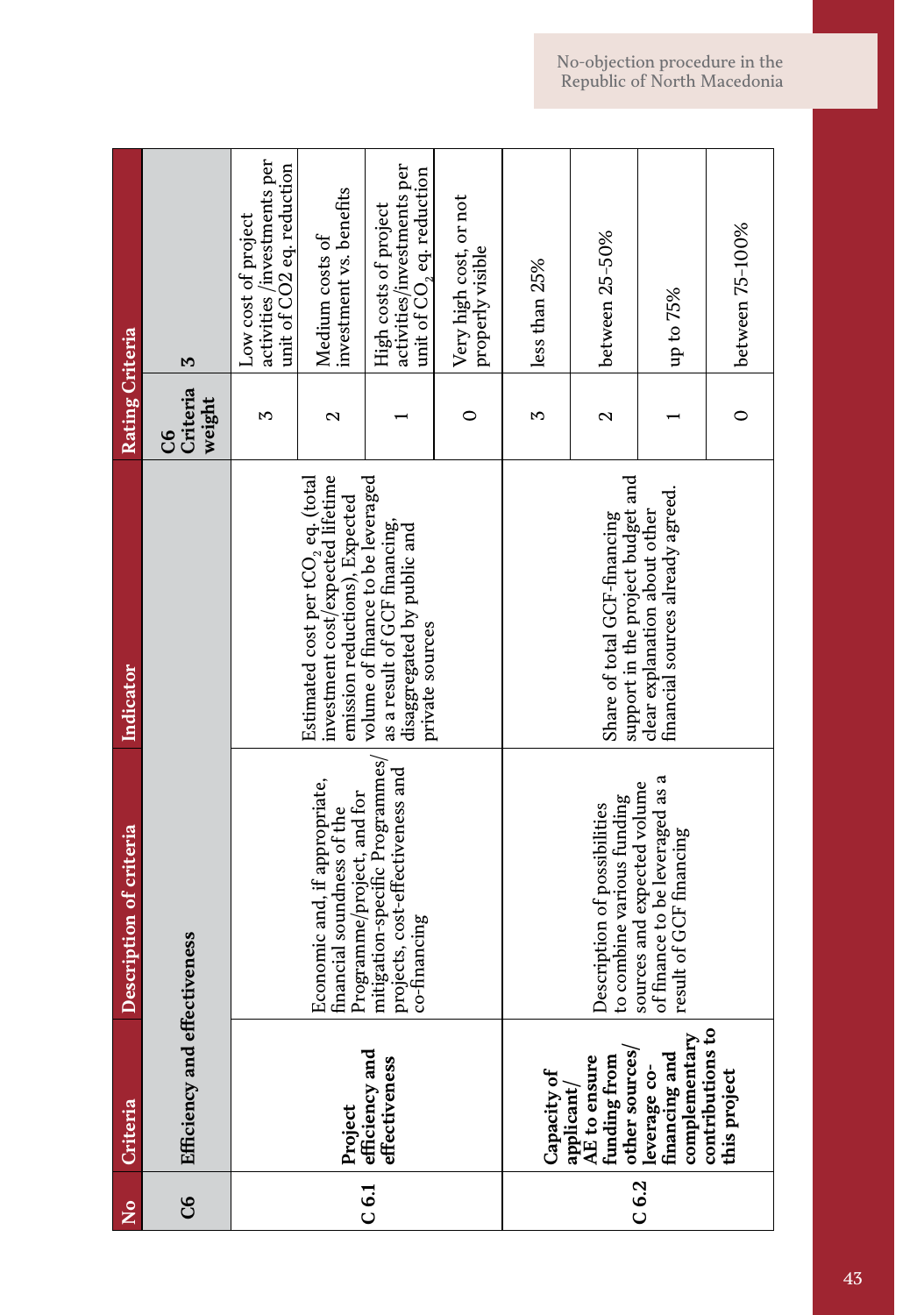| 。<br>2 | Criteria                       | Description of criteria                                                                            | <b>Indicator</b>                                                                        | Rating Criteria |                                                                      |
|--------|--------------------------------|----------------------------------------------------------------------------------------------------|-----------------------------------------------------------------------------------------|-----------------|----------------------------------------------------------------------|
|        |                                |                                                                                                    |                                                                                         |                 | High % of best practice<br>technologies included in<br>the project   |
|        | Applied Best<br>C 6.3 Practice | practice technologies and degree   practices planned to be applied<br>Description of proposed best | Level of technologies of best                                                           |                 | included in the project<br>practice technologies<br>Medium % of best |
|        | <b>Technologies</b>            | in the project                                                                                     | of innovative technical solutions with the project and main benefits<br>to be achieved. |                 | technologies included in<br>Low % of best practice<br>the project    |
|        |                                |                                                                                                    |                                                                                         |                 | Best practice technologies<br>are not included in the<br>project.    |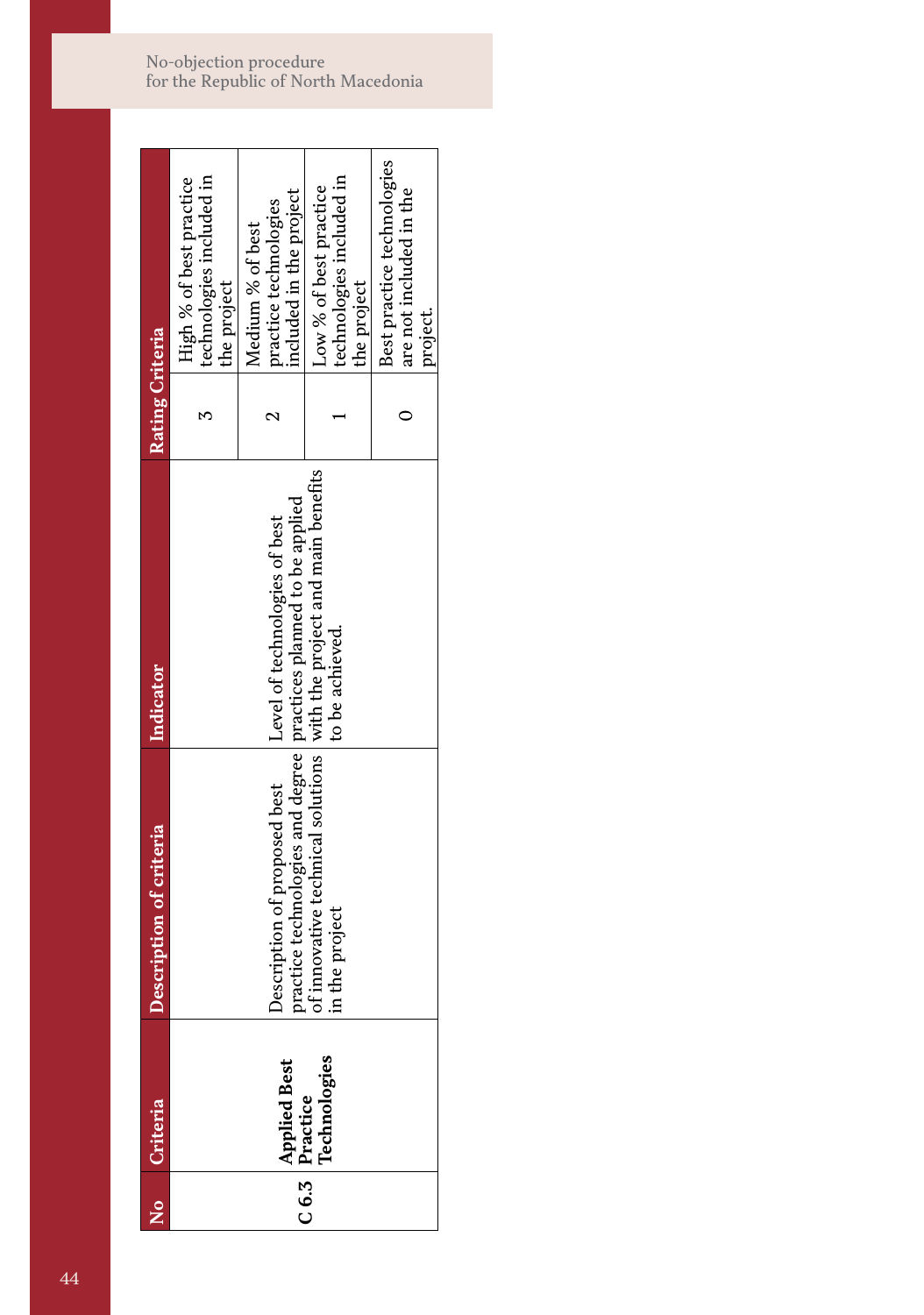## **Step 3b:** Final No-objection check

| <b>Timeframe</b>        | 2 weeks    |
|-------------------------|------------|
| <b>Responsible body</b> | <b>NDA</b> |

Lastly, upon submitting a funding proposal to the NDA, the Accredited and Executing Entities will be required to deliver a presentation on the proposal scope, rationale and financial structure to the National Council on Sustainable Development. If no major comments are received by the NCSD on the proposal, the NDA will complete the final No-objection check by recommending the Government to endorse the proposal.

The final No-objection check is the final quality assurance step for the issuance of the No-objection letter by the NDA.

| <b>Final No-objection Check</b>                  |                            |
|--------------------------------------------------|----------------------------|
| Has the proposal been assessed as eligible       | $\Box$ Yes                 |
| (according to eligibility criteria)?             | $\square$ No               |
| Is the proposal included in North Macedonia's    | $\Box$ Yes                 |
| Country Work Programme?                          | □No                        |
| Has the proposal's target communities been       | $\Box$ Yes                 |
| discussed/consulted?                             | □No                        |
| Has the project received technical clearance?    | $\Box$ Yes<br>$\square$ No |
| Has the project addressed all the comments       | $\Box$ Yes                 |
| received during technical assessment?            | □No                        |
| Has the Accredited Entity presented the proposal | $\Box$ Yes                 |
| to the NCSD team?                                | -INo                       |

If the proposal is endorsed by the Government of the Republic of North Macedonia, the NDA will issue the No-objection letter for the proposal accordingly. The Noobjection template letter is provided by the GCF and only a registered signatory within the NDA can complete it.

The AE is responsible for submitting the Funding proposal and all supporting documents, including the No-objection letter, to the GCF Secretariat for consideration. If the Accredited Entity receives comments from the GCF, or if the funding proposal is approved or rejected by the GCF Board, the AE will immediately communicate this information to the NDA.

If the comments received from the GCF result in changing the scope/scale and rationale of the proposal, the AE is responsible to socialize the new structure/ scope of the proposal with the NDA and target communities.

If an AE submits more than one project idea/concept note/ funding proposal to the NDA, each of the proposals will follow the review and quality assurance phases and will be treated independently from each other.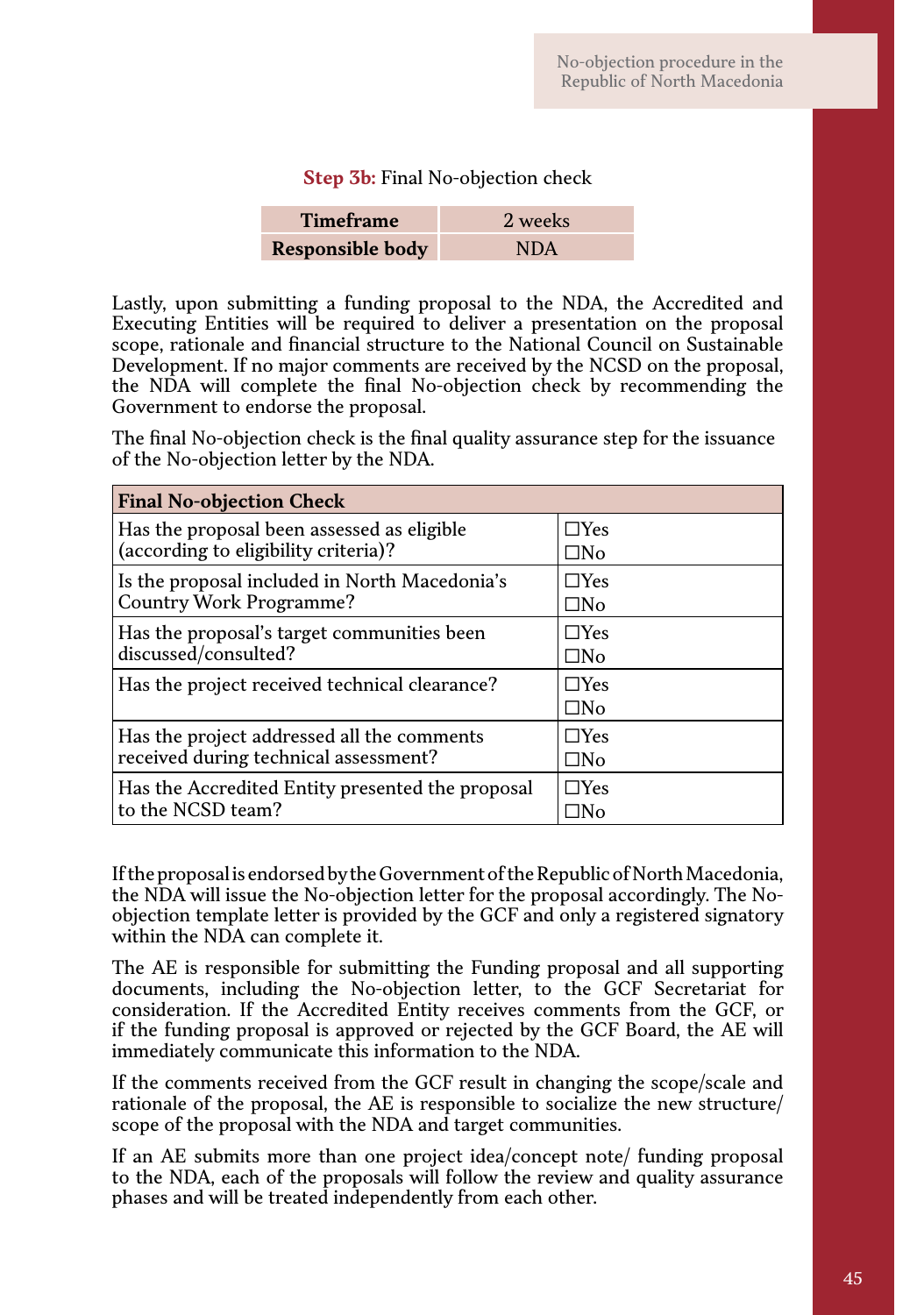# **Phase 4: Implementation and lessons learned**

| <b>Timeframe</b>        | On ongoing basis |
|-------------------------|------------------|
| <b>Responsible body</b> | $NDA + SAC$      |

In order to ensure capacities at national level are strengthened as a result of working with the GCF, national stakeholders also learn from the lessons acquired during the funding proposals' implementation; Accredited Entities should follow the next steps to ensure that information on the status of the project implementation/completion/impact is shared with the NDA:

- a) The AE will share with the NDA the Interim Progress/ Completion Reports as submitted to the GCF; a summary of these reports will be uploaded to the NDA website to illustrate the progress in the respective project.
- b) The AE and EEs will ensure the target communities are informed about the proposal implementation, including by convening stakeholder meetings;
- c) Upon completing the project's implementation phase, the AE will deliver a presentation to the NCSD on the key project outputs and the impact achieved as well as on the lessons learned from the implementation phase.

The NDA will request the AE to present a short update on the project's implementation twice a year (every 6 months); however, if needed, the NDA may request the AEs to provide a project implementation update at any time. With these actions the cycle is completed and best practice replication and learning from important lessons gained during implementation is allowed. The flow chart below provides details on the different steps to be conducted in light of the 4 Country Ownership Phases in the Republic of North Macedonia:

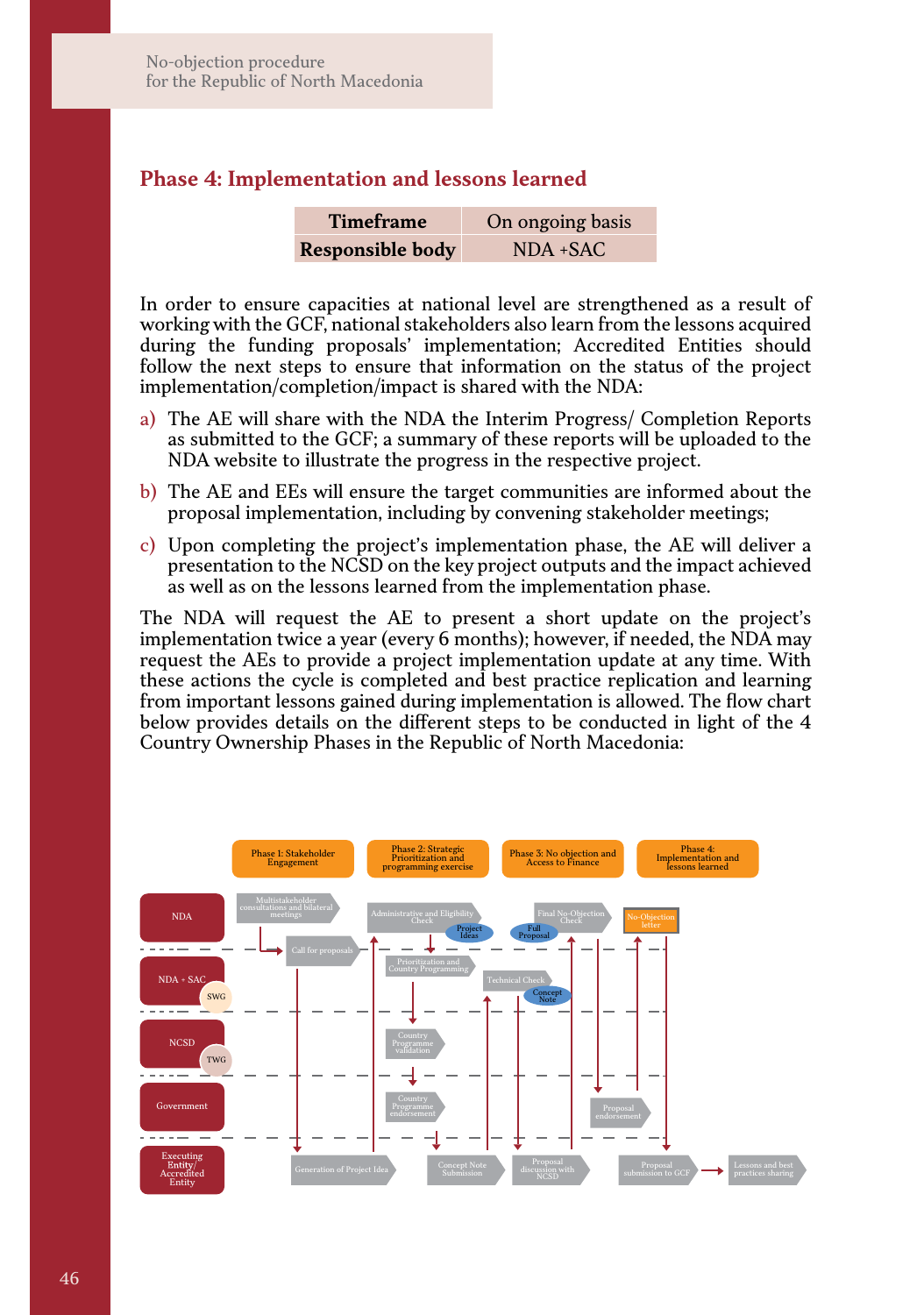# **Reference list**

**Green Climate Fund**. 2016. *Country Ownership Guidelines, GCF/B.15/06.* Available at: https://www.greenclimate.fund/documents/20182/490910/ GCF\_B.15\_06\_-\_Country\_Ownership\_Guidelines.pdf/1dd8b4d1-3478-4ab4a2fc-a94c6151d768?version=1.0

**Green Climate Fund**. 2016. *Decision GCF/B.08/45, Annex XIII, Initial best-practice guidelines for the selection and establishment of national designated authorities and focal points*.

Available at: https://www.greenclimate.fund/documents/20182/466886/ Best\_Practices\_Guidelines\_for\_NDA\_FP\_Selection\_and\_Establishment.pdf/ ad4834dc-53ff-4799-801e-1e1b9f1b41cf?version=1.2

**Green Climate Fund**. 2016. *Decision GCF/B.15/45, Annex XIV, Initial best-practice options for country coordination and multi-stakeholder engagement*. Available at: https://www.greenclimate.fund/documents/20182/466886/Best\_ Practices for Country Coordination and Multi-Stakeholder Engagement. pdf/585960fa-8e8d-4078-a313-f5575db240f0?version=1.2

**Green Climate Fund**. 2011. *Governing Instrument for the Green Climate Fund*. Available at: https://www.greenclimate.fund/documents/20182/1246728/ Governing\_Instrument.pdf/caa6ce45-cd54-4ab0-9e37 fb637a9c6235?version=1.14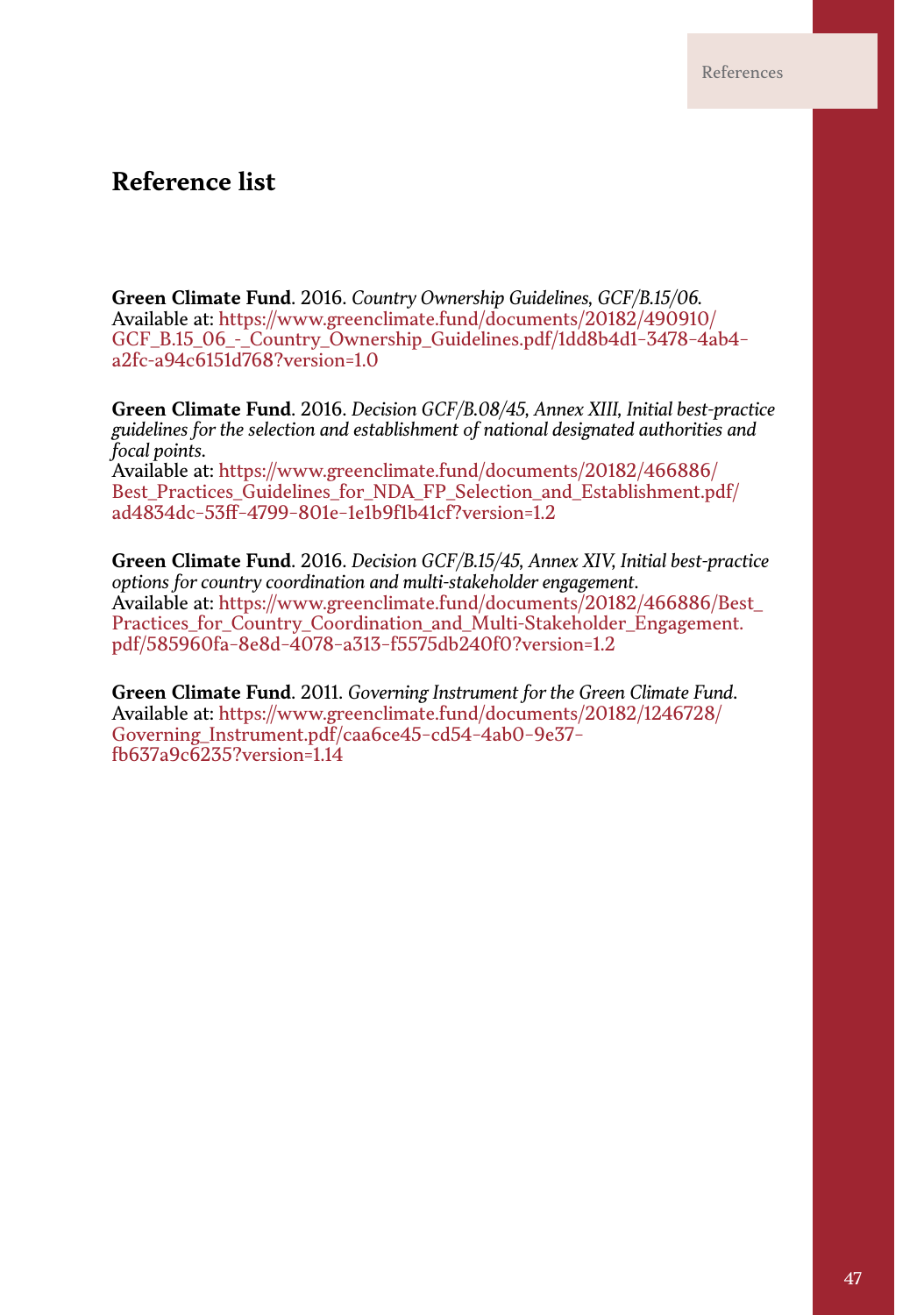# **Annex 1: Project idea template**

# **Project Idea**

Title: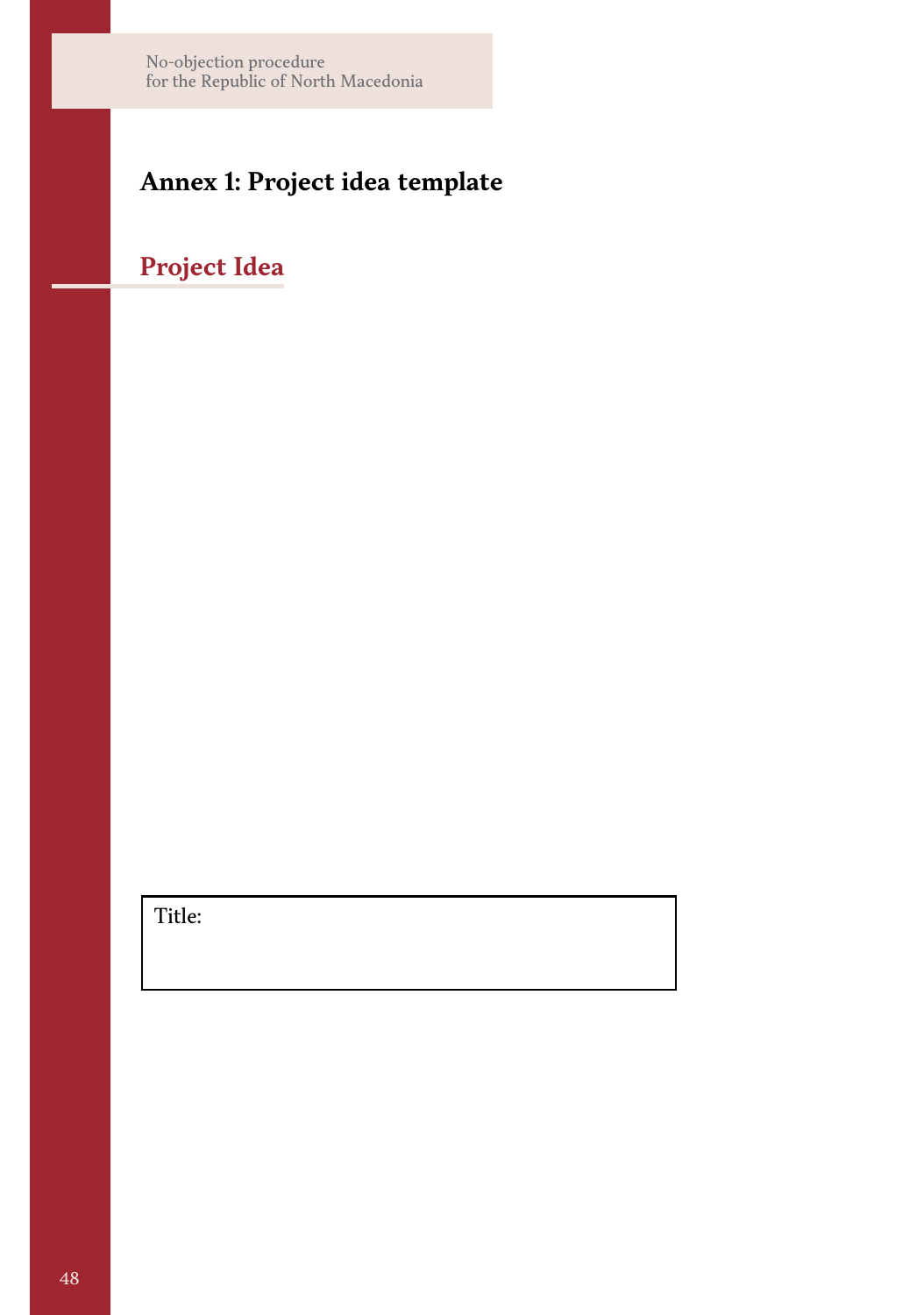# **Project Idea Note**

This project idea template may be used by Applicants that choose to submit a Project idea note for consideration by the National Designated Authority, or Applicants interested in responding to a specific call for proposals launched by the NDA.

This Project idea will be reviewed by the NDA by using a set of already established eligibility criteria and only eligible project ideas will be endorsed and included as part of the Country Work Programme. A confirmation letter will be sent by the NDA to applicants to confirm either the endorsement of the idea, or to inform the applicant on the rejection of the project idea and to provide recommendations for improvement.

Applicants of endorsed Project ideas will be encouraged to further develop them into Concept Notes according to GCF templates and in consultation with NDA representatives. At the Concept note stage, an Accredited Entity to support the development and implementation of project proposals should be identified according to the area of activity, and accreditation criteria of the particular accredited entity, including project size this entity is accredited to implement, area/sector of expertise and Category of Environmental and Social risk the entity is able to manage.

Project ideas should be submitted in English by using the electronic template that can be accessed at www.greendevelopment.mk according to the guidance provided by the NDA in the Call for proposals. Detailed guidelines to complete the project idea template and other information about the work of the Green Climate Fund will be available on the NDA website: www.greendevelopment.mk.

Detailed guidelines to complete this template and other information about the work of the Green Climate Fund are available at: www.greendevelopment.mk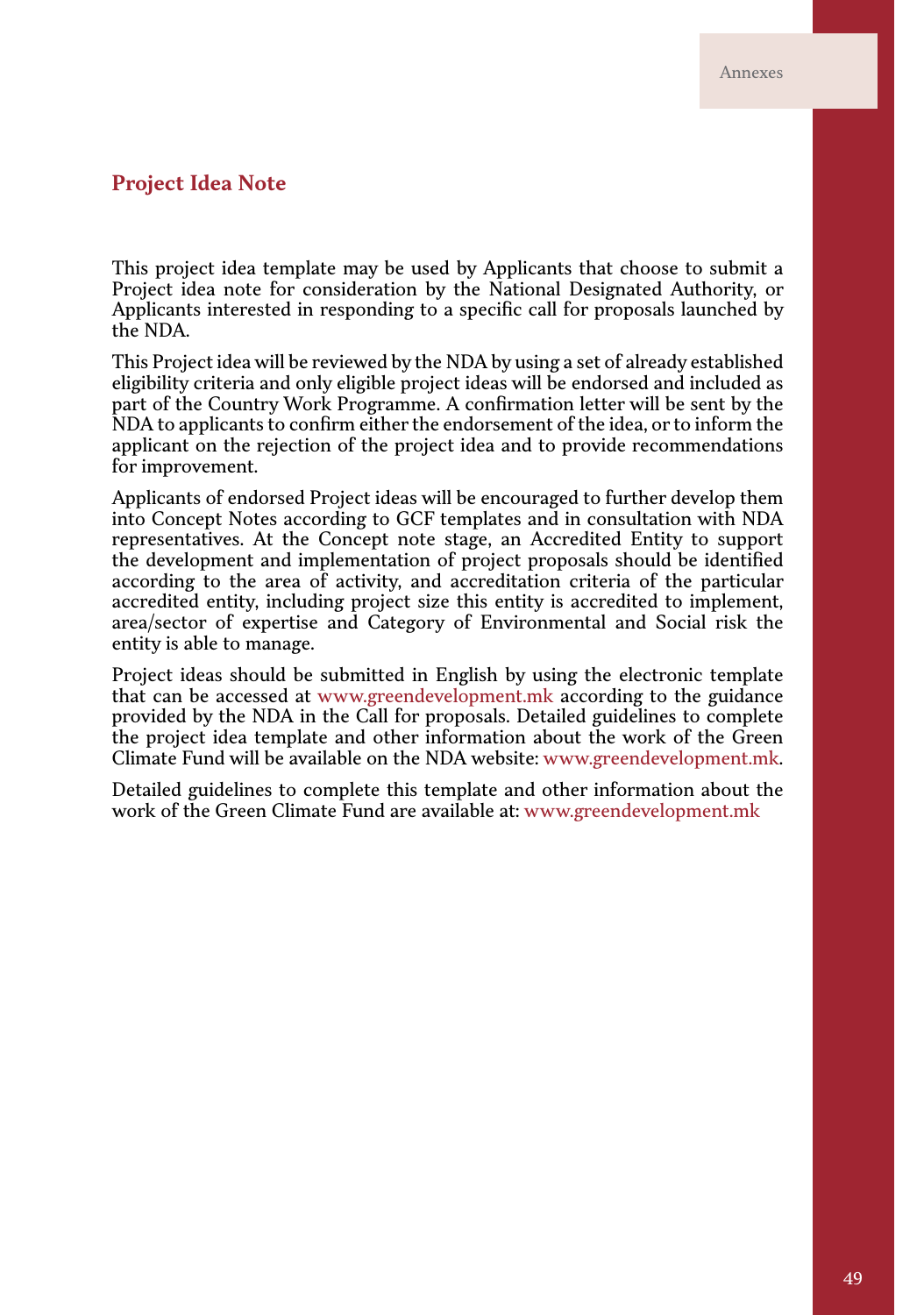| Project general information                                                                                                                                                                                                                  |                                                                                                                                                                                                                                                                         |
|----------------------------------------------------------------------------------------------------------------------------------------------------------------------------------------------------------------------------------------------|-------------------------------------------------------------------------------------------------------------------------------------------------------------------------------------------------------------------------------------------------------------------------|
| <b>Project Title:</b>                                                                                                                                                                                                                        |                                                                                                                                                                                                                                                                         |
| <b>Project or Programme</b>                                                                                                                                                                                                                  | Project<br>□<br>$\Box$<br>Programme                                                                                                                                                                                                                                     |
| <b>Project Duration</b> (months):                                                                                                                                                                                                            |                                                                                                                                                                                                                                                                         |
| <b>Geographic Location of Project</b><br>Activities (please, enclose a map in<br>the Annex):                                                                                                                                                 |                                                                                                                                                                                                                                                                         |
| <b>Implementation Entity/ies</b><br>(title, type of organization, address,<br>contact persons)<br>Please, provide in Annex a List<br>of employees dedicated project<br>implementation (disaggregate by sex<br>and education) for each entity | Title:<br>Type of organization:<br>Address:<br>Contact person:<br>Phone/e-mail address:                                                                                                                                                                                 |
| Previous experience in<br>implementing similar projects<br>(similar in terms of complexity, costs<br>and duration)                                                                                                                           | Please, list at least two finalized similar<br>projects providing information on project<br>costs, aim of the projects, main beneficiary<br>and main results. You can provide a Reference<br>list as an Annex with more relevant data on<br>previous similar experience |
| <b>Project Status:</b>                                                                                                                                                                                                                       | <b>Full Project proposal</b><br>□<br>Concept note<br>П<br>Project idea note<br>П                                                                                                                                                                                        |
| Project climate focus and results areas                                                                                                                                                                                                      |                                                                                                                                                                                                                                                                         |
| Focus area of the project:                                                                                                                                                                                                                   | <b>Mitigation</b><br>п<br><b>Adaptation</b><br>П<br>п<br>Cross-cutting                                                                                                                                                                                                  |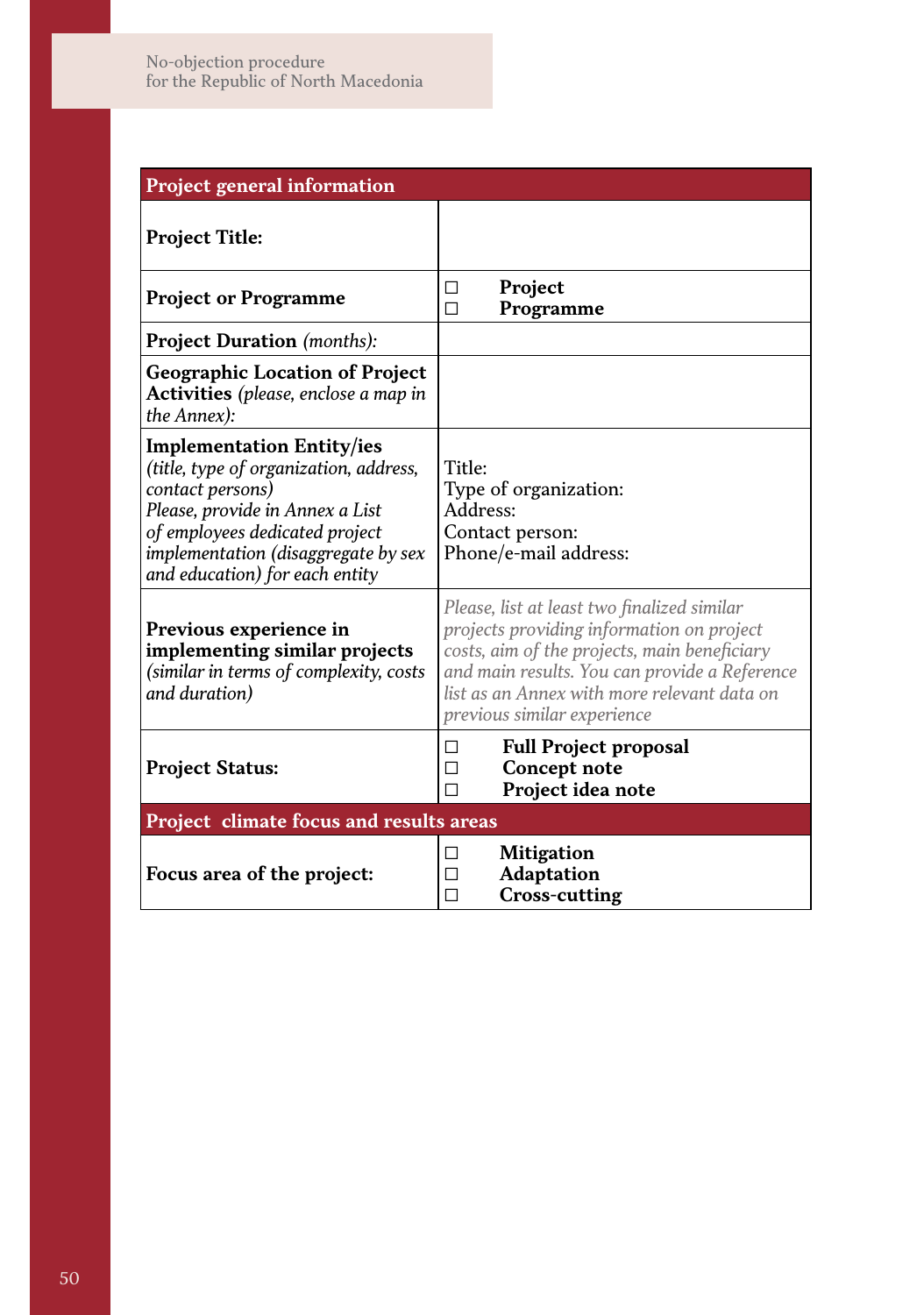|                                                                                                                                                                                     | <b>Mitigation</b>                                                                                                                                                                                                                                                                                                                                                                                                                                                                                                                                                                                                                                                                                                                                                                                                                                                                                                                                                                                                                                                                                                                                                                                                                                                                                                                                                                                                                                                                                |
|-------------------------------------------------------------------------------------------------------------------------------------------------------------------------------------|--------------------------------------------------------------------------------------------------------------------------------------------------------------------------------------------------------------------------------------------------------------------------------------------------------------------------------------------------------------------------------------------------------------------------------------------------------------------------------------------------------------------------------------------------------------------------------------------------------------------------------------------------------------------------------------------------------------------------------------------------------------------------------------------------------------------------------------------------------------------------------------------------------------------------------------------------------------------------------------------------------------------------------------------------------------------------------------------------------------------------------------------------------------------------------------------------------------------------------------------------------------------------------------------------------------------------------------------------------------------------------------------------------------------------------------------------------------------------------------------------|
| Green Climate Fund strategic<br>results areas<br>(Which of the following targeted<br>GCF result areas does the proposed<br>project address?)<br>Please, mark the most relevant ones | By reducing greenhouse gas emissions:<br>$\Box$ Energy access and power<br>generation<br>(E.g. access to on-grid, micro-grid or<br>off-grid, where power is generated by<br>renewable energy sources, <i>i.e.</i> solar,<br>wind, geothermal waters, etc.)<br>$\Box$ Low emission transport<br>(E.g. high-speed rail, rapid bus system,<br>etc.)<br>$\Box$ Buildings, cities, industries and<br>appliances<br>(E.g. new and retrofitted energy-efficient<br>buildings, energy-efficient equipment<br>for companies and supply chain<br>management, etc.)<br>$\Box$ Forestry and land use<br>(E.g. forest conservation and<br>management, agricultural irrigation,<br>water treatment and management, etc.)<br><b>Adaptation</b> to climate change<br>By increasing resilience in following<br>spheres:<br>$\Box$ Most vulnerable people and<br>communities<br>(E.g. mitigation of adverse risks<br>associated with climate change,<br>developing early warning systems,<br>developing insurance service systems,<br>etc.)<br>$\Box$ Health and well-being, and food<br>and water security<br>(E.g. providing clean drinking water to<br>population, implementing water-saving<br>technologies, etc.)<br>$\Box$ Infrastructure and built<br>environment<br>(E.g. mudflow and avalanche protection<br>infrastructures, air-conditioning<br>systems, resilient road networks, etc.)<br>$\Box$ Ecosystem and ecosystem services<br>(E.g. ecosystem conservation and<br>management, ecotourism, etc.) |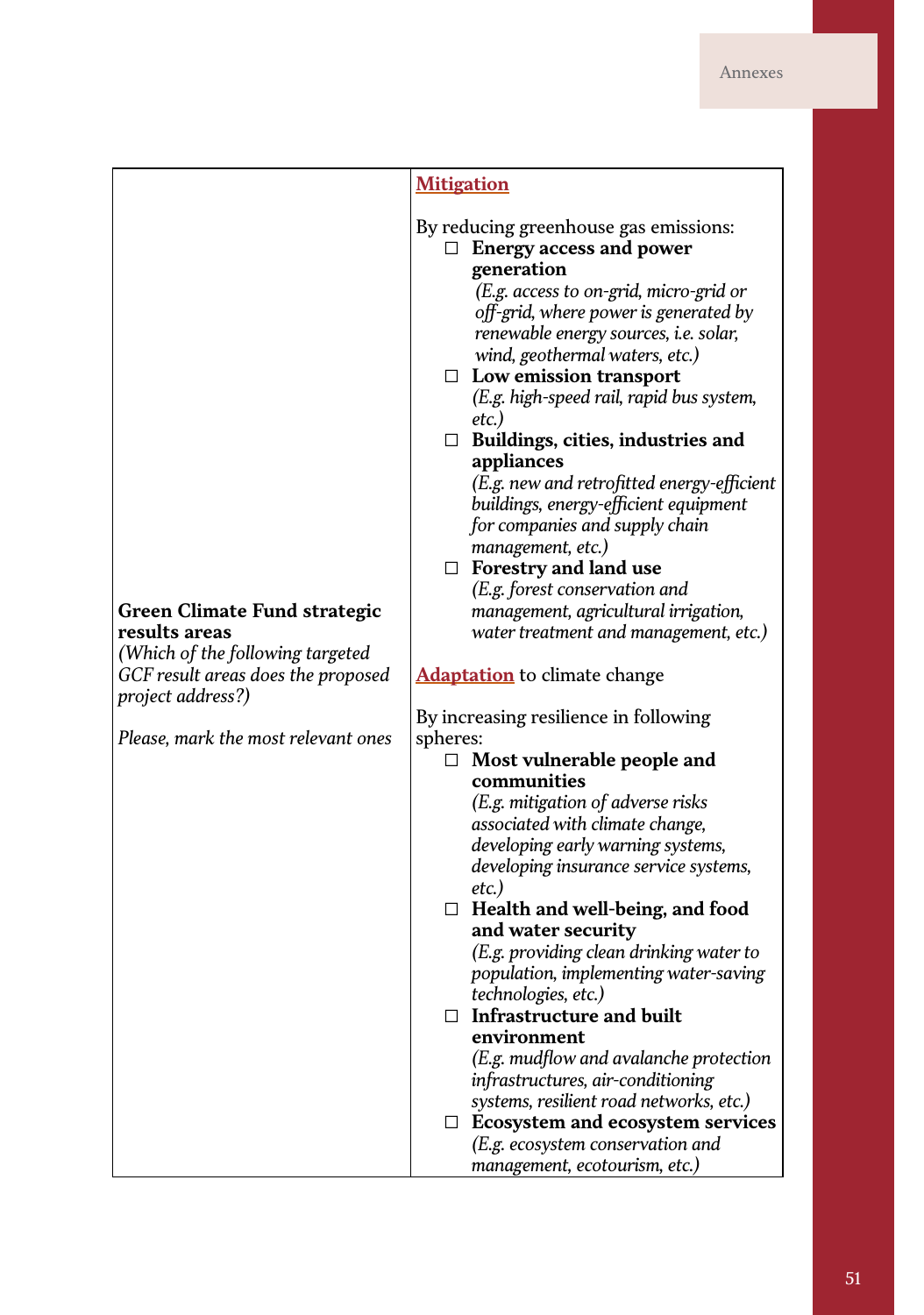| Project description (max. 3 pages)                                                                                                                                      |                                                                                                                                                                                                                                                                                     |
|-------------------------------------------------------------------------------------------------------------------------------------------------------------------------|-------------------------------------------------------------------------------------------------------------------------------------------------------------------------------------------------------------------------------------------------------------------------------------|
| Project goal:                                                                                                                                                           |                                                                                                                                                                                                                                                                                     |
| Project objectives                                                                                                                                                      | (if possible, please define specific objectives<br>related to gender and minorities issues and<br>climate change)                                                                                                                                                                   |
| Main project beneficiary<br>(direct and indirect)<br>disaggregated by type of<br>vulnerability                                                                          |                                                                                                                                                                                                                                                                                     |
| Brief project justification<br>(coherence and alignment with<br>the country's national climate<br>priorities and development<br>strategies as well as national<br>SDGs) |                                                                                                                                                                                                                                                                                     |
| Briefly describe the Mitigation/<br>Adaptation problem the<br>proposal intends to address                                                                               | (please, specify the issues relevant for gender<br>and vulnerable groups)                                                                                                                                                                                                           |
| List proposed project activities<br>to address the above problems<br>and identified barriers leading<br>to the expected results                                         | (Please, mention if the proposed activities/<br>processes or technologies are innovative. Also,<br>explain how women, CSOs, academia, business<br>and other stakeholders will be included during<br>the project activities implementation)                                          |
| <b>Briefly describe expected</b><br>outcomes and economic<br>(in EUR), social climate/<br>environmental and gender<br>aspects target results                            | (i.e. number of new jobs created, tons of<br>reduced emissions of CO <sub>2</sub> eq., estimated<br>adaptation impact - number of direct/indirect<br>beneficiaries as percentage of total population,<br>How will the project address gender and other<br>vulnerable group issues?) |
| Indicate if there is potential for<br>replicating project activities in<br>other region(s) or neighboring<br>country and describe the use of<br>project results         |                                                                                                                                                                                                                                                                                     |
| Explain why the project<br>requires funding:                                                                                                                            | (i.e. explain why this is not financed by<br>domestic resources from the public and/or<br>private sector(s))                                                                                                                                                                        |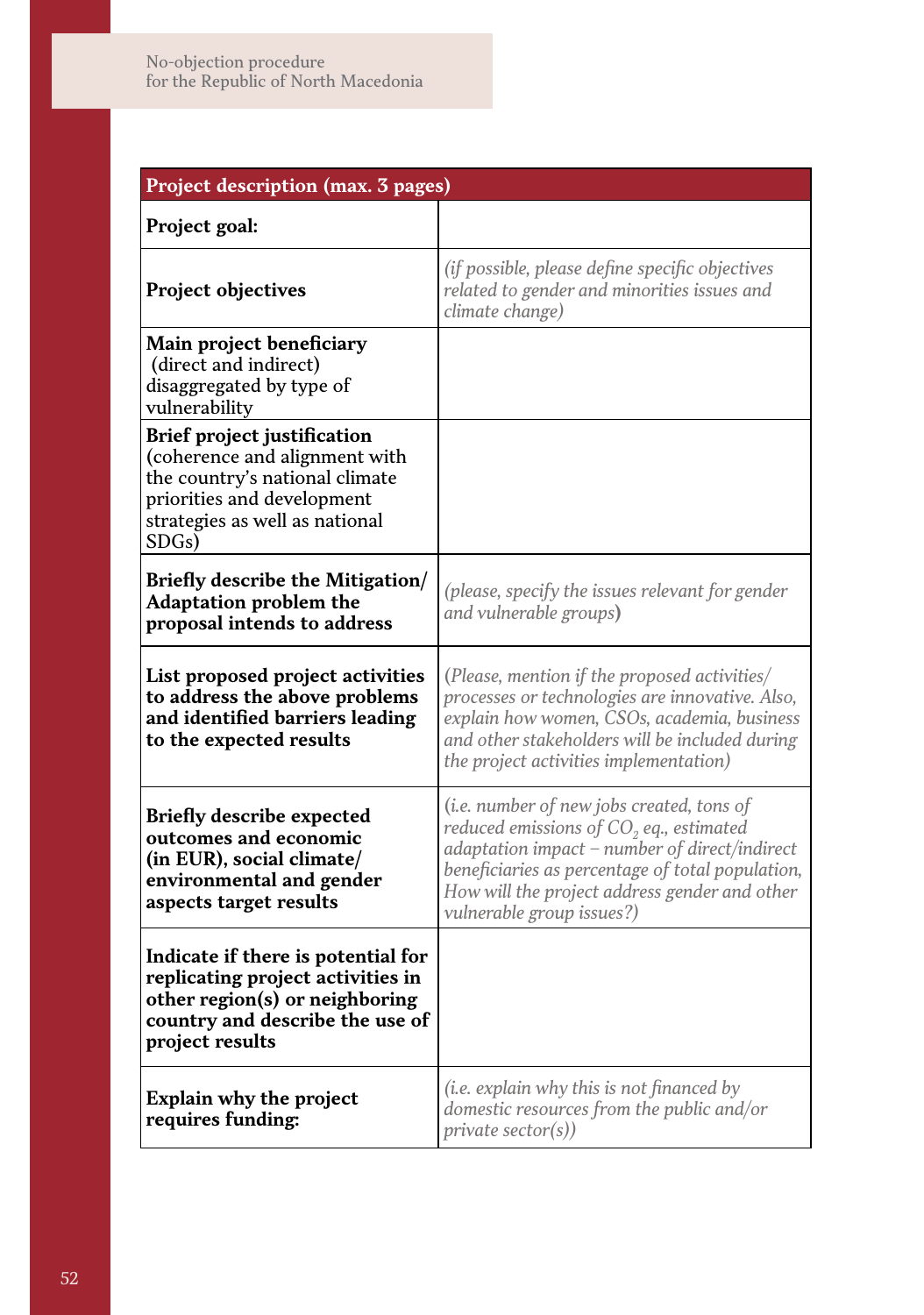| Financial aspects of the project                                                   |                             |
|------------------------------------------------------------------------------------|-----------------------------|
| Indicative total project cost<br>(EUR):                                            |                             |
| Indicative funding request from<br>GCF (EUR):                                      |                             |
| <b>Estimated co-financing (if any)</b><br>- EUR or % of the total project<br>costs |                             |
| Type of financial instrument to<br>be requested:                                   | Grant<br>П<br>Loan<br>Other |
| Other financing sources that<br>will partially cover total project<br>costs:       |                             |

| <b>Applicant information</b>                                                                                                              |  |
|-------------------------------------------------------------------------------------------------------------------------------------------|--|
| Name of the Applicant organization/<br>Institution:                                                                                       |  |
| Type of organization/institution:<br>(public (governmental), business, CSOs, interna-<br>tional organization, academic institution, etc.) |  |
| Address:<br>(street, number, postal code)                                                                                                 |  |
| <b>Contact Person:</b>                                                                                                                    |  |
| <b>Position:</b>                                                                                                                          |  |
| Contact:<br>(telephone and e-mail):                                                                                                       |  |
| Date of submission of the Project idea<br>note for review by the NDA                                                                      |  |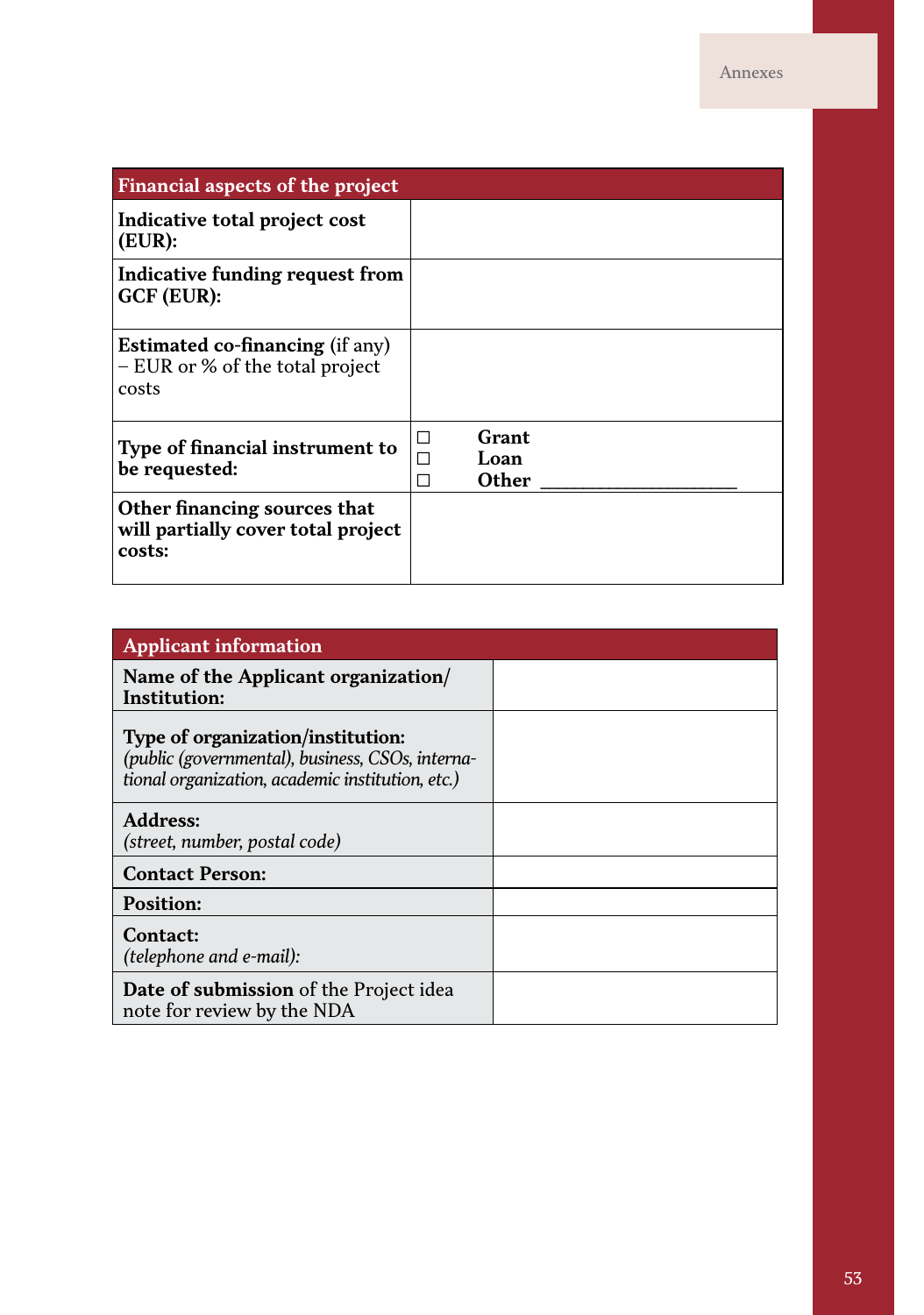# **Appendixes**

# **PROJECT IDEA NOTE supporting documents:**

**ANNEX 1 ANNEX 2 ANNEX 3**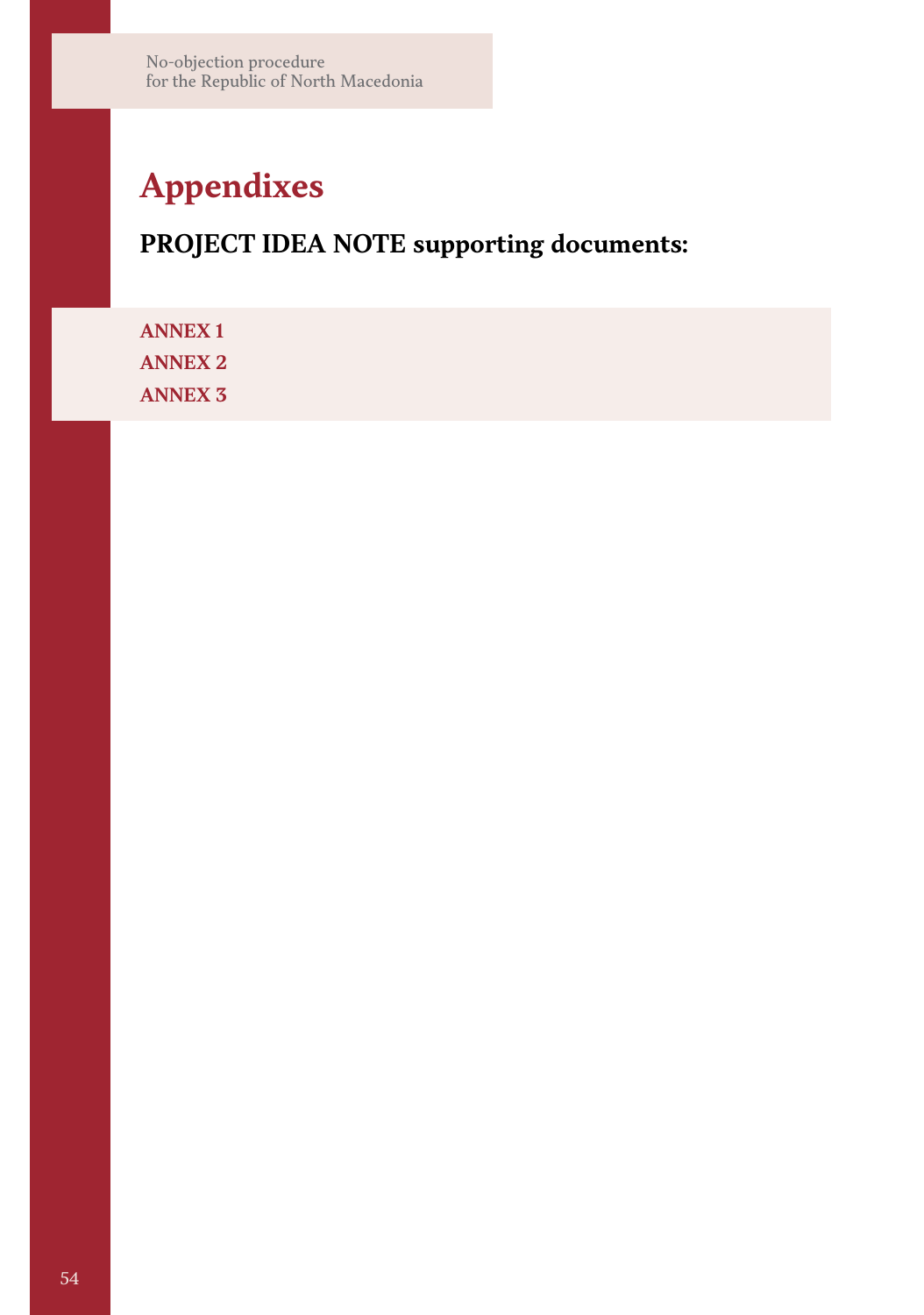# **Annex 2a: Confirmation letter template for project ideas**

**To:** (name of the applicant/AE)

[Place], [date]

**Subject:** Confirmation of eligibility of project idea submitted for financing by the Green Climate Fund

Dear Madam/Sir,

The Cabinet of the Deputy President of the Government of the Republic of North Macedonia, in its role as National Designated Authority (NDA) refers to the project idea [name of project idea] as submitted by [name of project applicant/ Accredited Entity].

Pursuant to the steps and criteria defined as part of North Macedonia's Noobjection procedure for Green Climate Fund (GCF) projects, we acknowledge this project idea has been reviewed and we hereby confirm its eligibility to be further developed into a Concept Note/Funding Proposal.

By communicating this confirmation, it is implied that:

- a) The idea presented will be included in the project pipeline to be shared with the GCF, as part of North Macedonia's Country Work Programme;
- b) The applicant is encouraged to proceed in developing a Concept Note of this idea, and to submit it for further review by the NDA, according to North Macedonia's No-objection Procedure;
- c) The applicant must ensure that all relevant partnerships are in place in order to finalize the Concept Note, including relevant Accredited Entity and cofinanciers;

The NDA would like to highlight that this letter only confirms the eligibility of the project idea and that the applicant must comply with all remaining relevant steps to obtain a No-objection letter.

For further comments or questions, don't hesitate to write to the NDA team's official E-mail address: Daniel.Josifovski@gs.gov.mk.

Best regards,

| Name:  |  |
|--------|--|
| Title: |  |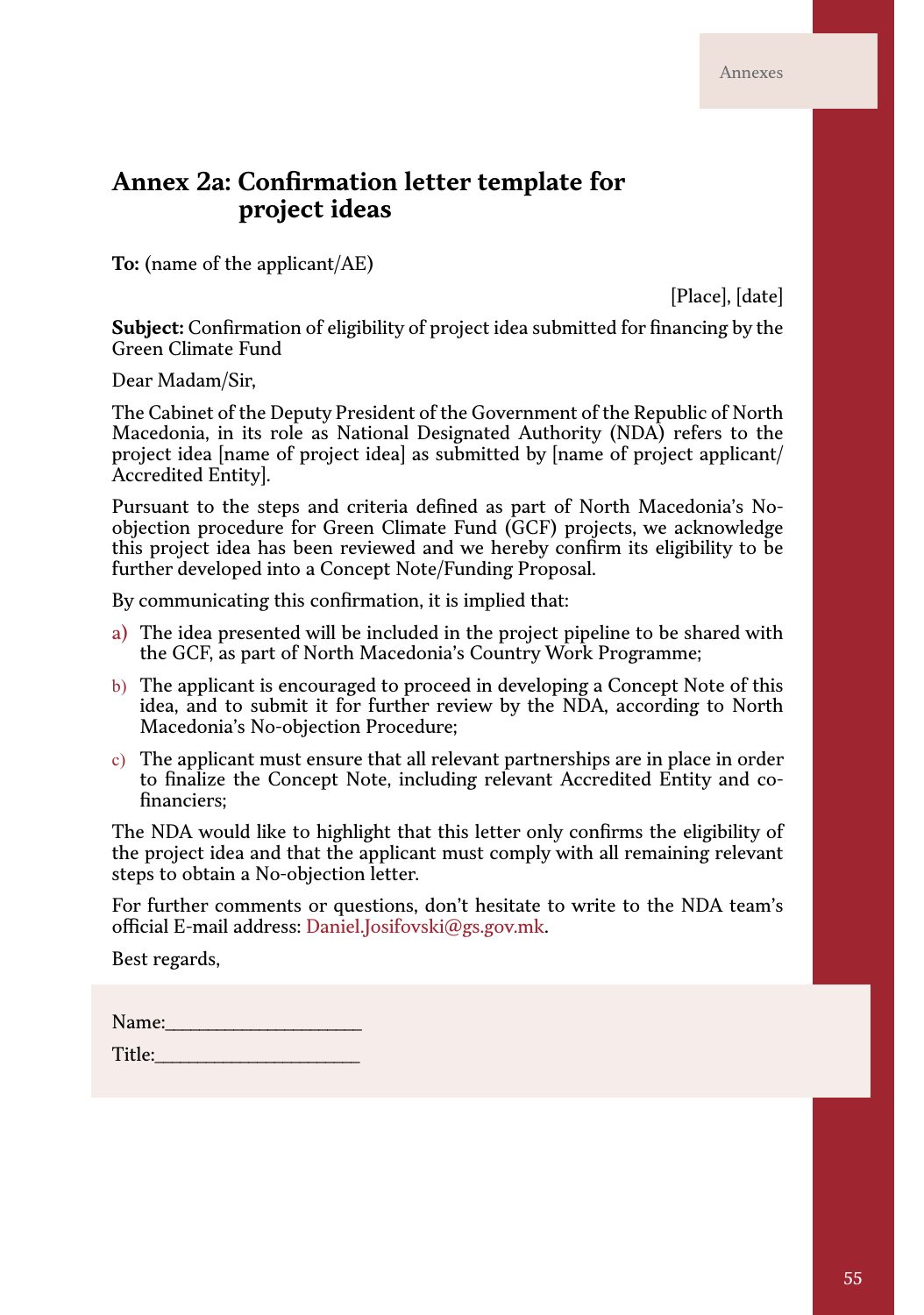# **Annex 2b: Rejection letter template for project ideas**

**To:** (name of applicant/AE)

[Place], [date]

**Subject:** Notification of non-eligibility of project idea submitted for financing by the Green Climate Fund

Dear Madam/Sir,

The Cabinet of the Deputy President of the Government of the Republic of North Macedonia, in its role as National Designated Authority (NDA) refers to the project idea [name of project idea] as submitted by [name of project applicant/ Accredited Entity].

Pursuant to the steps and criteria defined as part of North Macedonia's Noobjection procedure for Green Climate Fund (GCF) projects, we acknowledge this project idea has been reviewed and we hereby notify you that it is ineligible to be further developed as Concept Note/Funding Proposal.

By communicating this ineligibility, it is implied that:

- a) The idea presented will not be included in the project pipeline to be shared with the GCF, as part of North Macedonia's Country Work Programme;
- b) The applicant is encouraged to closely examine the attached review sheet and address all comments provided.

The NDA would like to highlight that this letter is only a notification of ineligibility of the project idea as submitted. If appropriate, the applicant may submit an updated version of their project idea only in cases where all comments have been duly addressed and the scope and relevance of the idea complies with country priorities and needs as reflected in the attached review sheet.

For further comments or questions, don't hesitate to write to the NDA team's official E-mail address: Daniel.Josifovski@gs.gov.mk.

Kind regards,

| Name:  |  |
|--------|--|
| Title: |  |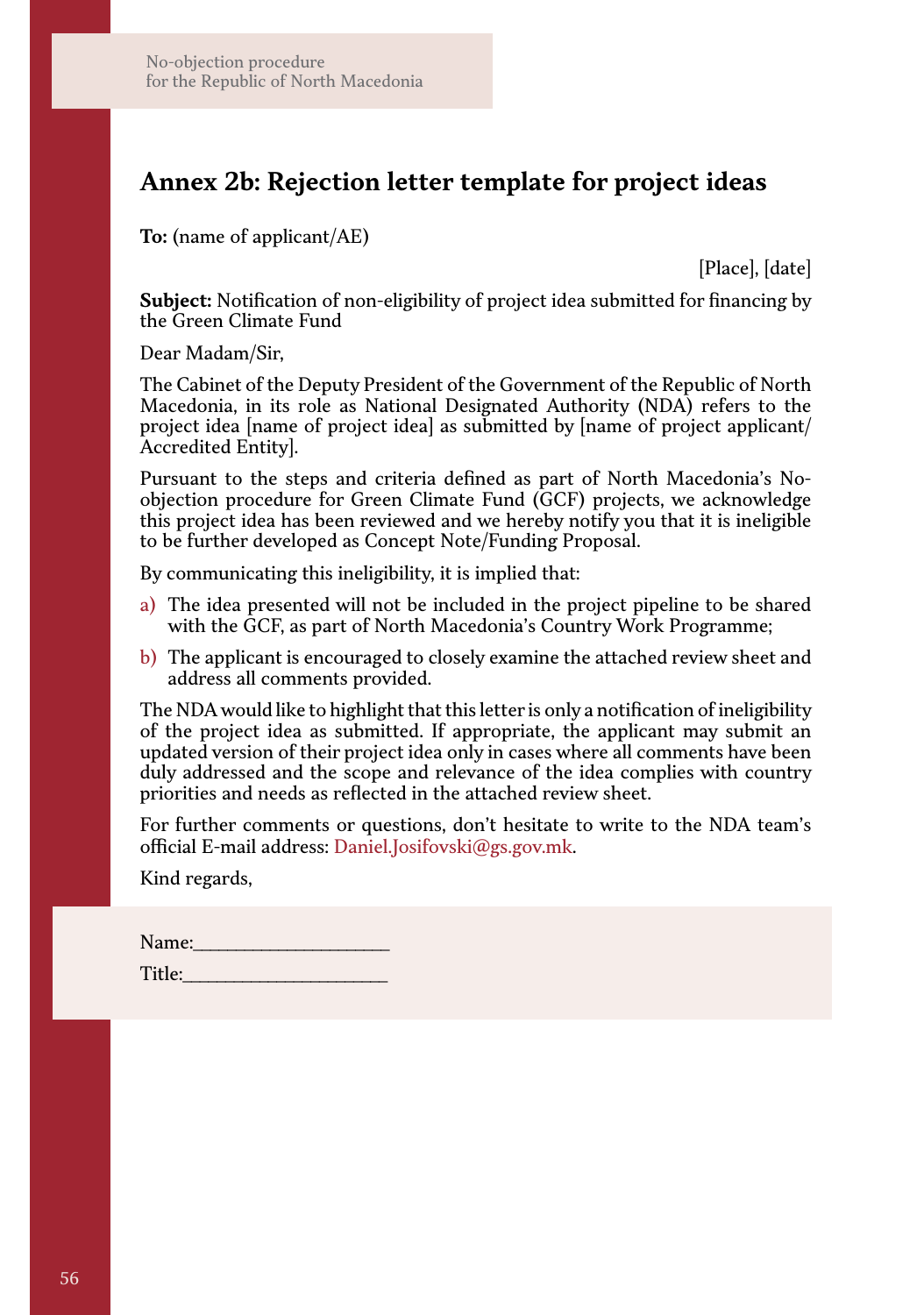# **Annex 2c: Endorsement letter template (technical check)**

**To:** (name of the applicant/AE)

[Place], [date]

**Subject:** Notification of Endorsement of Project Concept Note submitted for consideration by the NDA

Dear Madam/Sir,

The Cabinet of the Deputy President of the Government of the Republic of North Macedonia, in its role as National Designated Authority (NDA) refers to the project Concept Note [name of project] as submitted by [name of project applicant/Accredited Entity].

Pursuant to the steps and criteria defined as part of North Macedonia's Noobjection procedure for Green Climate Fund (GCF) projects, we acknowledge this project Concept Note has been reviewed and we hereby notify you that it has been endorsed to be further developed into a full funding proposal and considered to move to the final stage of No-objection assessment.

By communicating this endorsement, it is implied that:

- a) The Concept Note presented has received technical clearance from the NDA and the Strategic Advisory Committee;
- b) The applicant is encouraged to move on to developing a Full funding proposal, and to submit it for final No-objection review by the NDA, according to North Macedonia's No-objection Procedure;
- c) The applicant must ensure that all relevant supporting documents, including Feasibility Study, Environmental and Social Assessment and Co-financing letters are in place for submission to the GCF upon No-objection confirmation by the Government of the Republic of North Macedonia.

The NDA would like to highlight that this letter is only a notification of the endorsement of the project Concept Note as submitted, and that the applicant must comply with all remaining relevant steps to obtain a No-objection letter.

For further comments or questions, don't hesitate to write to the NDA team's official E-mail address: Daniel.Josifovski@gs.gov.mk.

Kind regards,

| Name:  |  |
|--------|--|
| Title: |  |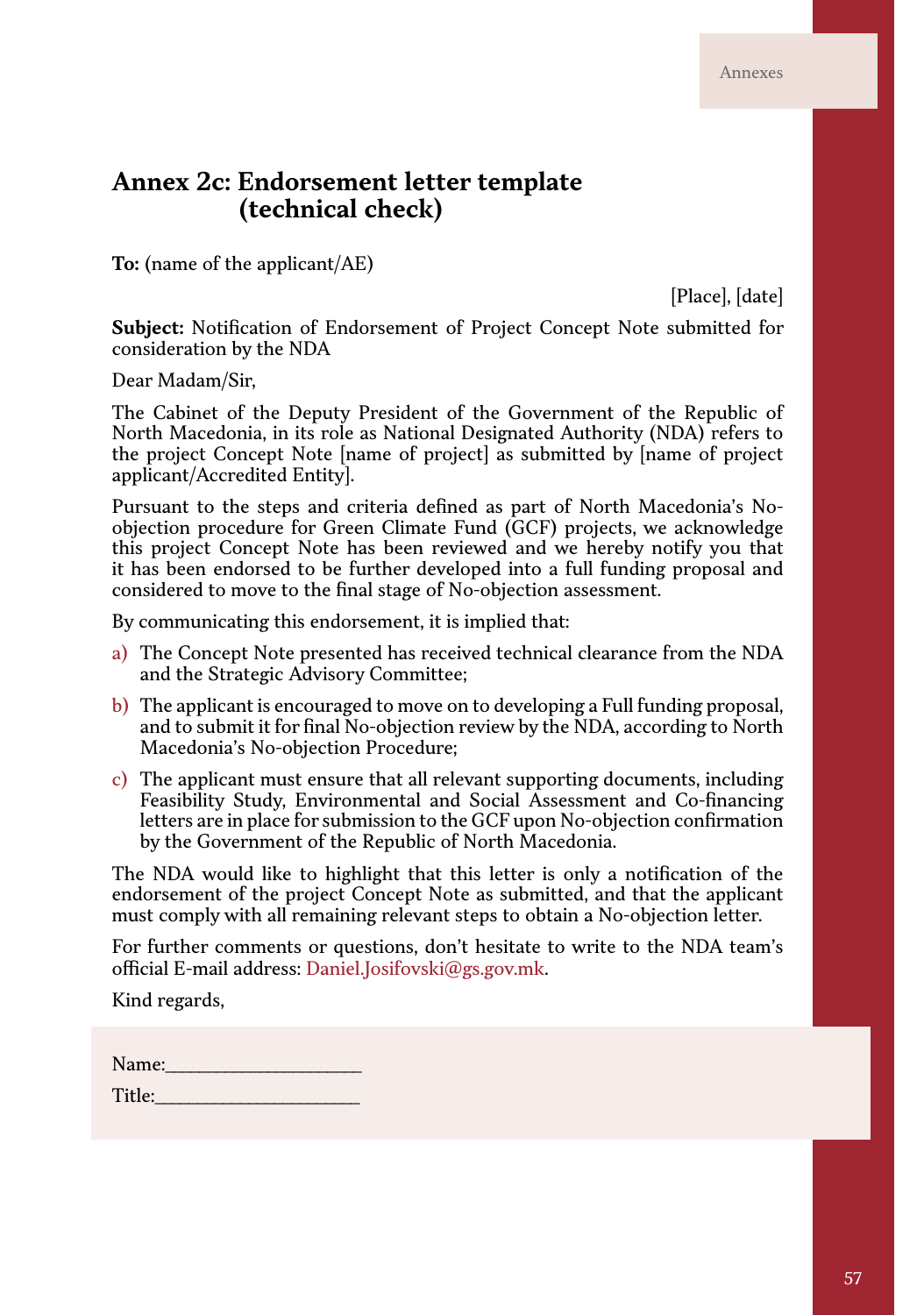# Annex 2d: Review sheet for assessing project proposals at different phases of the No-objection process **Annex 2d: Review sheet for assessing project proposals at different phases of the No-objection process**

**Review Sheet Review Sheet**

# Administrative check and eligibility assessment of project ideas **Administrative check and eligibility assessment of project ideas**

# I. Basic Information **I. Basic Information**

| Proposal title:                                    |                                  |                                      |                                  |           |         |
|----------------------------------------------------|----------------------------------|--------------------------------------|----------------------------------|-----------|---------|
|                                                    | Enter Institution Name           |                                      |                                  |           |         |
| Name of Applicant                                  | Applicant Contact Person         |                                      |                                  |           |         |
|                                                    |                                  | Position of applicant contact Person |                                  |           |         |
| Type of proposal:                                  |                                  |                                      |                                  |           |         |
| Implementing Institution/AE:                       |                                  |                                      |                                  |           |         |
| of the<br><b>Estimated amount</b><br>Project(USD): | USD                              |                                      |                                  | Number of | Remarks |
| <b>Anticipated Duration:</b>                       |                                  |                                      |                                  | Comments  |         |
| Date of 1st Submission:                            | Click or tap to<br>enter a date. | Date of 1st Review:                  | Click or tap to<br>enter a date. |           |         |
| Date of 2 <sup>nd</sup> Submission:                | Click or tap to<br>enter a date. | Date of 2 <sup>nd</sup> Review:      | Click or tap to<br>enter a date. |           |         |
| Date of 3 <sup>rd</sup> Submission:                | Click or tap to<br>enter a date. | Date of 3rd Review:                  | Click or tap to<br>enter a date. |           |         |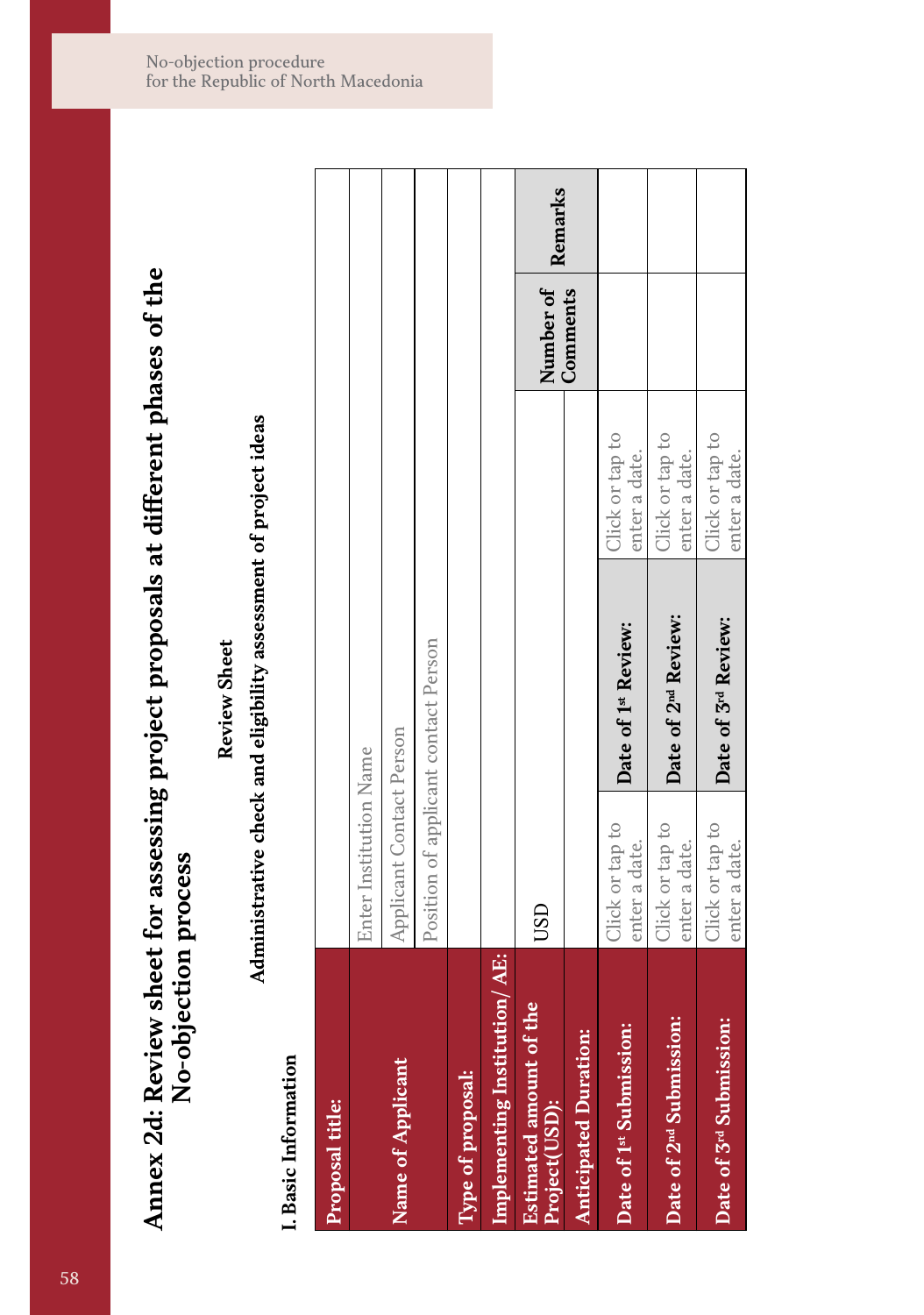| ŕ      |   |
|--------|---|
|        |   |
| ٥      |   |
| j      |   |
|        |   |
|        |   |
|        |   |
|        |   |
|        |   |
| ٢<br>؛ |   |
|        |   |
|        |   |
|        | j |
|        |   |
| ֠      |   |
|        |   |
| ì      |   |
|        |   |
|        |   |
|        |   |
|        |   |
|        |   |
|        |   |
|        |   |

| <b>Section Completeness</b>                          | Is the section complete? |                  |
|------------------------------------------------------|--------------------------|------------------|
| Information of the Project<br>Section 1: General     | $\Box$ Yes               | C <sub>NO</sub>  |
| climate focus and result areas<br>Section 2: Project | $\Box$ Yes               | $\sum_{i=1}^{n}$ |
| Description<br>Section 3: Project I                  | $\Box$ Yes               | $\sum_{i=1}^{n}$ |
| Section 4: Financial Aspects of the Proposal         | $\Box$ Yes               | $\Box$ No        |
| Section 5: Applicant Information                     | $\Box$ Yes               | $\sum_{i=1}^{n}$ |
| Annexes                                              |                          |                  |
|                                                      |                          |                  |

III. Review Sheet (1st Submission) **III. Review Sheet (1st Submission)**

| <b>Eligibility Assessment</b>                                                                                                                                                                                                                                             | Yes | $\frac{c}{Z}$ |
|---------------------------------------------------------------------------------------------------------------------------------------------------------------------------------------------------------------------------------------------------------------------------|-----|---------------|
| Are the objectives of this project Idea aligned with the objectives of the national climate<br>es?                                                                                                                                                                        |     |               |
| policy and strategi                                                                                                                                                                                                                                                       |     |               |
| aligned with the relevant national development indicators, enabling<br>policy and institutional frameworks?<br>Is the project idea                                                                                                                                        |     |               |
| Is the Project Idea in line with at least one of the eight strategic result areas of GCF?                                                                                                                                                                                 |     |               |
| issues? Does it describe how resilience/mitigation to climate change equally impacts men<br>Does the Project Idea address issues relevant to mainstream gender and other vulnerable<br>and women? Does it ensure that women will equally benefit from project activities? |     |               |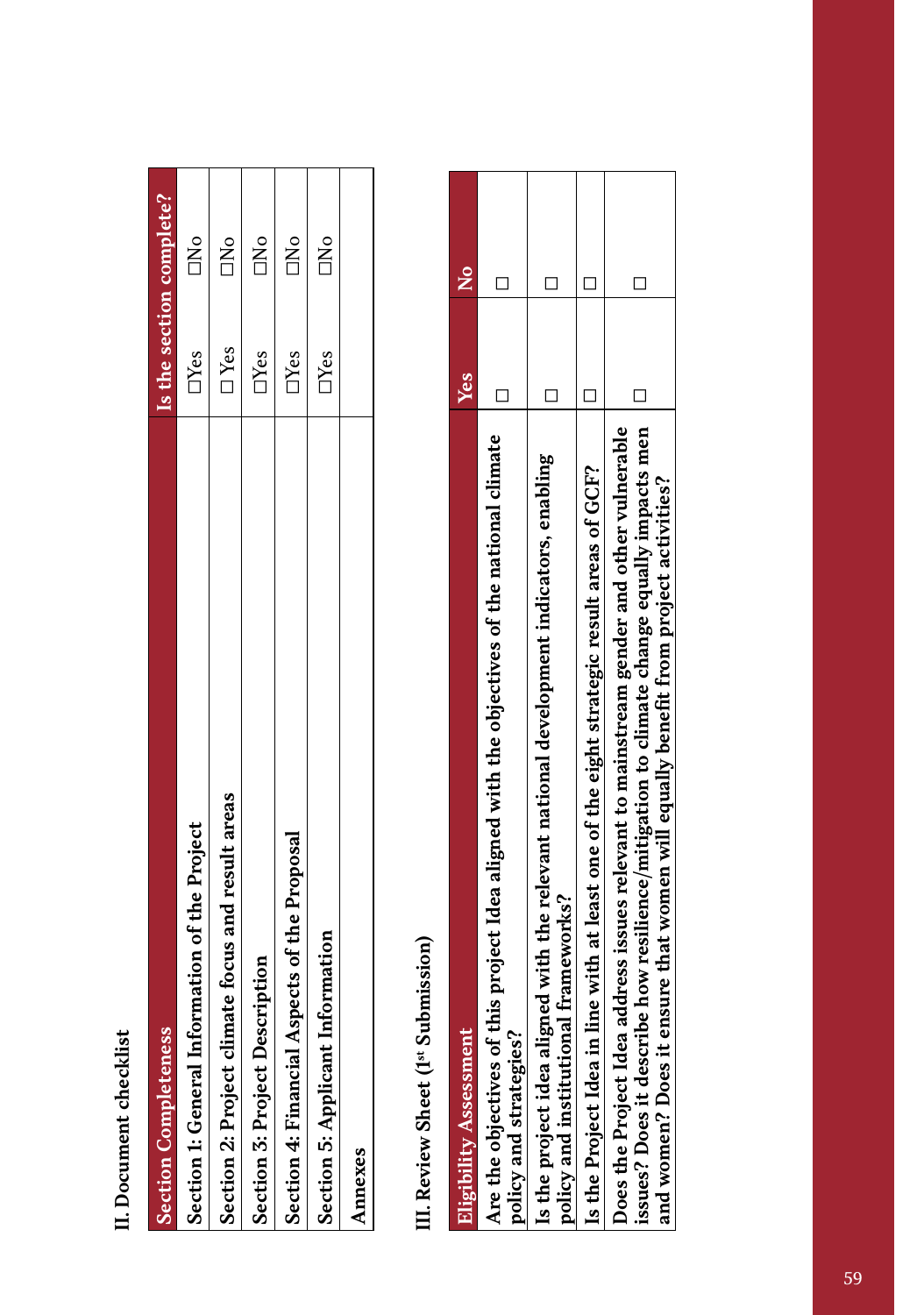| Section                                                    | <b>GCF Comments</b> | Responses by Applicant |
|------------------------------------------------------------|---------------------|------------------------|
|                                                            |                     |                        |
| General                                                    |                     |                        |
|                                                            |                     |                        |
|                                                            |                     |                        |
| Section 1:<br>Project General<br>Information               |                     |                        |
|                                                            |                     |                        |
|                                                            |                     |                        |
|                                                            |                     |                        |
|                                                            |                     |                        |
|                                                            |                     |                        |
|                                                            |                     |                        |
|                                                            |                     |                        |
| Section 2:<br>Project climate<br>focus and result<br>areas |                     |                        |
|                                                            |                     |                        |
|                                                            |                     |                        |
|                                                            |                     |                        |
|                                                            |                     |                        |
|                                                            |                     |                        |
|                                                            |                     |                        |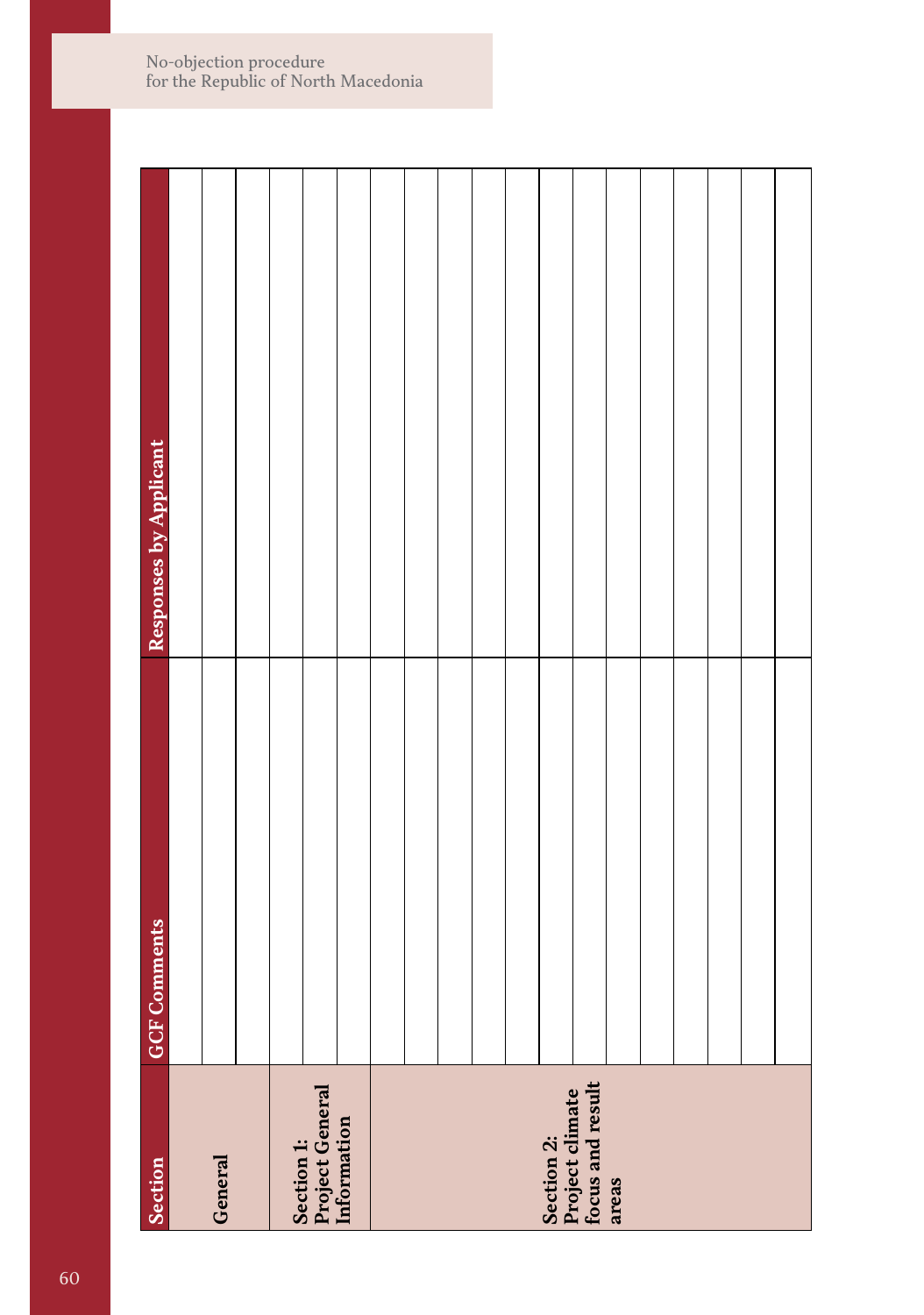| Section 3:<br>Project<br>Description               |  |
|----------------------------------------------------|--|
|                                                    |  |
|                                                    |  |
|                                                    |  |
|                                                    |  |
| Section 4:<br>Financial aspects<br>of the proposal |  |
|                                                    |  |
|                                                    |  |
|                                                    |  |
|                                                    |  |
| Section 5:<br>Applicant's<br>information           |  |
|                                                    |  |
|                                                    |  |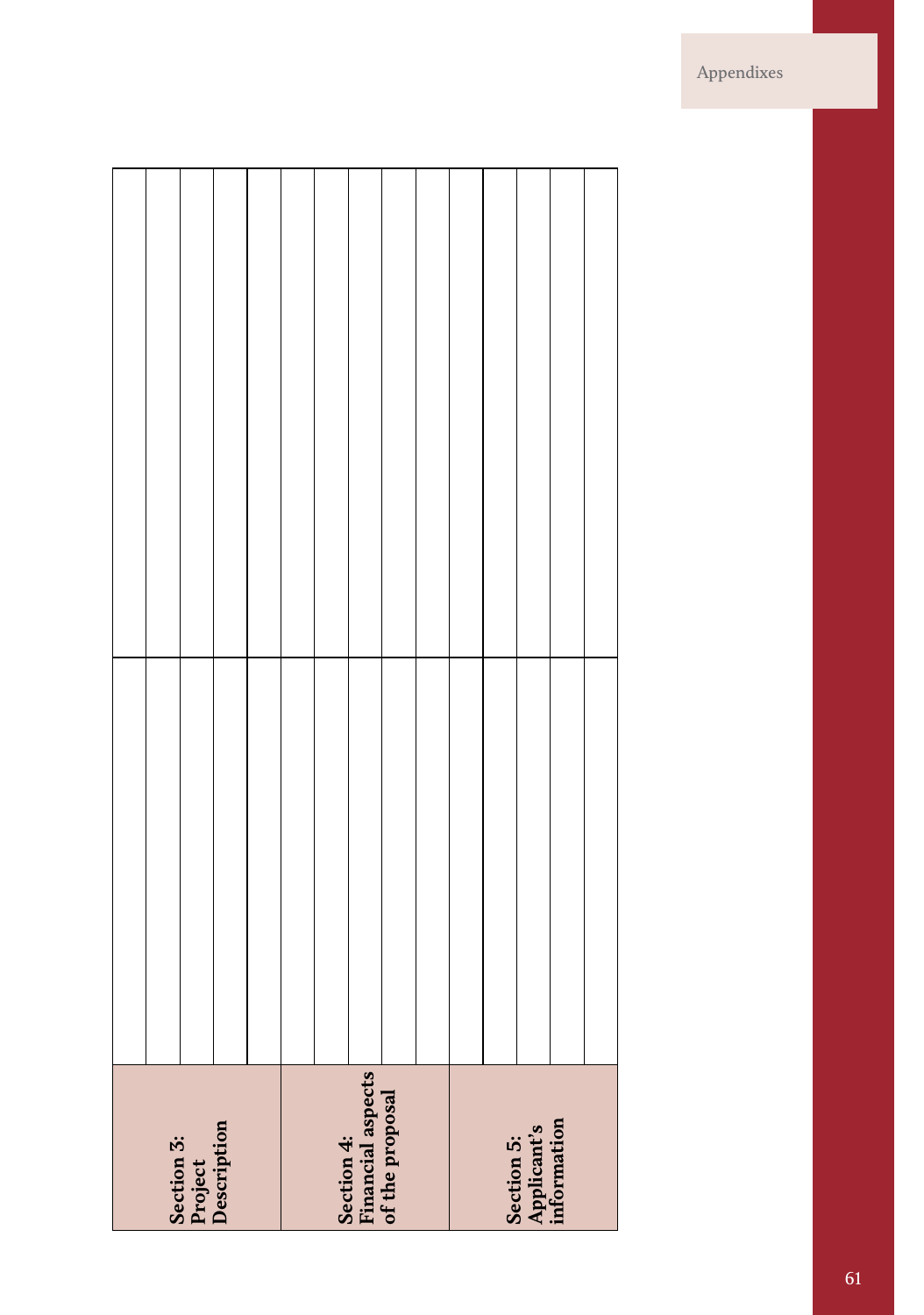IV. Additional review (2<sup>nd</sup> submission - edit as necessary) **IV. Additional review (2nd submission –** *edit as necessary***)**

| Section                                           | <b>GCF</b> Comments | Responses by Applicant |
|---------------------------------------------------|---------------------|------------------------|
|                                                   |                     |                        |
| General                                           |                     |                        |
|                                                   |                     |                        |
|                                                   |                     |                        |
| Section 1:<br>Project General<br>Information      |                     |                        |
|                                                   |                     |                        |
|                                                   |                     |                        |
|                                                   |                     |                        |
|                                                   |                     |                        |
|                                                   |                     |                        |
|                                                   |                     |                        |
|                                                   |                     |                        |
|                                                   |                     |                        |
| Section 2:<br>Project climate<br>focus and result |                     |                        |
| areas                                             |                     |                        |
|                                                   |                     |                        |
|                                                   |                     |                        |
|                                                   |                     |                        |
|                                                   |                     |                        |
|                                                   |                     |                        |
|                                                   |                     |                        |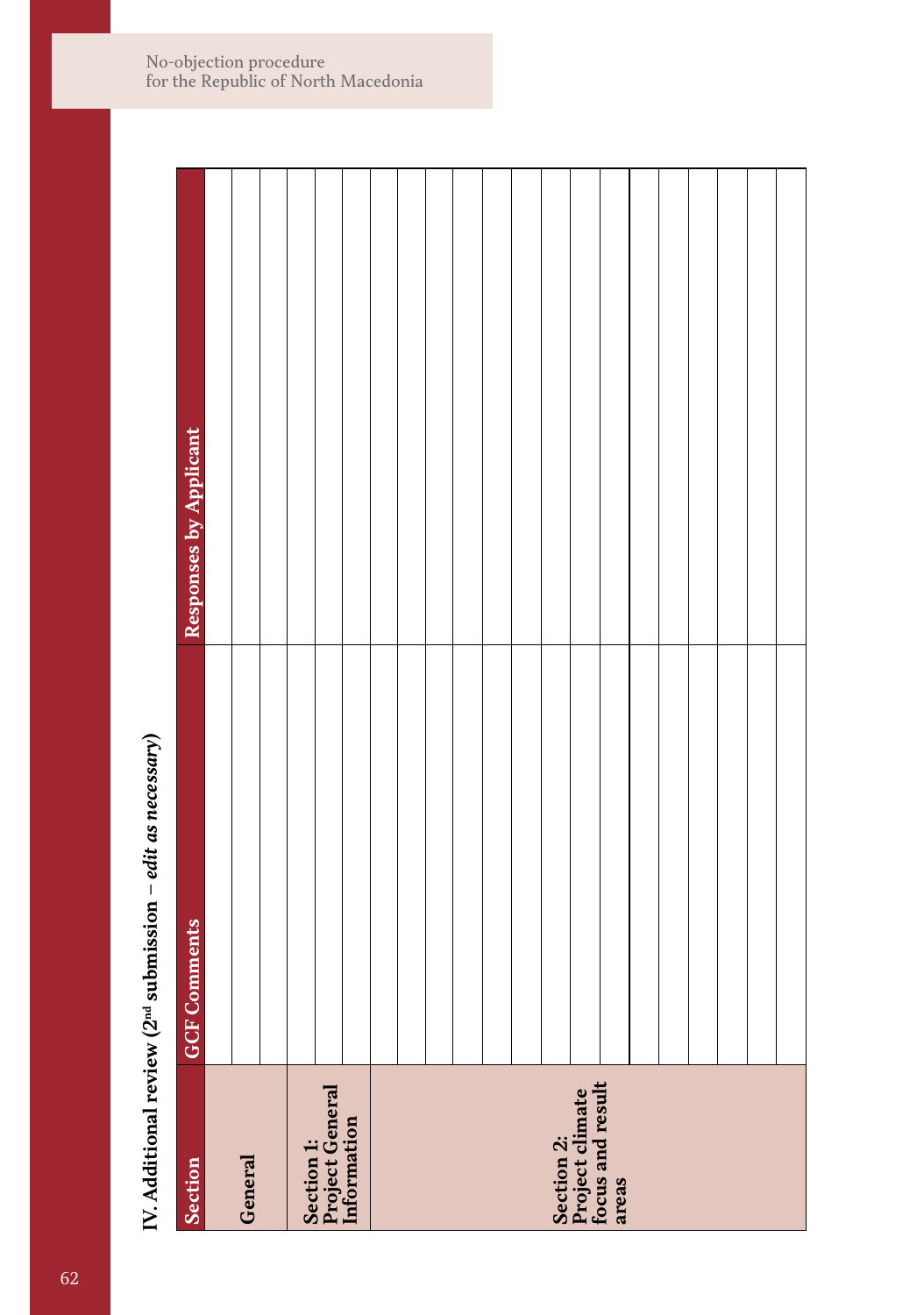| Section 3:<br>Project<br>Description               |  |
|----------------------------------------------------|--|
|                                                    |  |
|                                                    |  |
|                                                    |  |
|                                                    |  |
| Section 4:<br>Financial aspects<br>of the proposal |  |
|                                                    |  |
|                                                    |  |
|                                                    |  |
|                                                    |  |
| Section 5:<br>Applicant's<br>information           |  |
|                                                    |  |
|                                                    |  |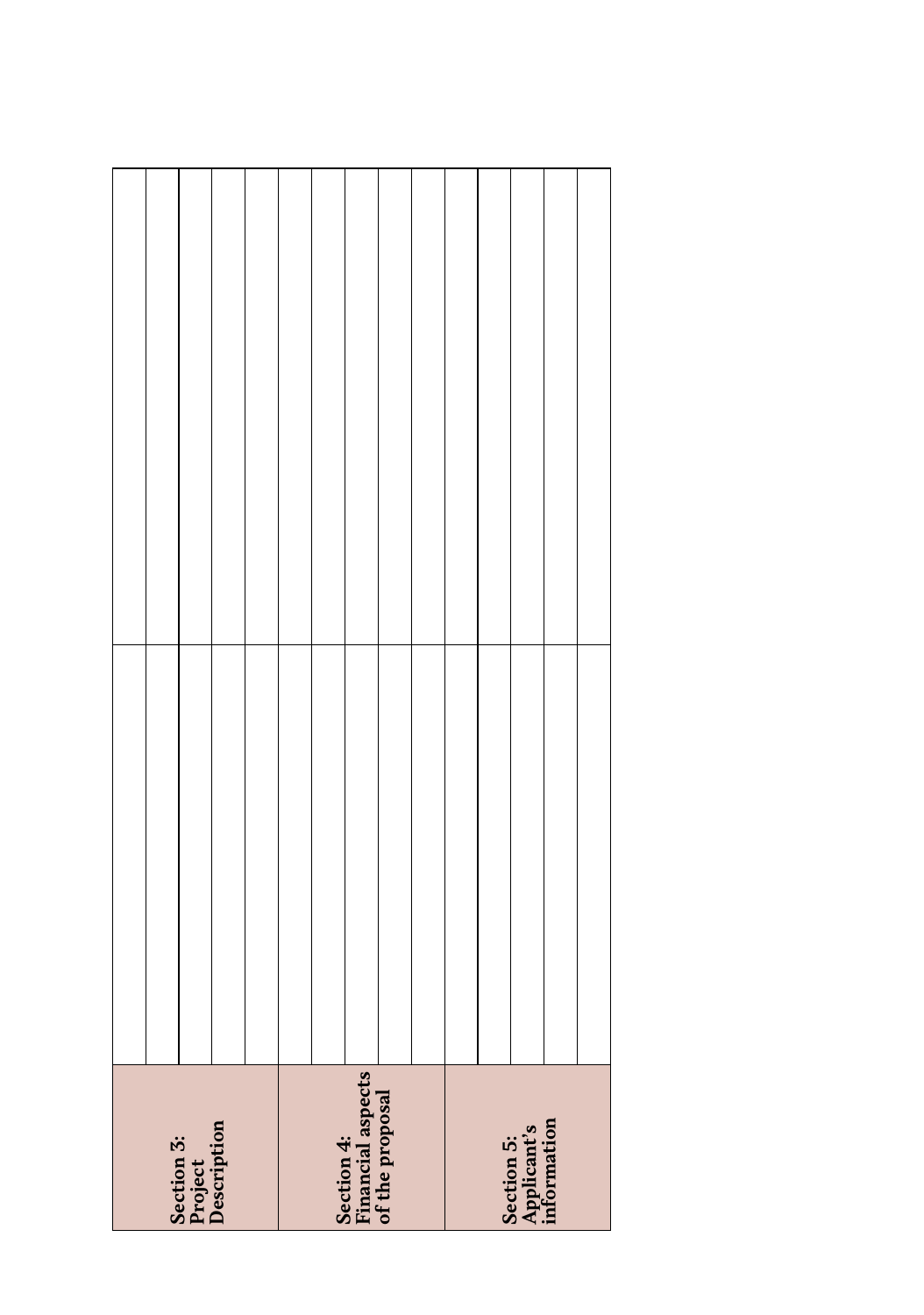## No-objection procedure for the Republic of North Macedonia